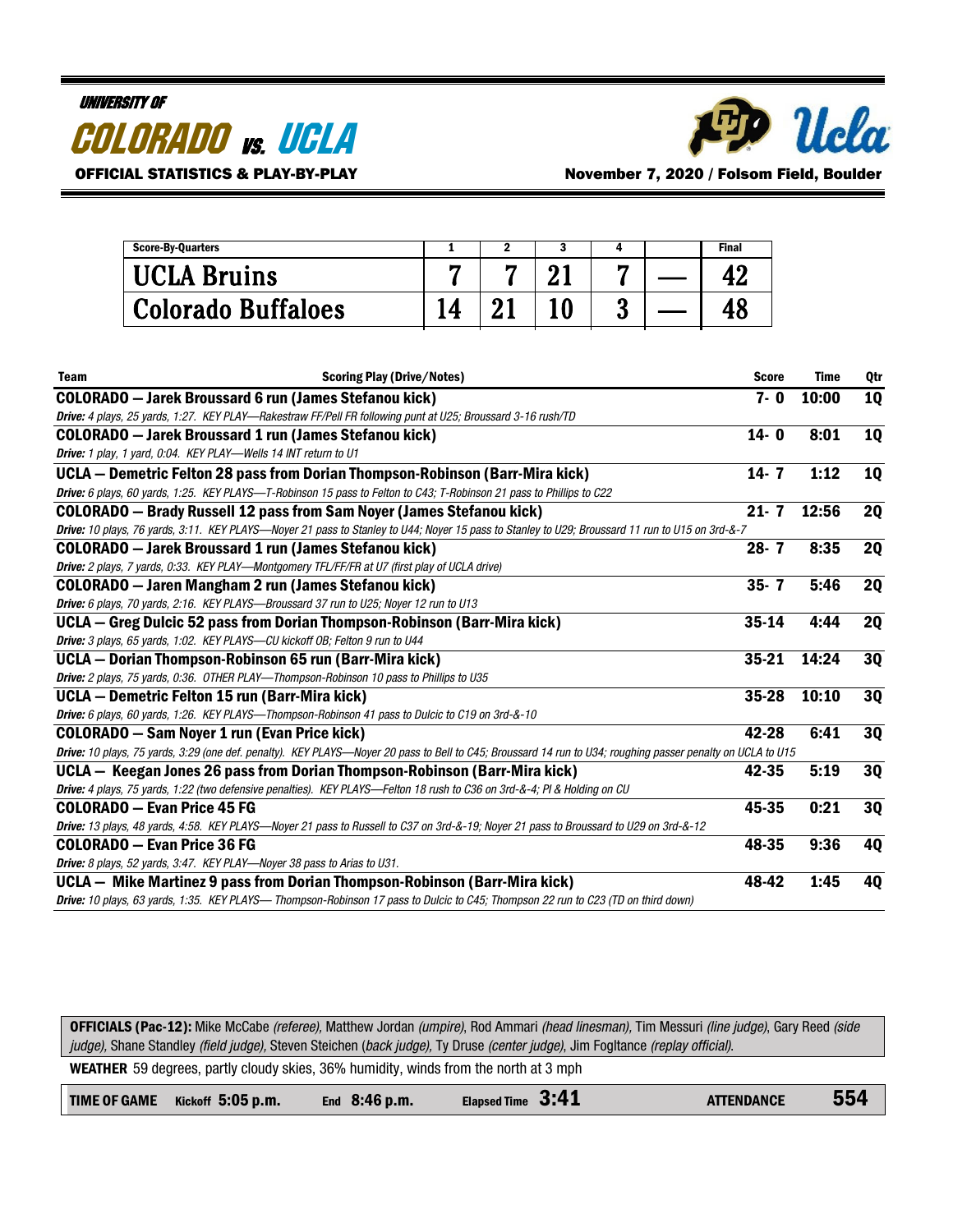## **Team Statistics (Final) The Automated ScoreBook UCLA vs Colorado (Nov. 7, 2020 at Boulder, Colo.)**

|                                | <b>UCLA</b>    | COLO          |
|--------------------------------|----------------|---------------|
| <b>FIRST DOWNS</b>             | 23             | 26            |
| Rushing                        | 5              | 13            |
| Passing                        | 13             | 12            |
| Penalty                        | 5              | $\mathbf{1}$  |
| NET YARDS RUSHING              | 175            | 264           |
| <b>Rushing Attempts</b>        | 25             | 59            |
| Average Per Rush               | 7.0            | 4.5           |
| <b>Rushing Touchdowns</b>      | $\overline{2}$ | 5             |
| Yards Gained Rushing           | 191            | 294           |
| Yards Lost Rushing             | 16             | 30            |
| NET YARDS PASSING              | 303            | 261           |
| Completions-Attempts-Int       | $20 - 40 - 1$  | $22 - 33 - 0$ |
| Average Per Attempt            | 7.6            | 7.9           |
| Average Per Completion         | 15.1           | 11.9          |
| Passing Touchdowns             | 4              | 1             |
| TOTAL OFFENSE YARDS            | 478            | 525           |
| Total offense plays            | 65             | 92            |
| Average Gain Per Play          | 7.4            | 5.7           |
| Fumbles: Number-Lost           | $3 - 3$        | $0-0$         |
| Penalties: Number-Yards        | $9 - 69$       | $9 - 90$      |
| PUNTS-YARDS                    | $3 - 143$      | $3 - 123$     |
| Average Yards Per Punt         | 47.7           | 41.0          |
| Net Yards Per Punt             | 45.7           | 40.7          |
| Inside 20                      | $\mathbf 0$    | 1             |
| 50+ Yards                      | 2              | 0             |
| Touchbacks                     | $\overline{O}$ | 0             |
| Fair catch                     | 1              | 2             |
| KICKOFFS-YARDS                 | 6-390          | 9-581         |
| Average Yards Per Kickoff      | 65.0           | 64.6          |
| Net Yards Per Kickoff          | 41.2           | 44.1          |
|                                |                |               |
| Touchbacks                     | 3              | 7             |
| Fair Catch Yards               | $\overline{O}$ | 0             |
| Punt returns: Number-Yards-TD  | $1 - 1 - 0$    | $1 - 6 - 0$   |
| Average Per Return             | 1.0            | 6.0           |
| Kickoff returns: Number-Yds-TD | $1 - 9 - 0$    | $4 - 68 - 0$  |
| Average Per Return             | 9.0            | 17.0          |
| Interceptions: Number-Yds-TD   | $0 - 0 - 0$    | $1 - 14 - 0$  |
| Fumble Returns: Number-Yds-TD  | $0 - 0 - 0$    | $0 - 0 - 0$   |
| Miscellaneous Yards            | 18             | $-11$         |
| Possession Time                | 20:29          | 39:31         |
| 1st Quarter                    | 4:33           | 10:27         |
| 2nd Quarter                    | 4:27           | 10:33         |
| 3rd Quarter                    | 3:45           | 11:15         |
| 4th Quarter                    | 7:44           | 7:16          |
| <b>Third-Down Conversions</b>  | 7 of 12        | 9 of 19       |
| Fourth-Down Conversions        | $0$ of $2$     | $0$ of $1$    |
| Red-Zone Scores-Chances        | $2 - 2$        | $7 - 7$       |
| Touchdowns                     | $2 - 2$        | $6 - 7$       |
| Field goals                    | $0 - 2$        | $1 - 7$       |
| Sacks By: Number-Yards         | $1 - 8$        | $1 - 5$       |
| <b>PAT Kicks</b>               | $6 - 6$        | $6 - 6$       |
| <b>Field Goals</b>             | $0 - 0$        | $2 - 5$       |
| Points off turnovers           | 0              | 21            |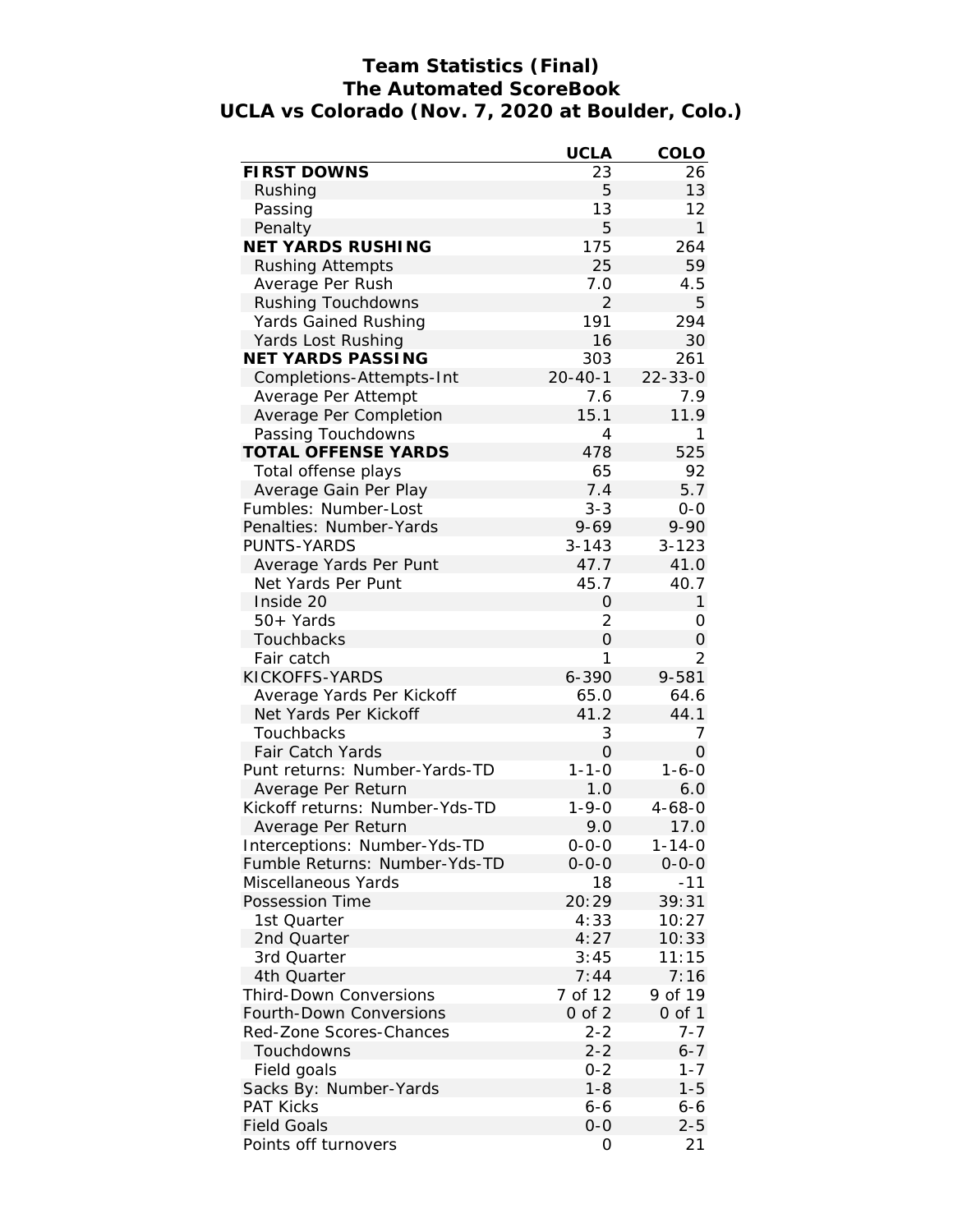# **Individual Statistics (Final) The Automated ScoreBook UCLA vs Colorado (Nov. 7, 2020 at Boulder, Colo.)**

# **UCLA Colorado**

| Rushing<br>Thmpsn-Robinson<br>Felton, D<br>Jones, Keegan<br>Allen, Kazmeir<br>Brown, Brittain<br><b>TEAM</b><br>Totals         | No. Gain Loss<br>Net TD<br>Avg<br>Lq<br>9<br>9<br>109<br>118<br>65<br>1<br>12.1<br>57<br>18<br>5.7<br>10<br>58<br>1<br>1<br>11<br>0<br>11<br>0<br>11<br>11.0<br>1<br>$\overline{2}$<br>3<br>1.5<br>1<br>4<br>4<br>0<br>2<br>0<br>0.0<br>$\mathsf O$<br>$\mathbf 0$<br>0<br>0<br>5<br>$-5$<br>$-5.0$<br>1<br>$\mathsf O$<br>0<br>0<br>$\overline{2}$<br>65<br>25<br>191<br>16<br>175<br>7.0 | Rushing<br>Broussard, Jarek<br>Noyer, Sam<br>Davis, Joe<br>Mangham, Jaren<br>TEAM<br>Totals                                              | No. Gain Loss<br>Net<br>TD<br>Avg<br>La<br>37<br>191<br>187<br>3<br>31<br>4<br>6.0<br>13<br>12<br>4.9<br>74<br>10<br>64<br>1<br>8<br>3<br>$\mathbf 0$<br>13<br>$\mathbf 0$<br>13<br>4.3<br>5<br>9<br>16<br>0.7<br>10<br>6<br>$\mathbf{1}$<br>3<br>$-2.0$<br>0<br>6<br>0<br>0<br>-6<br>5<br>59<br>30<br>4.5<br>294<br>264<br>37                                                                                                                                                                                                                                               |
|--------------------------------------------------------------------------------------------------------------------------------|--------------------------------------------------------------------------------------------------------------------------------------------------------------------------------------------------------------------------------------------------------------------------------------------------------------------------------------------------------------------------------------------|------------------------------------------------------------------------------------------------------------------------------------------|------------------------------------------------------------------------------------------------------------------------------------------------------------------------------------------------------------------------------------------------------------------------------------------------------------------------------------------------------------------------------------------------------------------------------------------------------------------------------------------------------------------------------------------------------------------------------|
| Passing                                                                                                                        | $C - A - I$<br>Yds TD<br>Long Sack                                                                                                                                                                                                                                                                                                                                                         | Passing                                                                                                                                  | $C-A-I$<br>TD Long Sack<br>Yds                                                                                                                                                                                                                                                                                                                                                                                                                                                                                                                                               |
| Thmpsn-Robinson                                                                                                                | $20 - 40 - 1$<br>303<br>$\overline{4}$<br>52<br>1                                                                                                                                                                                                                                                                                                                                          | Noyer, Sam                                                                                                                               | 257<br>1<br>$20 - 31 - 0$<br>38                                                                                                                                                                                                                                                                                                                                                                                                                                                                                                                                              |
| Totals                                                                                                                         | $\overline{4}$<br>52<br>303<br>1<br>$20 - 40 - 1$                                                                                                                                                                                                                                                                                                                                          | Lytle, Tyler                                                                                                                             | $2 - 2 - 0$<br>0<br>$\mathbf{3}$<br>4<br>$\overline{0}$<br>$\overline{1}$                                                                                                                                                                                                                                                                                                                                                                                                                                                                                                    |
|                                                                                                                                |                                                                                                                                                                                                                                                                                                                                                                                            | Totals                                                                                                                                   | $\overline{38}$<br>$\mathbf{1}$<br>$22 - 33 - 0$<br>261                                                                                                                                                                                                                                                                                                                                                                                                                                                                                                                      |
| Receiving<br>Felton, D<br>Dulcich, Greg<br>Philips, Kyle<br>Martinez, Mike<br>Jones, Keegan<br>Erwin, Jaylen<br>Allen, Kazmeir | Yards<br>TD<br>No.<br>Long<br>46<br>1<br>7<br>28<br>52<br>126<br>4<br>1<br>3<br>21<br>46<br>0<br>$\overline{2}$<br>24<br>1<br>15<br>1<br>26<br>26<br>1<br>22<br>1<br>22<br>0<br>1<br>8<br>$\mathbf 0$<br>8                                                                                                                                                                                 | Receiving<br>Stanley, Dimitri<br>Russell, Brady<br>Bell, Maurice<br>Broussard, Jarek<br>Arias, Daniel<br>Mangham, Jaren<br>Rice, Brenden | <b>TD</b><br>Yards<br>No.<br>Long<br>66<br>$\Omega$<br>21<br>6<br>5<br>77<br>34<br>1<br>5<br>43<br>20<br>$\mathbf 0$<br>$\overline{2}$<br>21<br>0<br>21<br>1<br>38<br>38<br>0<br>1<br>10<br>10<br>0<br>1<br>5<br>$\mathbf{O}$<br>5                                                                                                                                                                                                                                                                                                                                           |
| Cota, Chase                                                                                                                    | $\overline{5}$<br>5<br>$\mathbf 0$<br>$\mathbf{1}$                                                                                                                                                                                                                                                                                                                                         | Lynch, Matt                                                                                                                              | $\mathbf{1}$<br>$\mathbf{1}$<br>$\mathbf{O}$<br>$\mathbf{1}$                                                                                                                                                                                                                                                                                                                                                                                                                                                                                                                 |
| Totals                                                                                                                         | $\overline{52}$<br>$\overline{303}$<br>$\overline{4}$<br>20                                                                                                                                                                                                                                                                                                                                | Totals                                                                                                                                   | $\overline{22}$<br>261<br>1<br>$\overline{38}$                                                                                                                                                                                                                                                                                                                                                                                                                                                                                                                               |
| Punting<br>Akers, Luke<br>Totals                                                                                               | No.<br>Yds<br>Avg Long In20<br>TВ<br>3<br>143<br>52<br>$\overline{0}$<br>47.7<br>0<br>$\overline{3}$<br>$\overline{52}$<br>$\overline{0}$<br>$\overline{0}$<br>143<br>47.7                                                                                                                                                                                                                 | Punting<br>Watts, Josh<br>Totals                                                                                                         | Yds<br>Avg Long In20<br>ΤB<br>No.<br>3<br>123<br>41.0<br>0<br>47<br>1<br>$\overline{3}$<br>$\overline{123}$<br>$\overline{47}$<br>41.0<br>$\mathbf{1}$<br>$\Omega$                                                                                                                                                                                                                                                                                                                                                                                                           |
| Returns<br>Philips, Kyle<br>Felton, D<br>Totals                                                                                | Punt<br>Kickoff<br>Intercept<br>Lg No Yds<br>Lg No Yds<br>No Yds<br>Lg<br>1<br>O<br>$\mathbf 0$<br>$\mathbf{O}$<br>$\overline{0}$<br>$\mathbf{O}$<br>1<br>0<br>9<br>0<br>O<br>O<br>9<br>1<br>O<br>0<br>$\overline{O}$<br>9<br>1<br>9<br>$\Omega$<br>1<br>1<br>1<br>$\Omega$<br>$\Omega$                                                                                                    | Returns<br>Stanley, Dimitri<br>Bell, Maurice<br>Broussard, Jarek<br>Wells, Carson<br>Totals                                              | Punt<br>Kickoff<br>Intercept<br>Lg No Yds<br>Lg No Yds<br>No Yds<br>Lg<br>3<br>3<br>1<br>6<br>6<br>1<br>$\mathbf 0$<br>0<br>0<br>52<br>$\overline{c}$<br>28<br>$\mathsf O$<br>$\mathsf O$<br>$\overline{O}$<br>$\mathsf{O}$<br>$\mathbf 0$<br>$\mathbf 0$<br>$\mathbf{1}$<br>13<br>$\mathsf{O}$<br>$\circ$<br>13<br>$\Omega$<br>$\mathsf{O}$<br>$\mathbf 0$<br>$\mathbf 0$<br>$\overline{O}$<br>0<br>$\mathsf{O}$<br>$\mathbf 0$<br>$\mathbf 0$<br>$\circ$<br>$\mathbf{1}$<br>14<br>14<br>$\overline{1}$<br>6<br>68<br>6<br>$\overline{4}$<br>28<br>14<br>$\mathbf{1}$<br>14 |
| Field goals                                                                                                                    | Time<br>Dist<br>Result<br>Qtr                                                                                                                                                                                                                                                                                                                                                              | Field goals<br>Stefanou, James<br>Stefanou, James<br>Price, Evan<br>Price, Evan<br>Price, Evan                                           | Qtr<br>Time<br>Dist<br>Result<br>00:03<br>51 yards Missed<br>2nd<br>11:36<br>40 yards<br>3rd<br><b>Blocked</b><br>00:21<br>45 yards Good<br>3rd<br>4th<br>09:26<br>36 yards Good<br>4th<br>03:20<br>44 yards Blocked                                                                                                                                                                                                                                                                                                                                                         |
| Kickoffs                                                                                                                       | No. Yards<br>TВ<br>Avg<br>OВ                                                                                                                                                                                                                                                                                                                                                               | Kickoffs                                                                                                                                 | Yards<br>TВ<br>OВ<br>No.<br>Avg                                                                                                                                                                                                                                                                                                                                                                                                                                                                                                                                              |
| Lopez, RJ                                                                                                                      | 65.0<br>3<br>6<br>390<br>$\Omega$                                                                                                                                                                                                                                                                                                                                                          | Price, Evan                                                                                                                              | 3<br>3<br>65.0<br>195<br>0                                                                                                                                                                                                                                                                                                                                                                                                                                                                                                                                                   |
|                                                                                                                                |                                                                                                                                                                                                                                                                                                                                                                                            | Stefanou, James                                                                                                                          | 386<br>64.3<br>4<br>1<br>6                                                                                                                                                                                                                                                                                                                                                                                                                                                                                                                                                   |
| All-purpose<br>Dulcich, Greg<br>Felton, D<br>Thmpsn-Robinson<br>Philips, Kyle                                                  | <b>Rcv</b><br>KR<br>PR<br>IR.<br>Total<br>Run<br>126<br>0<br>$\mathbf 0$<br>$\mathbf 0$<br>$\mathsf{O}$<br>126<br>57<br>112<br>46<br>9<br>O<br>0<br>109<br>109<br>0<br>0<br>O<br>0<br>$\mathsf{O}$<br>46<br>O<br>1<br>$\mathsf O$<br>47                                                                                                                                                    | All-purpose<br>Broussard, Jarek<br>Bell, Maurice<br>Russell, Brady<br>Stanley, Dimitri                                                   | KR<br><b>PR</b><br>IR<br>Total<br>Run<br>Rcv<br>187<br>13<br>221<br>21<br>$\mathsf{O}$<br>$\mathbf 0$<br>52<br>0<br>43<br>O<br>95<br>0<br>77<br>77<br>0<br>0<br>O<br>0<br>O<br>66<br>3<br>6<br>$\mathsf O$<br>75                                                                                                                                                                                                                                                                                                                                                             |

FUMBLES: UCLA-Felton, D 1-1; Thmpsn-Robinson 1-1; Philips, Kyle 1-1. Colorado-None.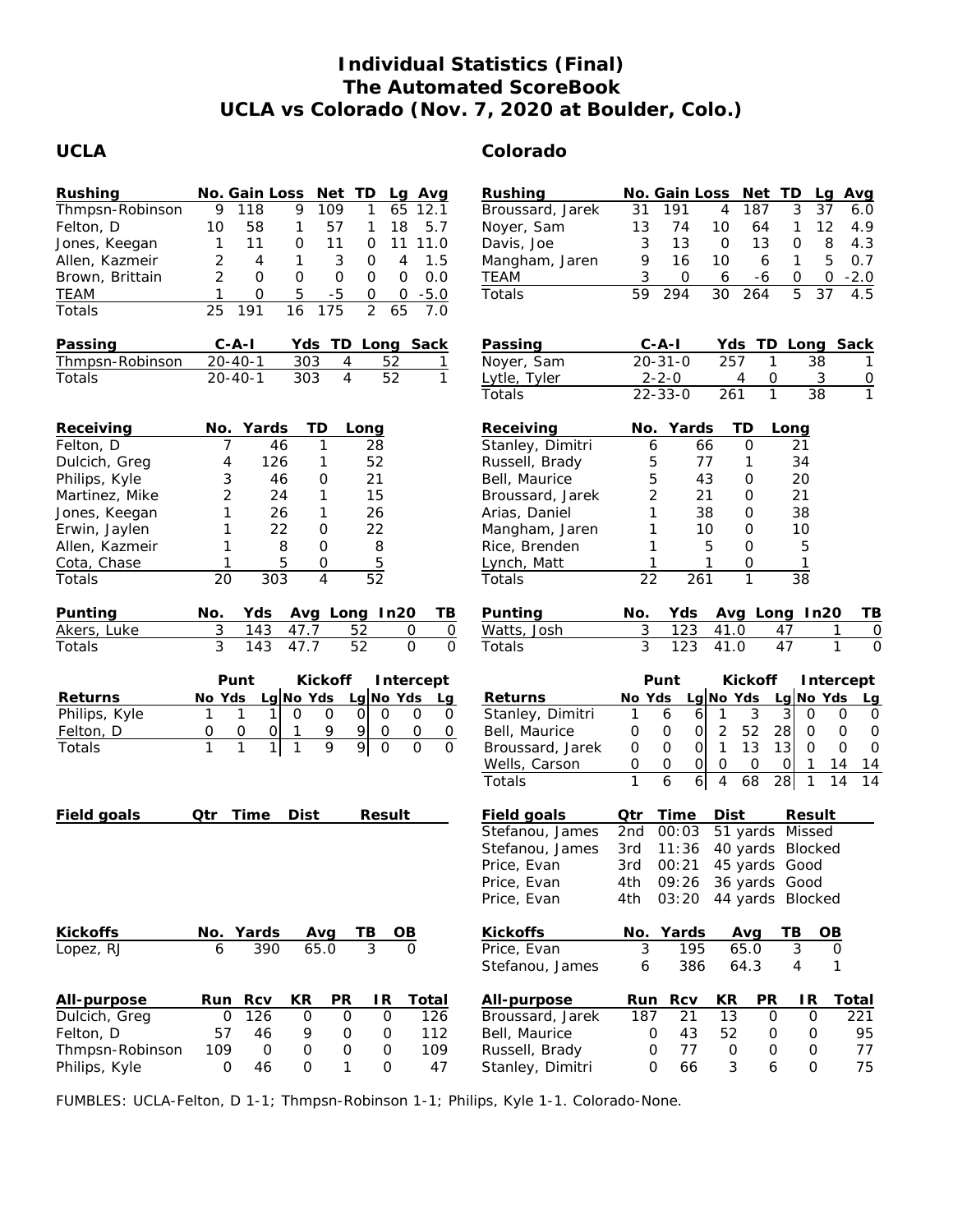|               |                 |                | <b>TACKLES--</b>                           | ----------------------- |            | QB           |                |              |                |            |                         |                         |                         |            |
|---------------|-----------------|----------------|--------------------------------------------|-------------------------|------------|--------------|----------------|--------------|----------------|------------|-------------------------|-------------------------|-------------------------|------------|
| No. Player    | <b>PLAYS</b>    | UT             | <b>AT</b>                                  | <b>TOT</b>              | <b>TFL</b> | <b>Sacks</b> | <b>TFZ</b>     | 3DS          | <b>OBH</b>     | <b>QCD</b> | <b>FR</b>               | <b>FF</b>               | <b>PBU</b>              | <b>INT</b> |
| o Miller      | 43              | $\overline{2}$ | $\bf{0}$                                   | $\overline{2}$          |            |              |                |              | $\overline{2}$ | 1          |                         |                         |                         |            |
| 1 Thomas      | 21              | $\overline{1}$ | $\overline{1}$<br>$\overline{\phantom{0}}$ | $\overline{2}$          |            |              | $\mathbf{1}$   | 1            |                |            |                         |                         |                         |            |
| 3 Rakestraw   | 65              | 3              | 3<br>$\overline{\phantom{0}}$              | $6\phantom{1}6$         | $1 - 4$    |              |                |              | $\mathbf{1}$   |            | $\mathbf{1}$            | $\mathbf 1$             | $\mathbf{1}$            |            |
| 4 Montgomery  | $\overline{7}$  | $\overline{1}$ | $\bf{0}$<br>$\overline{\phantom{0}}$       | 1                       | $1 - 1$    |              |                |              |                |            | 1                       | $\overline{1}$          |                         |            |
| 5 M. Perry    | 42              | $\overline{2}$ | $\overline{1}$<br>$\overline{\phantom{0}}$ | 3                       |            |              |                |              |                |            |                         |                         |                         |            |
| 17 Trujillo   | $\overline{2}$  | $\bf{0}$       | $\bf{0}$<br>$\overline{\phantom{0}}$       | $\bf{0}$                |            |              |                |              |                |            |                         |                         |                         |            |
| 18 Doss       | 9               | $\bf{0}$       | $\bf{0}$<br>$\overline{\phantom{0}}$       | $\bf{0}$                |            |              |                |              |                |            |                         |                         |                         |            |
| 21 Gonzalez   | 59              | 3              | $\overline{2}$<br>$\overline{\phantom{m}}$ | 5                       | $1 - 1$    |              |                |              |                |            |                         |                         |                         |            |
| 23 Lewis      | 41              | $\mathbf{1}$   | $\overline{2}$<br>$\overline{\phantom{0}}$ | 3                       |            |              |                | $\mathbf{1}$ |                |            |                         |                         | 3                       |            |
| 25 Blackmon   | 63              | $\overline{2}$ | 1<br>$\overline{\phantom{0}}$              | 3                       |            |              |                |              |                |            |                         |                         |                         |            |
| 26 Wells      | 48              | 3              | $\overline{2}$<br>$\overline{\phantom{m}}$ | 5                       |            |              |                |              | $\overline{1}$ |            |                         |                         | $\mathbf{1}$            | $1 - 14$   |
| 27 Bethel     | $6\phantom{1}6$ | $\bf{0}$       | $\bf{0}$<br>$\overline{\phantom{0}}$       | $\bf{0}$                |            |              |                |              |                |            |                         |                         |                         |            |
| 30 Appleton   | 5               | $\bf{0}$       | $\bf{0}$<br>$\overline{\phantom{0}}$       | $\bf{0}$                |            |              |                |              |                |            |                         |                         |                         |            |
| 31 Van Diest  | $\overline{4}$  | $\bf{0}$       | $\bf{0}$<br>$\overline{\phantom{0}}$       | $\bf{0}$                |            |              |                |              |                |            |                         |                         |                         |            |
| 33 Gustav     | 27              | $\mathbf{1}$   | $\bf{0}$<br>$\overline{\phantom{0}}$       | $\overline{1}$          |            |              |                |              | $\overline{2}$ |            |                         |                         |                         |            |
| 34 Johnson    | 56              | $\overline{2}$ | 1<br>$\overline{\phantom{0}}$              | 3                       | $1 - 1$    | $1 - 5$      |                |              | $\overline{2}$ |            |                         |                         |                         |            |
| 36 A. Jones   | 45              | $\overline{2}$ | $\bf{0}$<br>$\overline{\phantom{0}}$       | $\overline{2}$          | $2 - 2$    |              |                |              |                |            |                         |                         | $\overline{2}$          |            |
| 53 Landman    | 62              | 5              | 4<br>$\overline{\phantom{0}}$              | 9                       |            |              | $\overline{2}$ | 3            | $\mathbf{1}$   |            |                         |                         |                         |            |
| 54 Lang       | 56              | $\bf{0}$       | $\bf{0}$<br>$\overline{\phantom{0}}$       | $\bf{0}$                |            |              |                | 1            | $\overline{2}$ |            |                         |                         |                         |            |
| 91 Rodman     | 9               | $\bf{0}$       | $\bf{0}$<br>$\overline{\phantom{m}}$       | $\bf{0}$                |            |              |                |              | $\overline{1}$ |            |                         |                         |                         |            |
| 92 Murray     | $\overline{7}$  | $\bf{0}$       | $\bf{0}$                                   | $\bf{0}$                |            |              |                |              |                |            |                         |                         |                         |            |
| 99 Sami       | 38              | $\bf{0}$       | $\bf{0}$                                   | $\bf{0}$                |            |              |                |              | 1              |            |                         |                         |                         |            |
|               | <b>PLAYS</b>    |                |                                            |                         | <b>TFL</b> | <b>Sacks</b> | <b>TFZ</b>     | 3DS          | QBH            | QCD        | <b>FR</b>               | FF                      | <b>PBU</b>              | <b>INT</b> |
| <b>TOTALS</b> | 715             |                |                                            |                         | $6-9$      | $1 - 5$      | 3              | 6            | 13             | 1          | $\overline{\mathbf{2}}$ | $\overline{\mathbf{2}}$ | $\overline{\mathbf{r}}$ | $1 - 14$   |
|               | (65)            |                |                                            |                         |            | $(7-14)$     |                |              |                |            |                         |                         |                         |            |

# vs. UCLA

\*Fourth Down Stops (2; count included in 3DS above): Landman 2

Sacks For Zero (0): None Interceptions Caused (0): None Touchdown Saves (1): Gonzales Blocked Kicks (0): None 2-Pt. PBU (0): None Ejected (Targeting): None Injured (DNP): Luckett

KEY: UT—Unassisted Tackle; AT—Assisted Tackle; TFL—Tackles For Loss; TFZ—Tackles For Zero; 3DS—Third or Fourth Down Stop; QBP—Quarterback Pressure (or hurry); QCD—Quarterback Chasedowns (not a sack, but not a first down); FR—fumble recovery; FF—forced fumble; PBU—passes broken up; INT—interceptions. Play counts do not include penalty plays unless penalty was an add-on.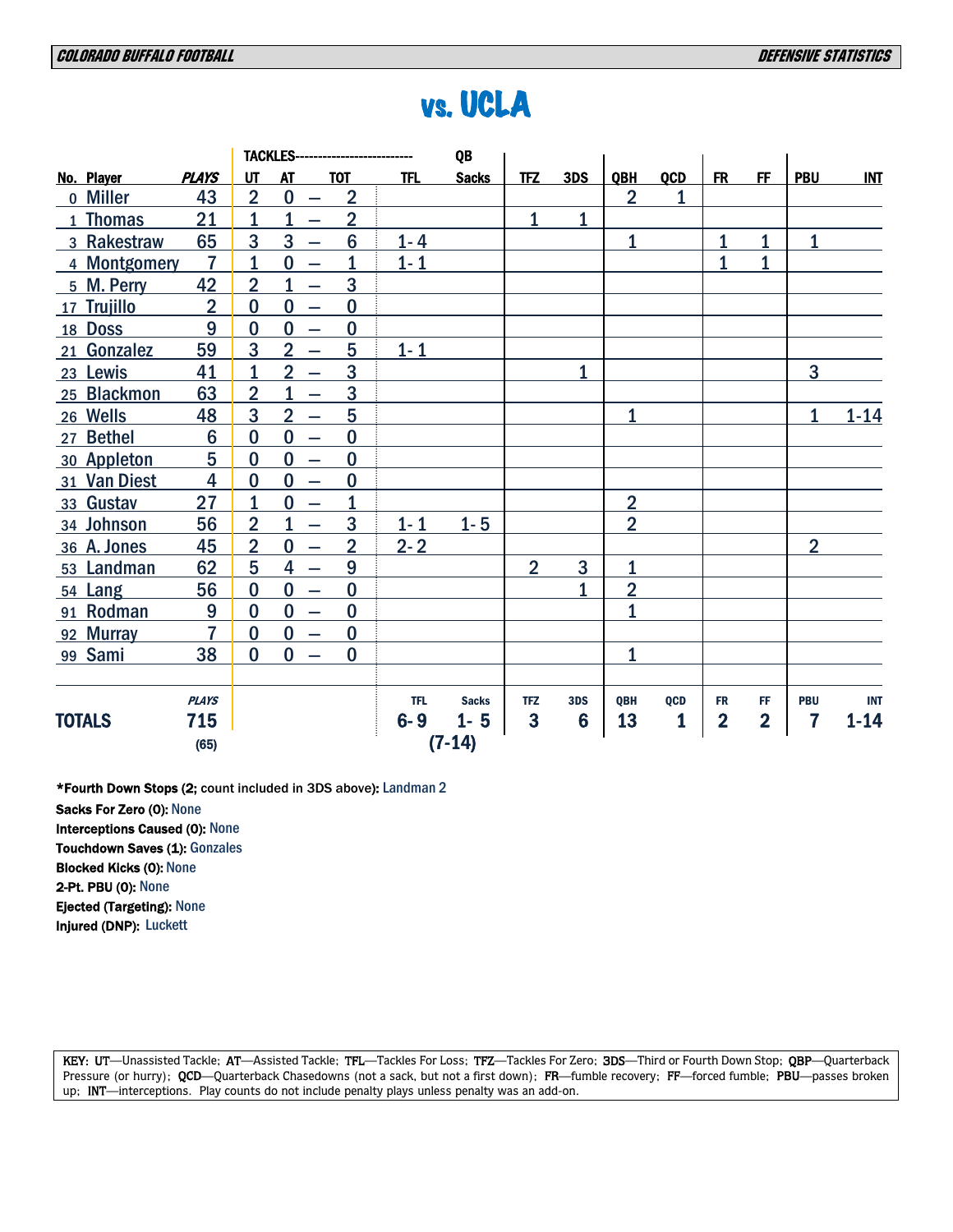vs. UCLA

| <b>Kickoff Coverage</b>                                                                                                                                                                                            |                                |                                     |            |    |                            |                                                                                             |                |            |                   |                                                  |
|--------------------------------------------------------------------------------------------------------------------------------------------------------------------------------------------------------------------|--------------------------------|-------------------------------------|------------|----|----------------------------|---------------------------------------------------------------------------------------------|----------------|------------|-------------------|--------------------------------------------------|
| Player                                                                                                                                                                                                             | $UT$ $UT/20$                   | AT AT/20                            | FF         | FR | KD                         | FDF                                                                                         | <b>FFC</b>     | CP         | <b>TDS</b>        | <b>ROK</b>                                       |
| <b>VAN DIEST</b>                                                                                                                                                                                                   | 1<br>1                         |                                     |            |    |                            |                                                                                             |                |            |                   |                                                  |
| <b>ROBINSON</b>                                                                                                                                                                                                    |                                | 1<br>1                              |            |    |                            |                                                                                             | 1              |            |                   |                                                  |
| <b>STANLEY</b>                                                                                                                                                                                                     |                                |                                     |            |    |                            |                                                                                             |                |            |                   | 1                                                |
|                                                                                                                                                                                                                    |                                |                                     |            |    |                            |                                                                                             |                |            |                   |                                                  |
| <b>Punt Coverage</b>                                                                                                                                                                                               |                                |                                     |            |    |                            |                                                                                             |                |            |                   |                                                  |
| Player                                                                                                                                                                                                             | $UT$ $UT/20$                   | AT AT/20                            | FF         | FR | <b>FFC</b>                 | DP                                                                                          | <b>BLK</b>     | <b>FDF</b> | CP<br><b>TDS</b>  | KD                                               |
| <b>RAKESTRAW</b>                                                                                                                                                                                                   | 1                              |                                     | 1          |    |                            |                                                                                             |                |            |                   |                                                  |
| <b>PITTMAN</b>                                                                                                                                                                                                     |                                |                                     |            |    | 1                          |                                                                                             |                | 1          |                   |                                                  |
| <b>PELL</b>                                                                                                                                                                                                        |                                |                                     |            | 1  |                            |                                                                                             |                |            |                   |                                                  |
| <b>ROBINSON</b>                                                                                                                                                                                                    |                                |                                     |            |    | 1                          |                                                                                             |                |            |                   |                                                  |
| <b>Kickoff Return</b><br>Player (CP)<br><b>M. LYNCH</b><br><b>FG/PAT Defense</b><br>Player<br><b>None</b>                                                                                                          | <b>BLK</b>                     | <b>KSD</b><br>1<br>RB<br><b>PRS</b> | <b>DEX</b> |    | Player (CP)<br><b>None</b> | <b>Punt Return</b>                                                                          |                |            | <b>KSD</b><br>PRS | <b>BLK</b>                                       |
| <b>FG/PAT</b><br>Player<br><b>STEFANOU</b><br><b>PK</b><br><b>PK</b><br><b>E.PRICE</b><br><b>SN</b><br><b>DROSOS</b><br><b>SN</b><br><b>BEDELL</b><br><b>LYNCH</b><br><b>HLD</b><br><b>FILLIP</b><br><b>FISHER</b> | <b>Plays</b><br>11<br>11<br>11 | 7<br>4<br>7<br>4<br>$(1pt-RK)$      |            |    |                            | Player<br><b>KUTSCH</b><br><b>MAGRI</b><br><b>RODDICK</b><br><b>RUSSELL</b><br><b>WILEY</b> | <b>SHERMAN</b> |            |                   | <b>Plays</b><br>11<br>11<br>11<br>11<br>11<br>11 |

KEY: UT—Unassisted Tackles; UT/20—Unassisted Tackles Inside-the-20; AT—Assisted Tackles; AT/20—Assisted Tackles Inside-the-20; FF—Forced Fumbles; FR—Fumble Recoveries; KD—Knockdown Block on Punt or Kickoff Return; FFC—Forced Fair Catch; FDF—First Downfield (altering path of return man); DP–Downed Punt; BPR–Block or Pressure on FG/PAT; RK–Recovered Blocked Kick; DEX– Defensive Extra Point; CP-Caused Penalty; TDS-Touchdown Save; ROK-Recovered Onside Kick.

FILE: MISCSTATS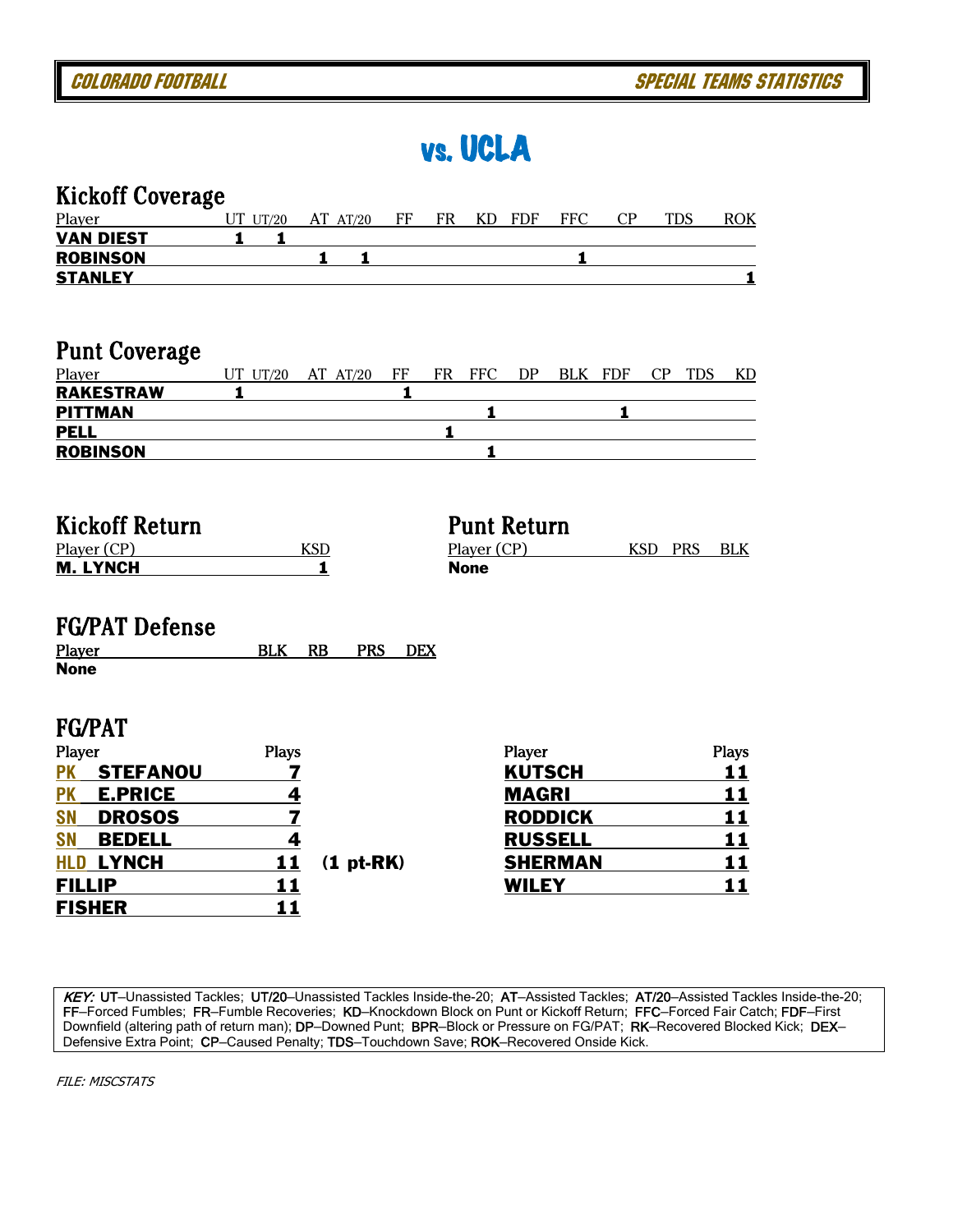#### **Defensive Statistics (Final) The Automated ScoreBook UCLA vs Colorado (Nov. 7, 2020 at Boulder, Colo.)**

| <b>UCLA</b><br>#       | Solo |               |                | Ast Total Sacks-Yds | TFL-Yds    | FF.      | FR-Yds | Int-Yds | BrUp | <b>Blks</b>    | QBH |
|------------------------|------|---------------|----------------|---------------------|------------|----------|--------|---------|------|----------------|-----|
| Blaylock, S<br>$\circ$ | 9    | 2             |                |                     |            |          |        |         |      |                |     |
| Lake, Quentin<br>3     |      | $\mathcal{L}$ | 9              |                     |            |          |        |         |      |                |     |
| Jackson, Datona<br>58  | 5    |               | 6              |                     |            |          |        |         |      |                |     |
| Knight, Q<br>2         | 5    |               | 6              |                     | $1.0 - 2$  |          |        |         |      |                |     |
| 92 Odighizuwa, Osa     | 5    |               | 6              |                     | $1.0 - 4$  |          |        |         |      |                |     |
| 40 Johnson, Caleb      | 4    |               | 5              | $1.0 - 8$           | $1.0 - 8$  |          |        |         |      |                |     |
| 0 Osling III, Mo       | 3    | 2             | 5              |                     |            |          |        |         |      |                |     |
| 45 Agude, Mitchell     | 3    |               | 4              |                     | $1.0 - 3$  |          |        |         |      |                |     |
| 2A Vaughns, JonJon     | 3    |               | 4              |                     | $1.0 - 1$  |          |        |         |      |                |     |
| 3E Jones, Carl         | 3    |               | 4              |                     | $1.0 - 2$  |          |        |         |      |                |     |
| 0A Shaw, Jay           | 2    | 2             | 4              |                     |            |          |        |         |      |                |     |
| 2B Eboh, Obi           | 3    | 0             | 3              |                     |            |          |        |         |      |                |     |
| 3C Calvert, Bo         | 3    | $\Omega$      | 3              |                     |            |          |        |         |      |                |     |
| 0 Sellers, Damian      | 2    | 0             | $\overline{2}$ |                     |            |          |        |         |      |                |     |
| 01 Bryant-Strother     |      |               |                |                     |            |          |        |         |      |                |     |
| 30 Guidry, Elisha      |      | 0             |                |                     |            |          |        |         |      |                |     |
| 25 Jackson, Myles      |      | $\Omega$      |                |                     | $1.0 - 1$  |          |        |         |      |                |     |
| 3B Nimmo, William      |      | 0             |                |                     |            |          |        |         |      |                |     |
| 11 Johnson, Alex       |      | O             |                |                     |            |          |        |         |      |                |     |
| 50 Manoa, Tyler        |      | 0             |                |                     |            |          |        |         |      |                |     |
| Thmpsn-Robinson        |      | 0             |                |                     |            |          |        |         |      |                |     |
| 20 Medrano, Kain       |      | O             |                |                     | $1.0 - 3$  |          |        |         |      |                |     |
| Totals                 | 65   | 16            | 81             | $1.0 - 8$           | $8.0 - 24$ | $\Omega$ | $0-0$  | $O-O$   | 2    | $\overline{2}$ | 3   |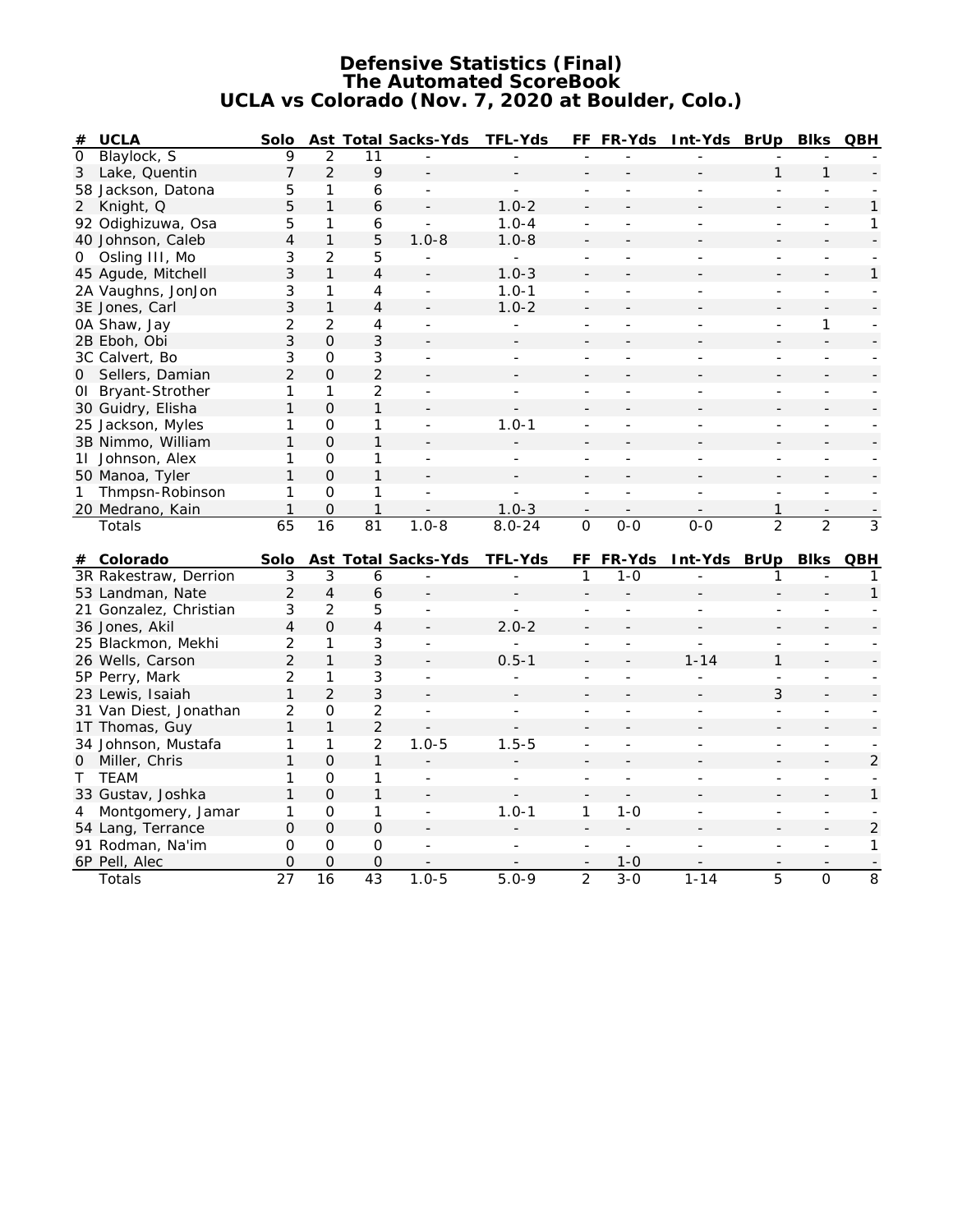# **Drive Chart (By Team) (Final) The Automated ScoreBook UCLA vs Colorado (Nov. 7, 2020 at Boulder, Colo.)**

|             |                 |                 | Drive Started |           |                  |       | Drive Ended  | Consumed                                         |            |
|-------------|-----------------|-----------------|---------------|-----------|------------------|-------|--------------|--------------------------------------------------|------------|
| Team        | Qtr             | Spot            | Time          | Obtained  | Spot             | Time  | How lost     | Yds<br>ΡI<br>$\overline{\phantom{0}}$            | <b>TOP</b> |
| <b>UCLA</b> | 1st             | V <sub>25</sub> | 00:00         | Punt      | V <sub>25</sub>  | 11:27 | Fumble       | $\Omega$<br>Ω<br>$\overline{a}$                  | 0:00       |
| <b>UCLA</b> |                 | V09             | 09:54         | Kickoff   | V <sub>19</sub>  | 08:05 | Interception | 10<br>$5 -$                                      | 1:49       |
| <b>UCLA</b> |                 | V <sub>25</sub> | 08:01         | Kickoff   | V <sub>25</sub>  | 06:48 | Punt         | 3<br>$\Omega$<br>$\overline{\phantom{a}}$        | 1:13       |
| <b>UCLA</b> |                 | V40             | 02:37         | Downs     | <b>HOO</b>       | 01:12 | *TOUCHDOWN   | 60<br>6 <sup>6</sup><br>$\overline{\phantom{a}}$ | 1:25       |
| <b>UCLA</b> | 2 <sub>nd</sub> | V <sub>25</sub> | 12:56         | Kickoff   | V47              | 11:33 | Fumble       | 22<br>3<br>$\overline{\phantom{a}}$              | 1:23       |
| <b>UCLA</b> |                 | V08             | 09:17         | Punt      | V <sub>0</sub> 7 | 09:08 | Fumble       | (1)<br>$\overline{\phantom{0}}$                  | 0:09       |
| <b>UCLA</b> |                 | V <sub>25</sub> | 08:35         | Kickoff   | V <sub>25</sub>  | 08:02 | Punt         | 3<br>$\Omega$<br>$\overline{\phantom{a}}$        | 0:33       |
| <b>UCLA</b> |                 | V35             | 05:46         | Kickoff   | IHOO             | 04:44 | *TOUCHDOWN   | $3 - 65$                                         | 1:02       |
| <b>UCLA</b> |                 | V20             | 03:54         | Punt      | V <sub>19</sub>  | 02:37 | Punt         | $3 -$<br>(1)                                     | 1:17       |
| <b>UCLA</b> |                 | V33             | 00:03         | Missed FG | V <sub>28</sub>  | 00:00 | End of half  | (5)<br>$\overline{\phantom{a}}$                  | 0:03       |
| <b>UCLA</b> | 3rd             | V <sub>25</sub> | 15:00         | Kickoff   | IHOO             | 14:24 | *TOUCHDOWN   | $2 - 75$                                         | 0:36       |
| <b>UCLA</b> |                 | V <sub>23</sub> | 11:36         | Missed FG | <b>HOO</b>       | 10:10 | *TOUCHDOWN   | $6 - 77$                                         | 1:26       |
| <b>UCLA</b> |                 | V25             | 06:41         | Kickoff   | IHOO             | 05:19 | *TOUCHDOWN   | 75<br>4 -                                        | 1:22       |
| <b>UCLA</b> |                 | V25             | 00:21         | Kickoff   | IH30             | 13:13 | Downs        | 7 - 45                                           | 2:08       |
| <b>UCLA</b> | 4th             | V25             | 09:26         | Kickoff   | <b>H40</b>       | 05:04 | Downs        | 8<br>- 35                                        | 4:22       |
| <b>UCLA</b> |                 | V37             | 03:20         | Missed FG | H <sub>00</sub>  | 01:45 | *TOUCHDOWN   | 10<br>63<br>$-$                                  | 1:35       |

|                        | 1st     | 2nd.    | 3rd     | 4th     | 1st             | 2nd   |       |
|------------------------|---------|---------|---------|---------|-----------------|-------|-------|
| UCLA                   | ∩tr     | ∩tr     | ∩tr     | ∩tr     | Half            | Half  | Total |
| Time of possession     | 04:33   | 04:27   | 03:45   | 07:44   | 09:00           | 11.29 | 20:29 |
| 3rd down conversions   | $1 - 2$ | $0 - 2$ | $3 - 3$ | $3 - 5$ | 1 - 4           | 6-8   | 7-12  |
| Average field position | V24     | V24     | V24     | V31     | V <sub>24</sub> | V26   | V25   |
| 4th down conversions   | $0 - 0$ | ი-ი     | റ-റ     | $0 - 2$ | ი-ი             | በ-2   | በ-2   |

|      |                 |                 | Drive Started |              |                 |       | Drive Ended | Consumed                           |            |  |
|------|-----------------|-----------------|---------------|--------------|-----------------|-------|-------------|------------------------------------|------------|--|
| Team | Qtr             | Spot            | Time          | Obtained     | Spot            | Time  | How lost    | Yds<br>ΡI<br>$\sim$                | <b>TOP</b> |  |
| COLO | 1st             | H <sub>13</sub> | 15:00         | Kickoff      | H33             | 11:27 | Punt        | 20<br>6<br>$\sim$                  | 3:33       |  |
| COLO |                 | V25             | 11:27         | Fumble       | VOO             | 10:00 | *TOUCHDOWN  | -25<br>4 -                         | $1:27$ .   |  |
| COLO |                 | VO1             | 08:05         | Interception | V <sub>0</sub>  | 08:01 | *TOUCHDOWN  | 1<br>1<br>$\overline{\phantom{a}}$ | 0:04       |  |
| COLO |                 | H <sub>23</sub> | 06:48         | Punt         | V40             | 02:37 | Downs       | 10<br>- 37                         | 4:11       |  |
| COLO |                 | H24             | 01:07         | Kickoff      | VOO             | 12:56 | *TOUCHDOWN  | 10<br>76<br>$\blacksquare$         | 3:11       |  |
| COLO | 2 <sub>nd</sub> | V47             | 11:33         | Fumble       | V41             | 09:17 | Punt        | $3 - 6$                            | 2:16       |  |
| COLO |                 | VO7             | 09:08         | Fumble       | V <sub>0</sub>  | 08:35 | *TOUCHDOWN  | $\mathcal{P}$<br>- 7               | 0:33       |  |
| COLO |                 | H30             | 08:02         | Punt         | VOO.            | 05:46 | *TOUCHDOWN  | 70<br>6 -                          | 2:16       |  |
| COLO |                 | H28             | 04:38         | Kickoff      | H33             | 03:54 | Punt        | 3<br>- 5                           | 0:44       |  |
| COLO |                 | H41             | 02:37         | Punt         | V33             | 00:03 | Missed FG   | 7 - 26                             | 2:34       |  |
| COLO | 3rd             | H <sub>25</sub> | 14:24         | Kickoff      | V <sub>22</sub> | 11:36 | Missed FG   | $6 - 53$                           | 2:48       |  |
| COLO |                 | H25             | 10:10         | Kickoff      | VOO.            | 06:41 | *TOUCHDOWN  | 10<br>- 75                         | 3:29       |  |
| COLO |                 | H <sub>25</sub> | 05:19         | Kickoff      | V27             | 00:21 | *FIELD GOAL | 13<br>48<br>$\sim$                 | 4:58       |  |
| COLO | 4th             | H <sub>30</sub> | 13:13         | Downs        | V18             | 09:26 | *FIELD GOAL | $8 - 52$                           | 3:47       |  |
| COLO |                 | H40             | 05:04         | Downs        | V26.            | 03:20 | Missed FG   | $5 - 34$                           | 1:44       |  |
| COLO |                 | V <sub>41</sub> | 01:44         | Kickoff      | V47             | 00:00 | End of half | (6)<br>$3 -$                       | 1:44       |  |

|                        | 1st          | 2nd     | 3rd             | 4th     | 1st          | 2nd   |              |
|------------------------|--------------|---------|-----------------|---------|--------------|-------|--------------|
| Colorado               | ่ ∩†n        | ∩tr     | ∩tr             | ∩tr     | Half         | Half  | Total        |
| Time of possession     | 10:27        | 10:33   | 11:15           | 07:16   | 21:00        | 18:31 | 39:31        |
| 3rd down conversions   | $3 - 5$      | $2 - 5$ | 4-6             | $0 - 3$ | $5 - 10$     | 4-9   | $9 - 19$     |
| Average field position | H46          | H49     | H <sub>25</sub> | H43     | H47          | H34   | H42          |
| 4th down conversions   | $\Omega - 1$ | 0-0     | 0-0             | 0-0     | $\bigcap -1$ | റ-റ   | $\Omega - 1$ |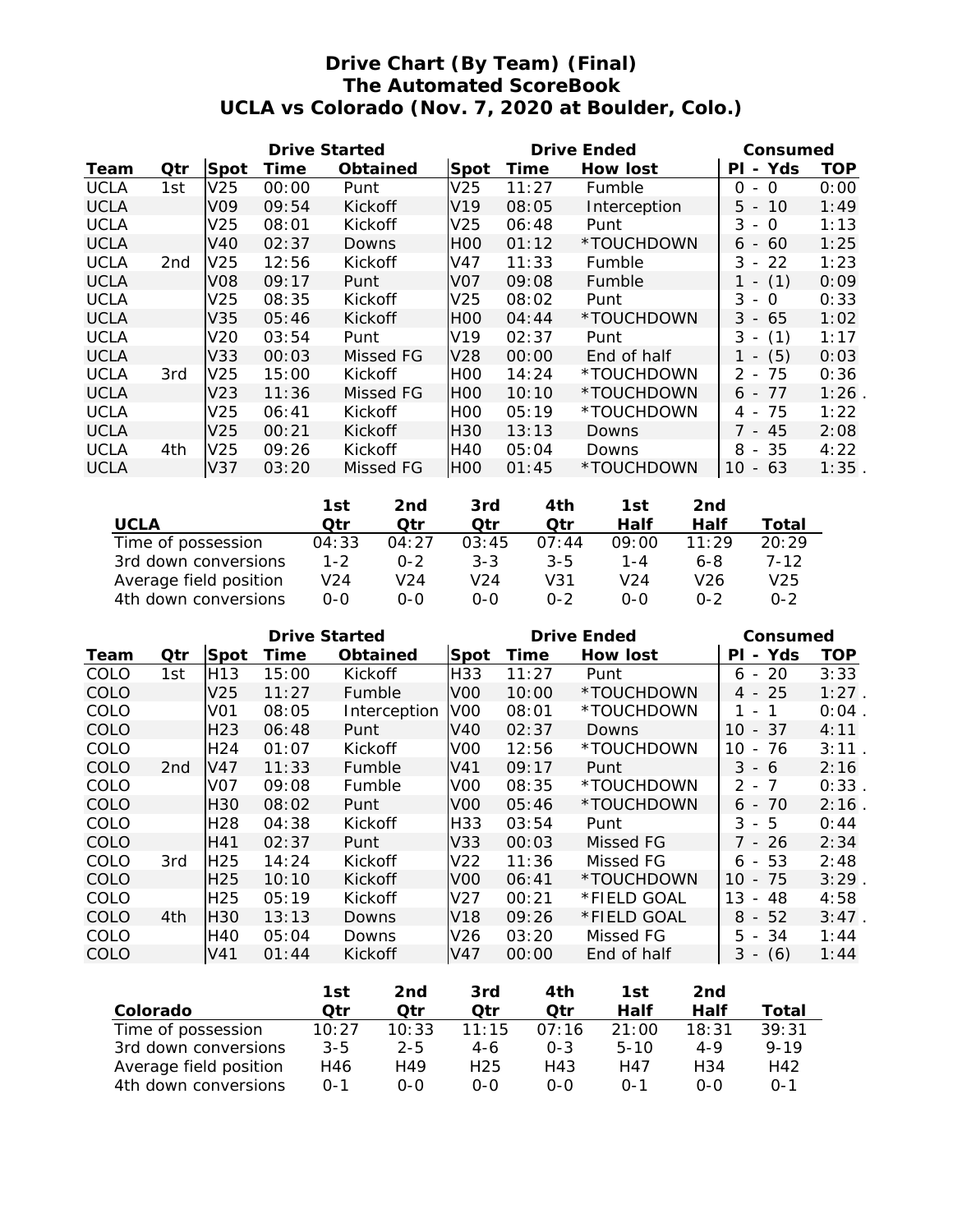# **Participation Report (Final) The Automated ScoreBook UCLA vs Colorado (Nov. 7, 2020 at Boulder, Colo.)**

#### **UCLA**

#### **Colorado**

| Pos             | ##             | <b>OFFENSE</b>  | Pos             | ## | <b>OFFENSE</b>      |
|-----------------|----------------|-----------------|-----------------|----|---------------------|
| <b>WR</b>       | $\overline{2}$ | Philips, Kyle   | WR.             | 6  | Arias, Daniel       |
| TE.             | 85             | Dulcich, Greg   | <b>WR</b>       | 3  | Nixon, K.D.         |
| TE              | 88             | Martinez, Mike  | <b>WR</b>       | 14 | Stanley, Dimitri    |
| LT              | 74             | Rhyan, Sean     | LT.             | 78 | Sherman, Will       |
| LG              | 55             | Grattan, Paul   | LG              | 58 | Kutsch, Kary        |
| $\mathsf{C}$    | 64             | Marrazzo, Sam   | $\mathsf{C}$    | 65 | Pursell, Colby      |
| <b>RG</b>       | 62             | Clemens, Duke   | RG              | 70 | Roddick, Casey      |
| <b>RT</b>       | 70             | Anderson, Alec  | <b>RT</b>       | 76 | Fillip, Frank       |
| $\overline{OB}$ | 1              | Thmpsn-Robinson | TE              | 38 | Russell, Brady      |
| <b>RB</b>       | 10             | Felton, D       | $\overline{OB}$ | 4  | Noyer, Sam          |
| <b>WR</b>       | 23             | Cota, Chase     | TВ              | 2B | Broussard, Jarek    |
|                 |                |                 |                 |    |                     |
|                 |                |                 |                 |    |                     |
| Pos             | ##             | <b>DEFENSE</b>  | Pos             | ## | <b>DEFENSE</b>      |
| DL              | 58             | Jackson, Datona | <b>OLB</b>      | 1T | Thomas, Guy         |
| <b>DL</b>       | 92             | Odighizuwa, Osa | DE              | 54 | Lang, Terrance      |
| <b>OLB</b>      | 0              | Sellers, Damian | NT              | 99 | Sami, Jalen         |
| <b>ILB</b>      | 3C             | Calvert, Bo     | DT              | 34 | Johnson, Mustafa    |
| <b>ILB</b>      | 40             | Johnson, Caleb  | ILB             | 53 | Landman, Nate       |
| OLB             | 45             | Agude, Mitchell | ILB             | 36 | Jones, Akil         |
| CB              | 2D             | Knight, Q       | <b>OLB</b>      | 26 | Wells, Carson       |
| CB              | 2B             | Eboh, Obi       | CB              | 21 | Gonzalez, Christian |
| S               | 3G             | Lake, Quentin   | <b>FS</b>       | 3R | Rakestraw, Derrion  |
| S               | 0D             | Blaylock, S     | SS              | 5P | Perry, Mark         |

UCLA: 0C-Williams, R, 0I-Bryant-Strother, 0G-Osling III, Mo, 0B-Barr-Mira, N, 0F-Humphrey, John, 1I-Johnson, Alex, 1B-Gates, Elijah, 1D-Warnell, DJ, 2A-Vaughns, JonJon, 2I-Cohen, Adam, 2F-Toailoa, Leni, 3B-Nimmo, William, 3E-Jones, Carl, 7-Yankoff, Colson, 12-Sykes, Matt, 15-Erwin, Jaylen, 17-Loya, Logan, 18-Njoku, Charles, 19-Allen, Kazmeir, 20-Medrano, Kain, 21-Ezeike, Michael, 22-Jones, Keegan, 25-Jackson, Myles, 27-Jolly, Patrick, 28-Brown, Brittain, 29-Hurt, Delon, 30-Guidry, Elisha, 50-Manoa, Tyler, 51-Landherr, Jack, 54-Carlin, Josh, 56-Mafi, Atonio, 57-Gaines II, Jon, 59-Liku, Siale, 78-Gramlick, Lucas, 83-Priebe, David, 91-Ogbonnia, Otito, 93-Lopez, RJ, 97-Isibor, Odua, 99-Akers, Luke.

Colorado: 0-Miller, Chris, 1-Mangham, Jaren, 1D-Doss, Jeremiah, 1L-Lemonious-Craig, Mon, 1P-Perry, Quinn, 2-Rice, Brenden, 2J-Striker, Jaylen, 4M-Montgomery, Jamar, 5R-Ray, Kanan, 5W-Williams, Alvin, 6P-Pell, Alec, 7-Lytle, Tyler, 8B-Bedell, Derek, 10-Jackson, Jaylon, 13-Bell, Maurice, 17-Trujillo, K.J., 22-Pittman, Toren, 23-Lewis, Isaiah, 27-Bethel, Nigel, 28-Davis, Joe, 30-Appleton, Curtis, 31-Van Diest, Jonathan, 32-Robinson, Ray, 33-Gustav, Joshka, 35-Williams, Mister, 41-Lyle, Anthony, 43-Price, Evan, 48-Stefanou, James, 50-Drosos, Travis, 52-Jynes, Joshua, 55-Williams, Austin, 60-Wiley, Jake, 80-Fisher, NIck, 82-Groth, Jake, 84-Lynch, Matt, 89-Watts, Josh, 91-Rodman, Na'im, 92-Murray, Lloyd Jr., 98-Magri, Nico.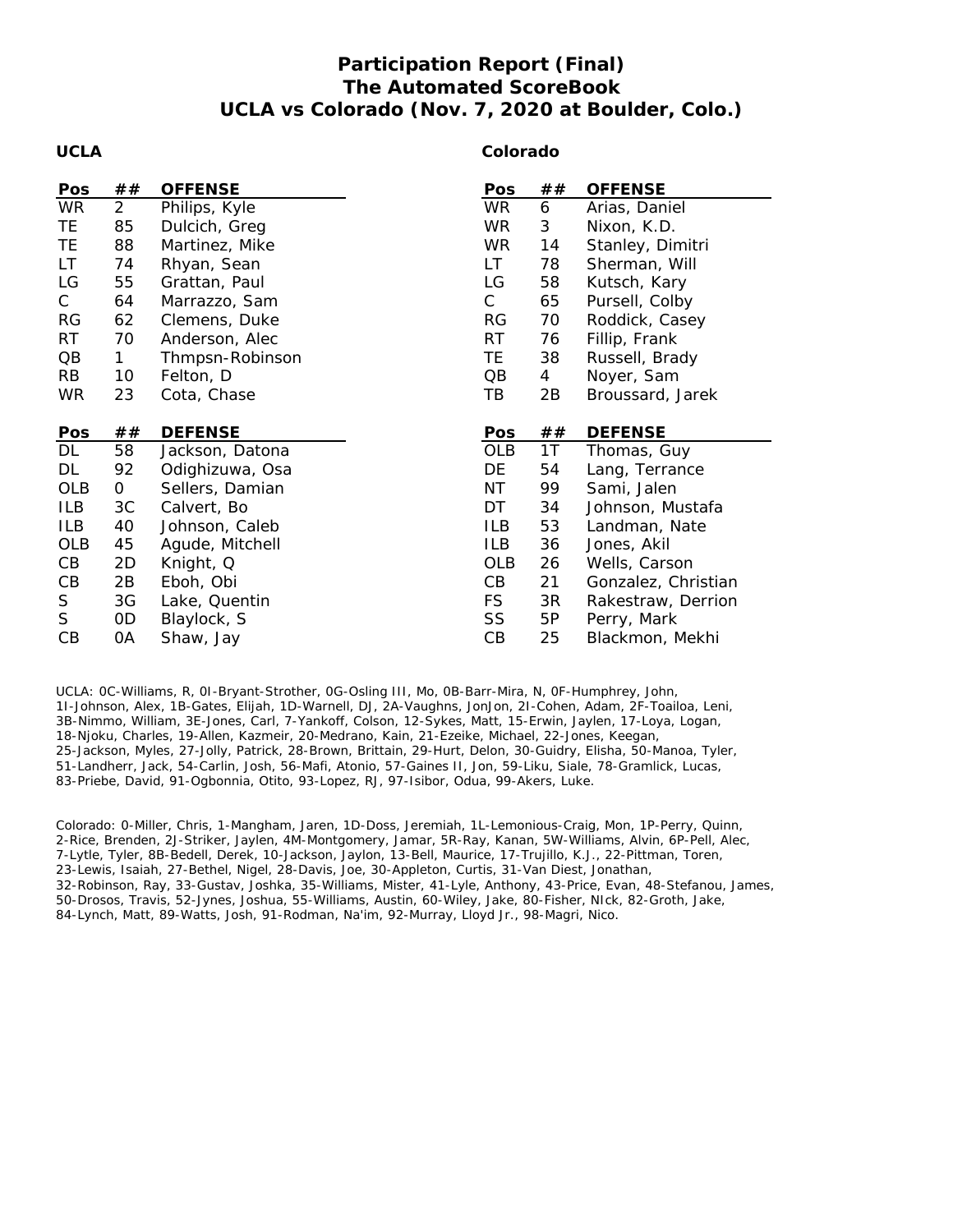### **Play-by-Play Summary (1st quarter) UCLA vs Colorado (Nov. 7, 2020 at Boulder, Colo.)**

| 1-10 Ucla 35<br>1-10 Colo 13<br>2-10 Colo 13<br>3-2 Colo 21<br>1-10 Colo 25<br>2-10 Colo 25<br>3-12 Colo 23<br>Colo 28<br>3-7<br>Colo 33<br>$4 - 2$ | UCLA Won the toss and defers. Colorado will Receive<br>UCLA ball on UCLA35.<br>Lopez, RJ kickoff 65 yards to the COLOO, Broussard, Jarek return 13 yards to the COLO13<br>(Jones, Carl).<br>Noyer, Sam pass complete to Stanley, Dimitri for no gain to the COLO13 (Knight, Q).<br>Noyer, Sam pass complete to Bell, Maurice for 8 yards to the COLO21 (Lake, Quentin).<br>Broussard, Jarek rush for 4 yards to the COLO25, 1ST DOWN COLO (Lake, Quentin).<br>Noyer, Sam pass complete to Broussard, Jarek for no gain to the COLO25 (Shaw, Jay).<br>Noyer, Sam rush for loss of 2 yards to the COLO23 (Jones, Carl).<br>Noyer, Sam pass incomplete to Bell, Maurice, PENALTY UCLA offside defense (Jackson,<br>Datona) 5 yards to the COLO28, NO PLAY.<br>Noyer, Sam rush for 5 yards to the COLO33 (Jackson, Datona).<br>Watts, Josh punt 43 yards to the UCLA24, Philips, Kyle return 1 yards to the UCLA25,<br>fumble forced by Rakestraw, Derri, fumble by Philips, Kyle recovered by COLO Pell, Alec at<br>UCLA25.<br>6 plays, 20 yards, 3:33 | R1             |
|-----------------------------------------------------------------------------------------------------------------------------------------------------|-----------------------------------------------------------------------------------------------------------------------------------------------------------------------------------------------------------------------------------------------------------------------------------------------------------------------------------------------------------------------------------------------------------------------------------------------------------------------------------------------------------------------------------------------------------------------------------------------------------------------------------------------------------------------------------------------------------------------------------------------------------------------------------------------------------------------------------------------------------------------------------------------------------------------------------------------------------------------------------------------------------------------------------------------------|----------------|
| COLORADO drive start at 11:27.                                                                                                                      |                                                                                                                                                                                                                                                                                                                                                                                                                                                                                                                                                                                                                                                                                                                                                                                                                                                                                                                                                                                                                                                     |                |
| 1-10 Ucla 25<br>2-6<br>Ucla 21                                                                                                                      | Broussard, Jarek rush for 4 yards to the UCLA21 (Johnson, Caleb).<br>Noyer, Sam rush for 9 yards to the UCLA12, 1ST DOWN COLO (Agude, Mitchell).                                                                                                                                                                                                                                                                                                                                                                                                                                                                                                                                                                                                                                                                                                                                                                                                                                                                                                    | R <sub>2</sub> |
| 1-10 Ucla 12<br>Ucla 06<br>2-4<br>$1-G$<br>Ucla 03                                                                                                  | Broussard, Jarek rush for 6 yards to the UCLA6 (Blaylock, S).<br>Broussard, Jarek rush for 6 yards to the UCLA0, 1ST DOWN COLO, TOUCHDOWN, clock 10:00.<br>Stefanou, James kick attempt good.                                                                                                                                                                                                                                                                                                                                                                                                                                                                                                                                                                                                                                                                                                                                                                                                                                                       | R3             |
|                                                                                                                                                     | Colorado 7, UCLA 0                                                                                                                                                                                                                                                                                                                                                                                                                                                                                                                                                                                                                                                                                                                                                                                                                                                                                                                                                                                                                                  |                |
|                                                                                                                                                     | 4 plays, 25 yards, 1:33<br>Stefanou, James kickoff 65 yards to the UCLAO, Felton, D return 9 yards to the UCLA9 (Van<br>Diest, Jonat).                                                                                                                                                                                                                                                                                                                                                                                                                                                                                                                                                                                                                                                                                                                                                                                                                                                                                                              |                |
| UCLA drive start at 09:54.<br>1-10 Ucla 09                                                                                                          | Thmpsn-Robinson pass complete to Felton, D for loss of 1 yard to the UCLA8 (Jones, Akil).                                                                                                                                                                                                                                                                                                                                                                                                                                                                                                                                                                                                                                                                                                                                                                                                                                                                                                                                                           |                |
| 2-11 Ucla 08                                                                                                                                        | Thmpsn-Robinson pass complete to Allen, Kazmeir for 8 yards to the UCLA16, out-of-bounds                                                                                                                                                                                                                                                                                                                                                                                                                                                                                                                                                                                                                                                                                                                                                                                                                                                                                                                                                            |                |
| 3-3 Ucla 16                                                                                                                                         | (Gonzalez, Christ).<br>Felton, D rush for 3 yards to the UCLA19, 1ST DOWN UCLA (Rakestraw, Derri).                                                                                                                                                                                                                                                                                                                                                                                                                                                                                                                                                                                                                                                                                                                                                                                                                                                                                                                                                  | R1             |
| 1-10 Ucla 19                                                                                                                                        | Thmpsn-Robinson pass incomplete, QB hurry by Miller, Chris.                                                                                                                                                                                                                                                                                                                                                                                                                                                                                                                                                                                                                                                                                                                                                                                                                                                                                                                                                                                         |                |
| 2-10 Ucla 19                                                                                                                                        | Thmpsn-Robinson pass intercepted by Wells, Carson at the UCLA15, Wells, Carson return 14<br>yards to the UCLA1 (Thmpsn-Robinson).                                                                                                                                                                                                                                                                                                                                                                                                                                                                                                                                                                                                                                                                                                                                                                                                                                                                                                                   |                |
|                                                                                                                                                     | 5 plays, 10 yards, 1:49                                                                                                                                                                                                                                                                                                                                                                                                                                                                                                                                                                                                                                                                                                                                                                                                                                                                                                                                                                                                                             |                |
|                                                                                                                                                     |                                                                                                                                                                                                                                                                                                                                                                                                                                                                                                                                                                                                                                                                                                                                                                                                                                                                                                                                                                                                                                                     |                |
| COLORADO drive start at 08:05.<br>$1-G$<br>Ucla 03                                                                                                  | Broussard, Jarek rush for 1 yard to the UCLA0, TOUCHDOWN, clock 08:01.                                                                                                                                                                                                                                                                                                                                                                                                                                                                                                                                                                                                                                                                                                                                                                                                                                                                                                                                                                              |                |
|                                                                                                                                                     | Stefanou, James kick attempt good.<br>Colorado 14, UCLA 0                                                                                                                                                                                                                                                                                                                                                                                                                                                                                                                                                                                                                                                                                                                                                                                                                                                                                                                                                                                           |                |
|                                                                                                                                                     | 1 play, 1 yard, 0:04                                                                                                                                                                                                                                                                                                                                                                                                                                                                                                                                                                                                                                                                                                                                                                                                                                                                                                                                                                                                                                |                |
| UCLA drive start at 08:01.                                                                                                                          | Stefanou, James kickoff 65 yards to the UCLA0, touchback.                                                                                                                                                                                                                                                                                                                                                                                                                                                                                                                                                                                                                                                                                                                                                                                                                                                                                                                                                                                           |                |
| 1-10 Ucla 25                                                                                                                                        | PENALTY UCLA delay of game 5 yards to the UCLA20.                                                                                                                                                                                                                                                                                                                                                                                                                                                                                                                                                                                                                                                                                                                                                                                                                                                                                                                                                                                                   |                |
| 1-15 Ucla 20<br>2-15 Ucla 20                                                                                                                        | Brown, Brittain rush for no gain to the UCLA20 (Landman, Nate).<br>Thmpsn-Robinson pass complete to Cota, Chase for 5 yards to the UCLA25                                                                                                                                                                                                                                                                                                                                                                                                                                                                                                                                                                                                                                                                                                                                                                                                                                                                                                           |                |
|                                                                                                                                                     | (Gonzalez, Christ; Landman, Nate).                                                                                                                                                                                                                                                                                                                                                                                                                                                                                                                                                                                                                                                                                                                                                                                                                                                                                                                                                                                                                  |                |
| 3-10 Ucla 25<br>4-10 Ucla 25                                                                                                                        | Thmpsn-Robinson pass incomplete to Felton, D (Lewis, Isaiah).<br>Akers, Luke punt 52 yards to the COLO23, downed.                                                                                                                                                                                                                                                                                                                                                                                                                                                                                                                                                                                                                                                                                                                                                                                                                                                                                                                                   |                |
| COLORADO drive start at 06:48.                                                                                                                      | 3 plays, O yards, 1:13                                                                                                                                                                                                                                                                                                                                                                                                                                                                                                                                                                                                                                                                                                                                                                                                                                                                                                                                                                                                                              |                |
| 1-10 Colo 23                                                                                                                                        | Noyer, Sam rush for 8 yards to the COLO31 (Blaylock, S).                                                                                                                                                                                                                                                                                                                                                                                                                                                                                                                                                                                                                                                                                                                                                                                                                                                                                                                                                                                            |                |
| Colo 31<br>2-2<br>3-4                                                                                                                               | Broussard, Jarek rush for loss of 2 yards to the COLO29 (Knight, Q).                                                                                                                                                                                                                                                                                                                                                                                                                                                                                                                                                                                                                                                                                                                                                                                                                                                                                                                                                                                | P4             |
| Colo 29                                                                                                                                             | Noyer, Sam pass complete to Stanley, Dimitri for 10 yards to the COLO39, 1ST DOWN COLO<br>(Nimmo, William).                                                                                                                                                                                                                                                                                                                                                                                                                                                                                                                                                                                                                                                                                                                                                                                                                                                                                                                                         |                |
| 1-10 Colo 39                                                                                                                                        | PENALTY COLO false start (Fillip, Frank) 5 yards to the COLO34.                                                                                                                                                                                                                                                                                                                                                                                                                                                                                                                                                                                                                                                                                                                                                                                                                                                                                                                                                                                     |                |
| 1-15 Colo 34<br>2-18 Colo 31                                                                                                                        | Mangham, Jaren rush for loss of 3 yards to the COLO31 (Medrano, Kain).<br>Noyer, Sam pass complete to Mangham, Jaren for 10 yards to the COLO41, out-of-bounds                                                                                                                                                                                                                                                                                                                                                                                                                                                                                                                                                                                                                                                                                                                                                                                                                                                                                      |                |
| $3 - 8$<br>Colo 41                                                                                                                                  | (Lake, Quentin).<br>Noyer, Sam pass complete to Bell, Maurice for 13 yards to the UCLA46, 1ST DOWN COLO<br>(Eboh, Obi).                                                                                                                                                                                                                                                                                                                                                                                                                                                                                                                                                                                                                                                                                                                                                                                                                                                                                                                             | <b>P5</b>      |
| 1-10 Ucla 46                                                                                                                                        | Noyer, Sam rush for 8 yards to the UCLA38.                                                                                                                                                                                                                                                                                                                                                                                                                                                                                                                                                                                                                                                                                                                                                                                                                                                                                                                                                                                                          |                |
| $2 - 2$<br>Ucla 38<br>3-1                                                                                                                           | Mangham, Jaren rush for 1 yard to the UCLA37 (Manoa, Tyler).                                                                                                                                                                                                                                                                                                                                                                                                                                                                                                                                                                                                                                                                                                                                                                                                                                                                                                                                                                                        |                |
| Ucla 37<br>Ucla 40<br>4-4                                                                                                                           | Mangham, Jaren rush for loss of 3 yards to the UCLA40 (Agude, Mitchell).<br>Noyer, Sam pass incomplete to Stanley, Dimitri.                                                                                                                                                                                                                                                                                                                                                                                                                                                                                                                                                                                                                                                                                                                                                                                                                                                                                                                         |                |
| UCLA drive start at 02:37.                                                                                                                          | 10 plays, 37 yards, 4:11                                                                                                                                                                                                                                                                                                                                                                                                                                                                                                                                                                                                                                                                                                                                                                                                                                                                                                                                                                                                                            |                |
| 1-10 Ucla 40<br>2-8<br>Ucla 42                                                                                                                      | Felton, D rush for 2 yards to the UCLA42 (Gustav, Joshka).<br>Thmpsn-Robinson pass complete to Felton, D for 15 yards to the COLO43, 1ST DOWN UCLA                                                                                                                                                                                                                                                                                                                                                                                                                                                                                                                                                                                                                                                                                                                                                                                                                                                                                                  | P2             |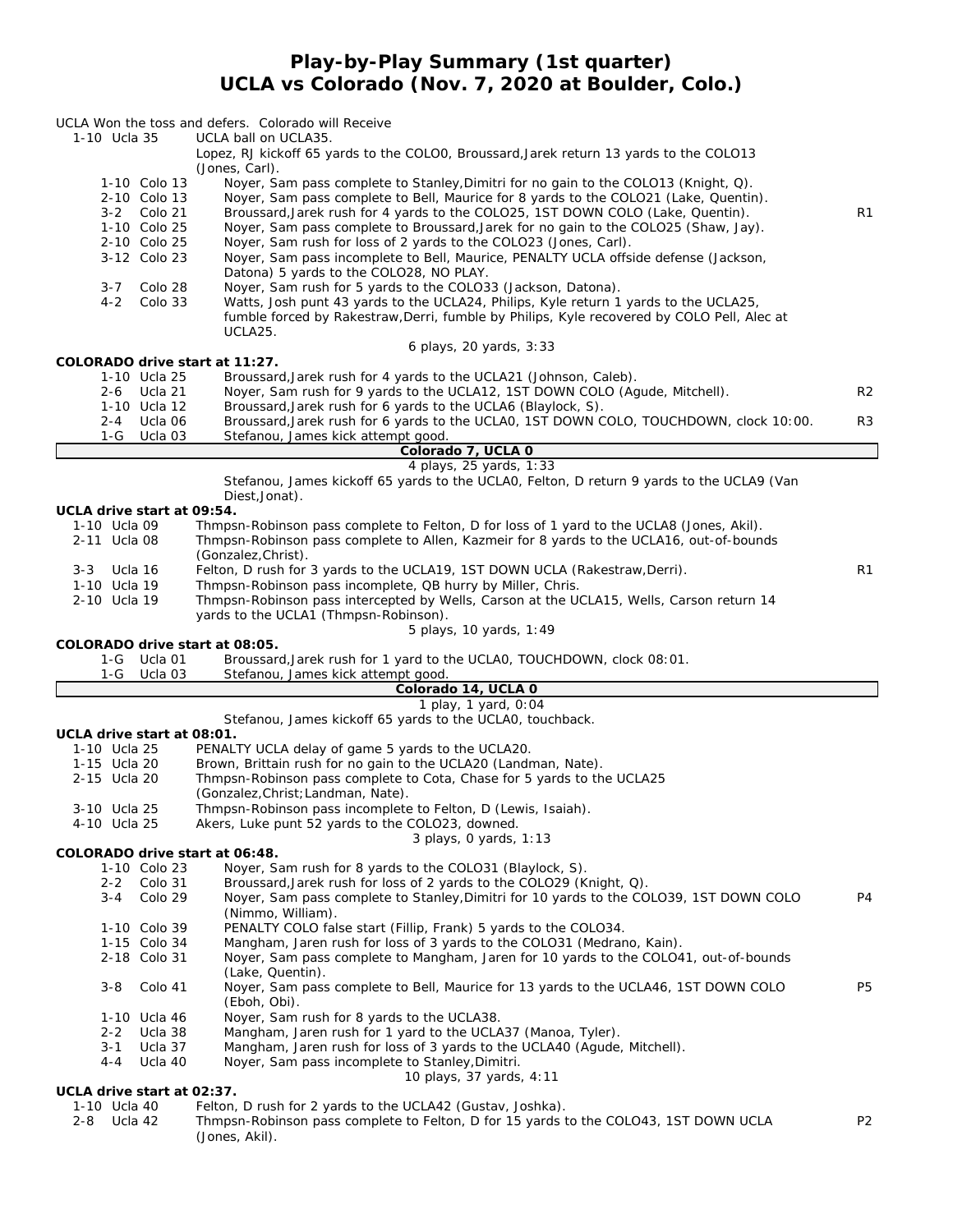## **Play-by-Play Summary (1st quarter) UCLA vs Colorado (Nov. 7, 2020 at Boulder, Colo.)**

| 1-10 Colo 43  | Thmpsn-Robinson pass complete to Philips, Kyle for 21 yards to the COLO22, 1ST DOWN UCLA,<br>out-of-bounds.                                 | P <sub>3</sub> |
|---------------|---------------------------------------------------------------------------------------------------------------------------------------------|----------------|
| 1-10 Colo 22  | Allen, Kazmeir rush for 4 yards to the COLO18, out-of-bounds (Jones, Akil), PENALTY UCLA<br>holding (Dulcich, Greg) 10 yards to the COLO28. |                |
| 1-16 Colo 28  | 1st and $16$ .                                                                                                                              |                |
| 1-16 Colo 28  | Thmpsn-Robinson pass incomplete to Dulcich, Greg, QB hurry by Miller, Chris.                                                                |                |
| 2-16 Colo 28  | Thmpsn-Robinson pass complete to Felton, D for 28 yards to the COLOO, 1ST DOWN UCLA,                                                        | P4             |
|               | TOUCHDOWN, clock 01:12.                                                                                                                     |                |
| $1-G$ Colo 03 | Barr-Mira, N kick attempt good.                                                                                                             |                |
|               | Colorado 14, UCLA 7                                                                                                                         |                |
|               | 6 plays, 60 yards, 1:30                                                                                                                     |                |
|               | Lopez, RJ kickoff 65 yards to the COLOO, Bell, Maurice return 24 yards to the COLO24.                                                       |                |
|               | COLORADO drive start at 01:07.                                                                                                              |                |
| 1-10 Colo 24  | Noyer, Sam pass complete to Bell, Maurice for 2 yards to the COLO26 (Knight, Q; Shaw, Jay).                                                 |                |
| 2-8 Colo 26   | Noyer, Sam pass complete to Russell, Brady for 9 yards to the COLO35, 1ST DOWN COLO<br>(Vaughns, JonJon).                                   | <b>P6</b>      |
| 1-10 Colo 35  | Nover, Sam pass complete to Stanley, Dimitri for 21 yards to the UCLA44, 1ST DOWN COLO,<br>out-of-bounds (Lake, Quentin).                   | P7             |

|  | END OF 1st QUARTER: Colorado 14, UCLA 7 |  |  |
|--|-----------------------------------------|--|--|

|                 |       | Time  |   |   | 1st Downs |   | Conversions |         |           |                   |           |
|-----------------|-------|-------|---|---|-----------|---|-------------|---------|-----------|-------------------|-----------|
| Quarter Summarv | Score | Poss  | R | D |           |   | 3rd         | 4th     | Rushina   | Passing           | Penalties |
| UCLA            |       | 04:32 |   |   | $\Omega$  | 4 | $-1 - 2$    | $O-O$   | 4-9       | $6 - 10 - 1 - 76$ | $3 - 20$  |
| Colorado        | 14    | 10:28 |   |   | $\Omega$  |   | $3 - 5$     | $O - 1$ | $14 - 42$ | $9 - 10 - 0 - 73$ | 1-5       |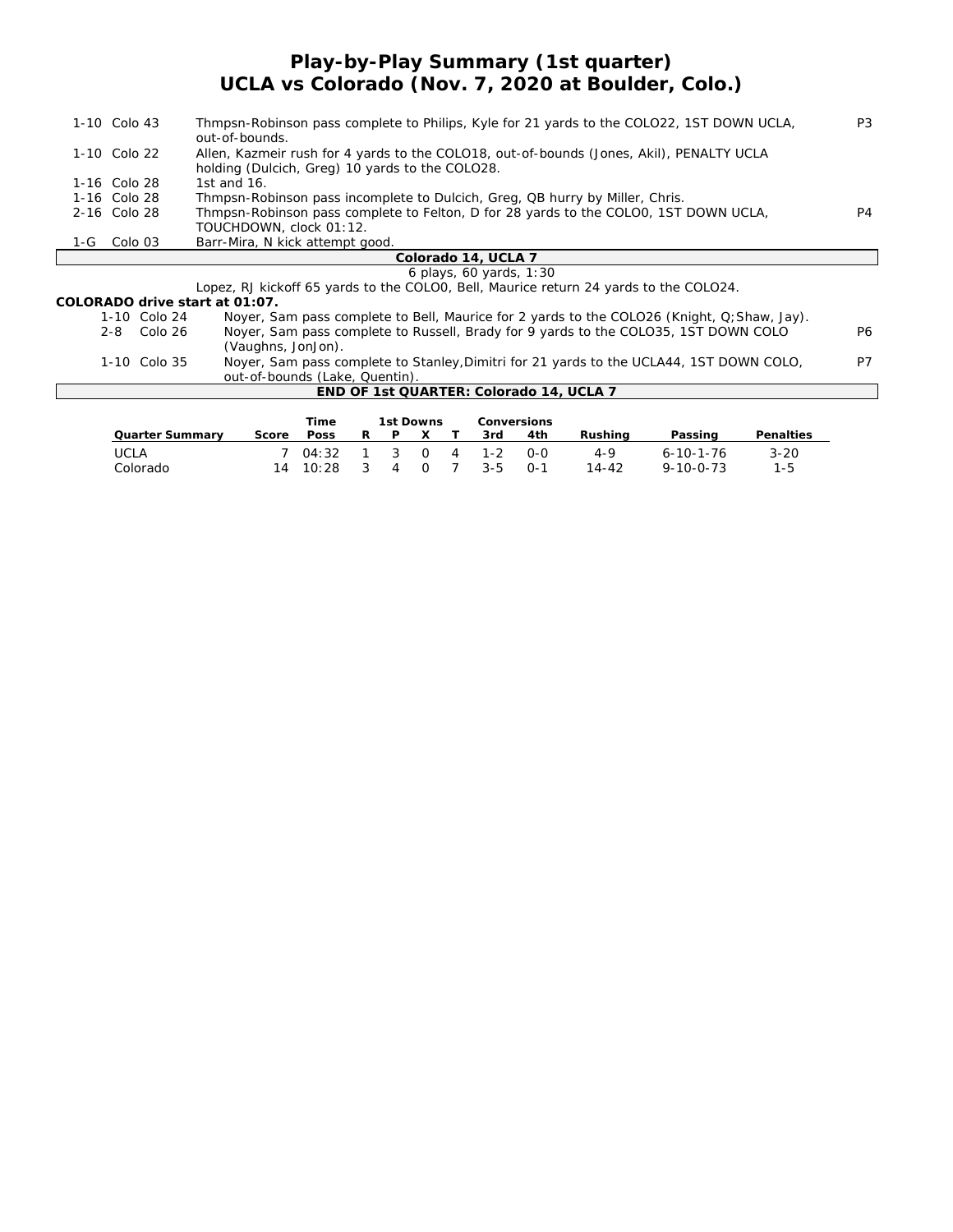### **Quickie Statistics (1st quarter) UCLA vs Colorado (Nov. 7, 2020 at Boulder, Colo.)**

|                                   | <b>UCLA</b> | COLO         |
|-----------------------------------|-------------|--------------|
| Score                             | 7           | 14           |
| <b>FIRST DOWNS</b>                | 4           | 7            |
| RUSHES-YARDS (NET)                | $4 - 9$     | $14 - 42$    |
| PASSING YDS (NET)                 | 76          | 73           |
| Passes Att-Comp-Int               | $10-6-1$    | $10 - 9 - 0$ |
| <b>TOTAL OFFENSE PLAYS-YARDS</b>  | 14-85       | 24-115       |
| <b>Fumble Returns-Yards</b>       | $0 - 0$     | $0 - 0$      |
| <b>Punt Returns-Yards</b>         | $1 - 1$     | $0 - 0$      |
| Kickoff Returns-Yards             | $1 - 9$     | $2 - 37$     |
| <b>Interception Returns-Yards</b> | $0 - 0$     | $1 - 14$     |
| Punts (Number-Avg)                | $1 - 52.0$  | $1 - 43.0$   |
| Fumbles-Lost                      | $1 - 1$     | $0 - 0$      |
| Penalties-Yards                   | $3 - 20$    | $1 - 5$      |
| Possession Time                   | 04:32       | 10:28        |
| <b>Third-Down Conversions</b>     | $1$ of $2$  | 3 of 5       |
| Fourth-Down Conversions           | $0$ of $0$  | 0 of 1       |

### **UCLA Colorado**

| Rushing<br>Felton, D<br>Allen, Kazmeir<br>Brown, Brittain                | No. Gain Loss Net<br>TD<br>Avg<br>Lg<br>3<br>5<br>2.5<br>2<br>5<br>0<br>$\Omega$<br>0<br>4<br>4<br>4.0<br>4<br>$\circ$<br>$\Omega$<br>$\Omega$<br>$\Omega$<br>$\Omega$<br>1<br>0<br>0.0 | Rushing<br>Noyer, Sam<br>Broussard, Jarek<br>Mangham, Jaren                        | No. Gain Loss<br>5<br>30<br>21<br>6<br>3<br>1           | Net TD<br>$\overline{2}$<br>28<br>$\Omega$<br>$\overline{2}$<br>19<br>$\overline{2}$<br>6<br>$-5$<br>$\Omega$ | Avg<br>La<br>5.6<br>9<br>6<br>3.2<br>$\mathbf{1}$<br>$-1.7$ |
|--------------------------------------------------------------------------|-----------------------------------------------------------------------------------------------------------------------------------------------------------------------------------------|------------------------------------------------------------------------------------|---------------------------------------------------------|---------------------------------------------------------------------------------------------------------------|-------------------------------------------------------------|
| Passing<br>Thmpsn-Robinson                                               | $C - A - I$<br>TD Long Sack<br>Yds<br>$6 - 10 - 1$<br>76<br>1<br>28<br>∩                                                                                                                | Passing<br>Noyer, Sam                                                              | $C - A - I$<br>$9 - 10 - 0$                             | Yds TD Long Sack<br>73<br>$\Omega$                                                                            | 21                                                          |
| Receiving<br>Felton, D<br>Philips, Kyle<br>Allen, Kazmeir<br>Cota, Chase | Yards<br>TD<br>No.<br>Long<br>3<br>42<br>1<br>28<br>21<br>21<br>0<br>8<br>$\mathbf 0$<br>8<br>1<br>5<br>5<br>1<br>$\overline{O}$                                                        | Receiving<br>Stanley, Dimitri<br>Bell, Maurice<br>Mangham, Jaren<br>Russell, Brady | Yards<br>No.<br>3<br>31<br>23<br>3<br>10<br>1<br>9<br>1 | TD<br>Long<br>21<br>$\Omega$<br>13<br>$\Omega$<br>10<br>$\mathcal{O}$<br>$\Omega$<br>9                        |                                                             |
| Punting<br>Akers, Luke                                                   | No.<br>Avg Long In20<br>TВ<br>Yds<br>52<br>52.0<br>$\mathbf{1}$<br>52<br>$\Omega$<br>$\Omega$                                                                                           | Punting<br>Watts, Josh                                                             | Yds<br>No.<br>43<br>1                                   | Avg Long In20<br>43.0<br>43                                                                                   | TВ<br>$\Omega$<br>$\Omega$                                  |
| Punt Returns<br>Philips, Kyle                                            | TD<br>No. Yards<br>Long<br>$\overline{O}$                                                                                                                                               | Punt Returns                                                                       | No. Yards                                               | TD<br>Long                                                                                                    |                                                             |
| Kick Returns<br>Felton, D                                                | TD<br>No. Yards<br><u>Long</u><br>$\Omega$<br>$\mathsf Q$                                                                                                                               | Kick Returns<br>Broussard, Jarek<br>Bell, Maurice                                  | No. Yards<br>13<br>1<br>24                              | TD<br>Long<br>$\Omega$<br>13<br>24<br>$\Omega$                                                                |                                                             |
| Tackles                                                                  | Total<br>Sacks<br>TFL<br>UA-A                                                                                                                                                           | Tackles                                                                            | UA-A<br>Total                                           | Sacks                                                                                                         | TFL                                                         |
| Lake, Quentin                                                            | 0.0<br>$4-0$<br>4<br>0.0                                                                                                                                                                | Jones, Akil                                                                        | $3 - 0$<br>3                                            | 0.0                                                                                                           | 1.0                                                         |
| Knight, Q                                                                | 3<br>$2 - 1$<br>0.0<br>1.0                                                                                                                                                              | Rakestraw, Derrio                                                                  | $2 - 0$<br>$\overline{2}$                               | 0.0                                                                                                           | 0.0                                                         |
| Agude, Mitchell                                                          | $\overline{c}$<br>$2 - 0$<br>0.0<br>1.0<br>$\overline{2}$                                                                                                                               | Gonzalez, Christia                                                                 | $\overline{2}$<br>$1 - 1$<br>$\overline{2}$             | 0.0                                                                                                           | 0.0                                                         |
| Blaylock, S                                                              | $2 - 0$<br>0.0<br>0.0                                                                                                                                                                   | Landman, Nate                                                                      | $1 - 1$                                                 | 0.0                                                                                                           | 0.0                                                         |
| Qtr<br>Time                                                              | Scoring Play                                                                                                                                                                            |                                                                                    |                                                         |                                                                                                               | $V-H$                                                       |
| 10:00<br>1st                                                             | COLO - Broussard, Jarek 6 yd run (Stefanou, James kick), 4-25 1:33                                                                                                                      |                                                                                    |                                                         |                                                                                                               | $0 - 7$                                                     |
| 08:01                                                                    | COLO - Broussard, Jarek 1 yd run (Stefanou, James kick), 1-1 0:04                                                                                                                       |                                                                                    |                                                         |                                                                                                               | $0 - 14$                                                    |
| 01:12                                                                    | UCLA - Felton, D 28 yd pass from Thmpsn-Robinson (Barr-Mira, N kick), 6-60 1:30                                                                                                         |                                                                                    |                                                         |                                                                                                               | $7 - 14$                                                    |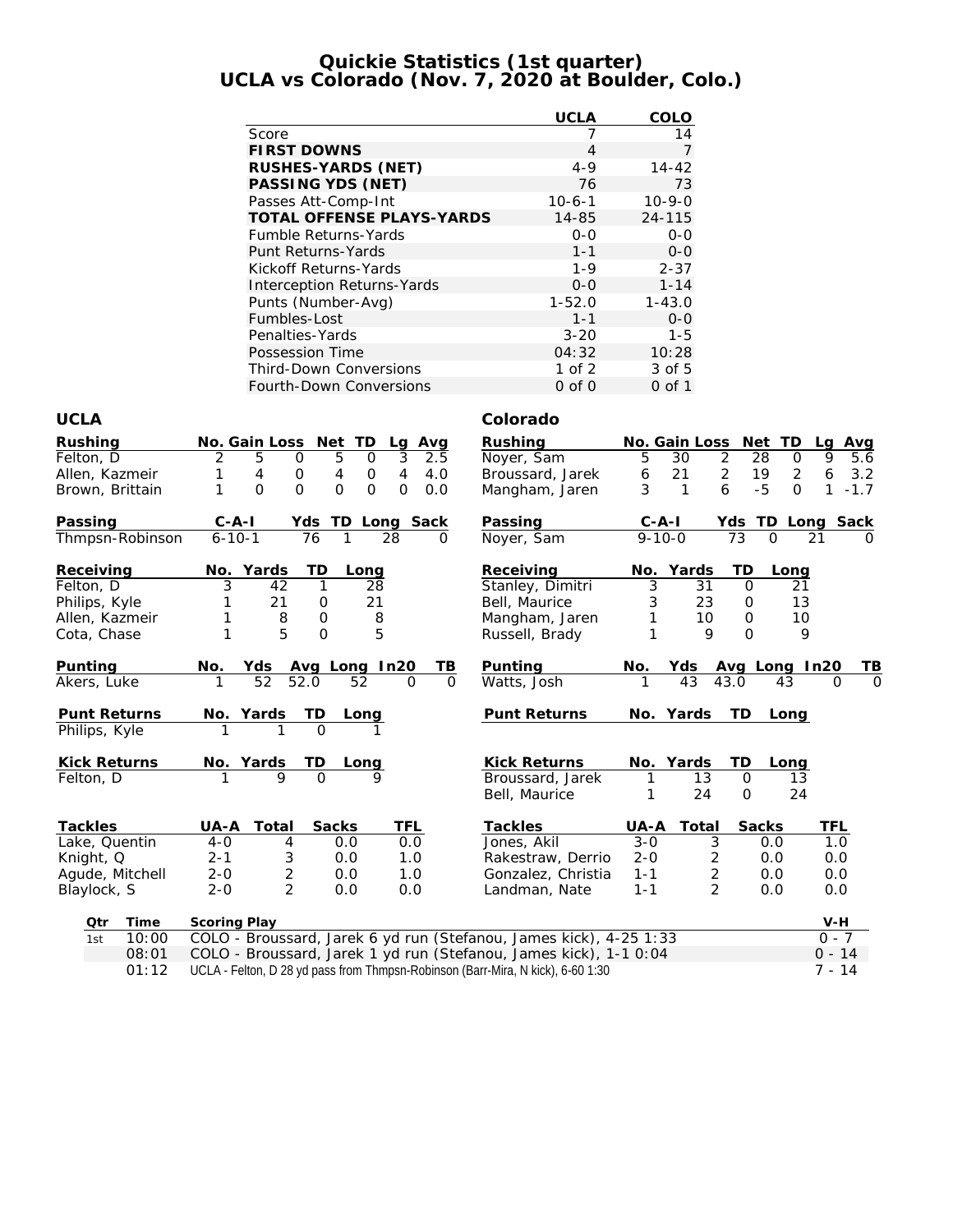# **Play-by-Play Summary (2nd quarter) UCLA vs Colorado (Nov. 7, 2020 at Boulder, Colo.)**

|                            | 1-10 Ucla 44<br>1-10 Ucla 44 | Start of 2nd quarter, clock 15:00.<br>Noyer, Sam pass incomplete, QB hurry by Agude, Mitchell.                                                         |                 |
|----------------------------|------------------------------|--------------------------------------------------------------------------------------------------------------------------------------------------------|-----------------|
|                            | 2-10 Ucla 44                 | Noyer, Sam pass complete to Stanley, Dimitri for 15 yards to the UCLA29, 1ST DOWN COLO<br>(Lake, Quentin).                                             | P8              |
|                            | 1-10 Ucla 29                 | Broussard, Jarek rush for 3 yards to the UCLA26 (Jackson, Datona).                                                                                     |                 |
| $2 - 7$<br>$3 - 7$         | Ucla 26                      | Noyer, Sam pass incomplete to Arias, Daniel.                                                                                                           |                 |
|                            | Ucla 26                      | Broussard, Jarek rush for 11 yards to the UCLA15, 1ST DOWN COLO (Jones, Carl; Osling III,<br>Mo).                                                      | R9              |
|                            | 1-10 Ucla 15                 | Broussard, Jarek rush for 3 yards to the UCLA12 (Johnson, Caleb).                                                                                      |                 |
| $2 - 7$                    | Ucla 12                      | Noyer, Sam pass complete to Russell, Brady for 12 yards to the UCLAO, 1ST DOWN COLO,                                                                   | P <sub>10</sub> |
|                            |                              | TOUCHDOWN, clock 12:56.                                                                                                                                |                 |
| 1-G                        | Ucla 03                      | Stefanou, James kick attempt good.<br>Colorado 21, UCLA 7                                                                                              |                 |
|                            |                              | 10 plays, 76 yards, 3:11                                                                                                                               |                 |
|                            |                              | Stefanou, James kickoff 65 yards to the UCLAO, touchback.                                                                                              |                 |
| UCLA drive start at 12:56. |                              |                                                                                                                                                        |                 |
| 1-10 Ucla 25               |                              | Thmpsn-Robinson pass complete to Martinez, Mike for 15 yards to the UCLA40, 1ST DOWN UCLA<br>(Perry, Mark).                                            | P5              |
| 1-10 Ucla 40               |                              | PENALTY UCLA false start (Njoku, Charles) 5 yards to the UCLA35.                                                                                       |                 |
| 1-15 Ucla 35               |                              | Thmpsn-Robinson pass incomplete to Philips, Kyle (Miller, Chris), PENALTY COLO pass                                                                    | X6              |
|                            |                              | interference (Miller, Chris) 15 yards to the 50 yardline, 1ST DOWN UCLA, NO PLAY.                                                                      |                 |
| 1-10 Ucla 50<br>$2 - 9$    | Colo 49                      | Felton, D rush for 1 yard to the COLO49 (Landman, Nate).<br>Thmpsn-Robinson rush for loss of 4 yards to the UCLA47, fumble by Thmpsn-Robinson          |                 |
|                            |                              | recovered by COLO Rakestraw, Derri at UCLA47.                                                                                                          |                 |
|                            |                              | 3 plays, 22 yards, 1:23                                                                                                                                |                 |
|                            |                              | COLORADO drive start at 11:33.                                                                                                                         |                 |
|                            | 1-10 Ucla 47                 | Lytle, Tyler at QB for Colorado.                                                                                                                       |                 |
|                            | 1-10 Ucla 47                 | Broussard, Jarek rush for 7 yards to the UCLA40 (Johnson, Caleb), PENALTY COLO OH<br>(Sherman, Will) 10 yards to the COLO43, NO PLAY.                  |                 |
|                            | 1-20 Colo 43                 | Lytle, Tyler pass complete to Stanley, Dimitri for 3 yards to the COLO46 (Shaw, Jay).                                                                  |                 |
|                            | 2-17 Colo 46                 | Lytle, Tyler pass complete to Lynch, Matt for 1 yard to the COLO47 (Osling III, Mo).                                                                   |                 |
|                            | 3-16 Colo 47                 | Lytle, Tyler pass incomplete to Arias, Daniel, PENALTY UCLA offside defense (Jackson,                                                                  |                 |
|                            |                              | Datona) 4 yards to the UCLA49, NO PLAY.                                                                                                                |                 |
|                            | 3-12 Ucla 49                 | Broussard, Jarek rush for 8 yards to the UCLA41 (Agude, Mitchell; Lake, Quentin).                                                                      |                 |
|                            | 4-4 Ucla 41                  | Watts, Josh punt 33 yards to the UCLA8, fair catch by Philips, Kyle.<br>3 plays, 6 yards, 2:16                                                         |                 |
| UCLA drive start at 09:17. |                              |                                                                                                                                                        |                 |
| 1-10 Ucla 08               |                              | Felton, D rush for loss of 1 yard to the UCLA7, fumble forced by Montgomery, Jama, fumble<br>by Felton, D recovered by COLO Montgomery, Jama at UCLA7. |                 |
|                            |                              | 1 play, minus 1 yard, 0:09                                                                                                                             |                 |
|                            | 1-G Ucla 07                  | COLORADO drive start at 09:08, COLO ball on UCLA7.<br>Noyer, Sam at QB for Colorado.                                                                   |                 |
|                            |                              | Broussard, Jarek rush for 6 yards to the UCLA1 (Calvert, Bo).                                                                                          |                 |
|                            |                              | Broussard, Jarek rush for 1 yard to the UCLAO, TOUCHDOWN, clock 08:35.                                                                                 |                 |
| 1-G                        | Ucla 03                      | Stefanou, James kick attempt good.                                                                                                                     |                 |
|                            |                              | Colorado 28, UCLA 7                                                                                                                                    |                 |
|                            |                              | 2 plays, 7 yards, 0:33<br>Stefanou, James kickoff 65 yards to the UCLAO, touchback.                                                                    |                 |
| UCLA drive start at 08:35. |                              |                                                                                                                                                        |                 |
| 1-10 Ucla 25               |                              | Thmpsn-Robinson pass incomplete to Cota, Chase (Lewis, Isaiah).                                                                                        |                 |
| 2-10 Ucla 25               |                              | Thmpsn-Robinson pass incomplete to Erwin, Jaylen, QB hurry by Rakestraw, Derri, PENALTY                                                                |                 |
|                            |                              | UCLA ineligible downfield on pass declined.                                                                                                            |                 |
| 3-10 Ucla 25               |                              | Thmpsn-Robinson pass incomplete to Philips, Kyle (Lewis, Isaiah).                                                                                      |                 |
| 4-10 Ucla 25               |                              | Akers, Luke punt 51 yards to the COLO24, Stanley, Dimitri return 6 yards to the COLO30,<br>out-of-bounds.                                              |                 |
|                            |                              | 3 plays, 0 yards, 0:33                                                                                                                                 |                 |
|                            |                              | COLORADO drive start at 08:02.                                                                                                                         |                 |
|                            | 1-10 Colo 30                 | Broussard, Jarek rush for 8 yards to the COLO38 (Odighizuwa, Osa).                                                                                     |                 |
| $2 - 2$                    | Colo 38                      | Broussard, Jarek rush for 37 yards to the UCLA25, 1ST DOWN COLO, out-of-bounds (Eboh, Obi).                                                            | R <sub>11</sub> |
|                            | 1-10 Ucla 25<br>1-10 Ucla 13 | Noyer, Sam rush for 12 yards to the UCLA13, 1ST DOWN COLO (Lake, Quentin).<br>Mangham, Jaren rush for 5 yards to the UCLA8 (Blaylock, S).              | R <sub>12</sub> |
| $2 - 5$                    | Ucla 08                      | Noyer, Sam rush for 6 yards to the UCLA2, 1ST DOWN COLO (Jackson, Datona; Vaughns, JonJon).                                                            | R <sub>13</sub> |
| $1-G$                      | Ucla 02                      | Mangham, Jaren rush for 2 yards to the UCLA0, TOUCHDOWN, clock 05:46.                                                                                  |                 |
| $1-G$                      | Ucla 03                      | Stefanou, James kick attempt good.                                                                                                                     |                 |
|                            |                              | Colorado 35, UCLA 7                                                                                                                                    |                 |
|                            |                              | 6 plays, 70 yards, 2:16                                                                                                                                |                 |

Stefanou, James kickoff 61 yards to the UCLA4, out-of-bounds, UCLA ball on UCLA35.

**UCLA drive start at 05:46.** Felton, D rush for 9 yards to the UCLA44, out-of-bounds (Van Diest,Jonat).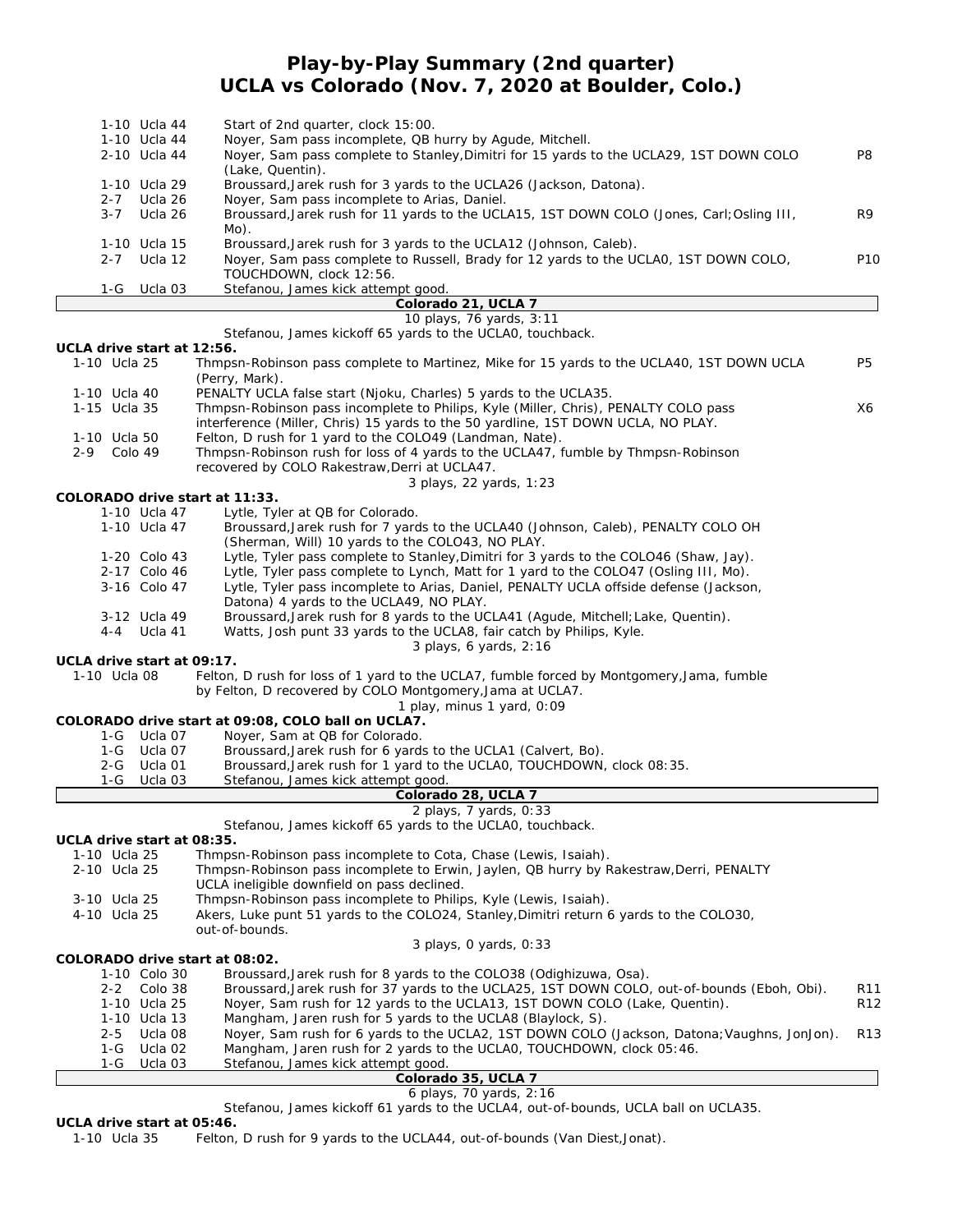### **Play-by-Play Summary (2nd quarter) UCLA vs Colorado (Nov. 7, 2020 at Boulder, Colo.)**

| Ucla 44<br>$2 - 1$                       | Thmpsn-Robinson pass complete to Felton, D for 4 yards to the UCLA48, 1ST DOWN UCLA                                    | <b>P7</b> |
|------------------------------------------|------------------------------------------------------------------------------------------------------------------------|-----------|
| 1-10 Ucla 48                             | (Blackmon, Mekhi).<br>Thmpsn-Robinson pass complete to Dulcich, Greg for 52 yards to the COLOO, 1ST DOWN UCLA,         | P8        |
|                                          | TOUCHDOWN, clock 04:44.                                                                                                |           |
| 1-G Colo 03                              | Barr-Mira, N kick attempt good.                                                                                        |           |
|                                          | Colorado 35, UCLA 14                                                                                                   |           |
|                                          | 3 plays, 65 yards, 1:08                                                                                                |           |
|                                          | Lopez, RJ kickoff 65 yards to the COLOO, Bell, Maurice return 28 yards to the COLO28                                   |           |
|                                          | (Johnson, Alex).                                                                                                       |           |
| COLORADO drive start at 04:38.           |                                                                                                                        |           |
| 1-10 Colo 28                             | Broussard, Jarek rush for 5 yards to the COLO33 (Jackson, Datona).                                                     |           |
| $2 - 5$<br>Colo 33<br>$3 - 5$<br>Colo 33 | Noyer, Sam pass incomplete to Stanley, Dimitri, QB hurry by Knight, Q.                                                 |           |
| $4 - 5$<br>Colo 33                       | Noyer, Sam pass incomplete to Russell, Brady.<br>Watts, Josh punt 47 yards to the UCLA20, fair catch by Philips, Kyle. |           |
|                                          | 3 plays, 5 yards, 0:44                                                                                                 |           |
| UCLA drive start at 03:54.               |                                                                                                                        |           |
| 1-10 Ucla 20                             | Thmpsn-Robinson pass complete to Felton, D for loss of 1 yard to the UCLA19 (Wells,                                    |           |
|                                          | Carson; Johnson, Mustafa).                                                                                             |           |
| 2-11 Ucla 19                             | Thmpsn-Robinson pass complete to Felton, D for no gain to the UCLA19, out-of-bounds.                                   |           |
| 3-11 Ucla 19                             | Thmpsn-Robinson pass incomplete to Dulcich, Greg.                                                                      |           |
| 4-11 Ucla 19                             | Akers, Luke punt 40 yards to the COLO41, fair catch by Stanley, Dimitri.                                               |           |
|                                          | 3 plays, minus 1 yard, 1:17                                                                                            |           |
| COLORADO drive start at 02:37.           |                                                                                                                        |           |
| 1-10 Colo 41                             | PENALTY COLO false start (Pursell, Colby) 5 yards to the COLO36.                                                       |           |
| 1-15 Colo 36                             | Broussard, Jarek rush for 8 yards to the COLO44 (Jackson, Datona).                                                     |           |
| 2-7 Colo 44<br>$3 - 6$<br>Colo 45        | Broussard, Jarek rush for 1 yard to the COLO45 (Odighizuwa, Osa; Johnson, Caleb).<br>Timeout UCLA, clock 01:50.        |           |
| $3 - 6$<br>Colo 45                       | Noyer, Sam pass complete to Stanley, Dimitri for 17 yards to the UCLA38, 1ST DOWN COLO                                 | P14       |
|                                          | (Blaylock, S).                                                                                                         |           |
| 1-10 Ucla 38                             | Mangham, Jaren rush for 4 yards to the UCLA34 (Jackson, Datona).                                                       |           |
| 2-6 Ucla 34                              | Noyer, Sam pass complete to Russell, Brady for 1 yard to the UCLA33 (Blaylock, S; Shaw,                                |           |
|                                          | $Jay)$ .                                                                                                               |           |
| $3 - 5$<br>Ucla 33                       | Noyer, Sam pass incomplete to Stanley, Dimitri (Lake, Quentin).                                                        |           |
| $4 - 5$<br>Ucla 33                       | Timeout UCLA, clock 00:09.                                                                                             |           |
| $4 - 5$<br>Ucla 33                       | Stefanou, James field goal attempt from 51 MISSED - short, spot at UCLA33, clock 00:03.                                |           |
|                                          | 7 plays, 26 yards, 2:34                                                                                                |           |
| UCLA drive start at 00:03.               |                                                                                                                        |           |
| 1-10 Ucla 33                             | TEAM rush for loss of 5 yards to the UCLA28.<br>End of half, clock 00:00.                                              |           |
|                                          | 1 play, minus 5 yards, 0:03                                                                                            |           |

|                 |       |       |          |              |                | $\mu$ $\mu$ , $\mu$ $\mu$ $\mu$ $\sigma$ $\sigma$ $\mu$ $\sigma$ , $\sigma$ , $\sigma$ |             |                                          |                   |           |
|-----------------|-------|-------|----------|--------------|----------------|----------------------------------------------------------------------------------------|-------------|------------------------------------------|-------------------|-----------|
|                 |       |       |          |              |                |                                                                                        |             | END OF 2nd QUARTER: Colorado 35, UCLA 14 |                   |           |
|                 |       |       |          |              |                |                                                                                        |             |                                          |                   |           |
|                 |       | Time  |          | 1st Downs    |                |                                                                                        | Conversions |                                          |                   |           |
| Quarter Summary | Score | Poss  | R        |              |                | 3rd.                                                                                   | 4th         | Rushina                                  | Passing           | Penalties |
| <b>UCLA</b>     |       | 04:33 | $\Omega$ | $\mathbf{R}$ | $\overline{A}$ | $0 - 2$                                                                                | <u>ດ-ດ</u>  | 5-0                                      | $5 - 9 - 0 - 70$  | $2 - 9$   |
| Colorado        |       | 10:27 |          |              |                | $2 - 5$                                                                                | $O-O$       | $16 - 120$                               | $6 - 11 - 0 - 49$ | $3 - 30$  |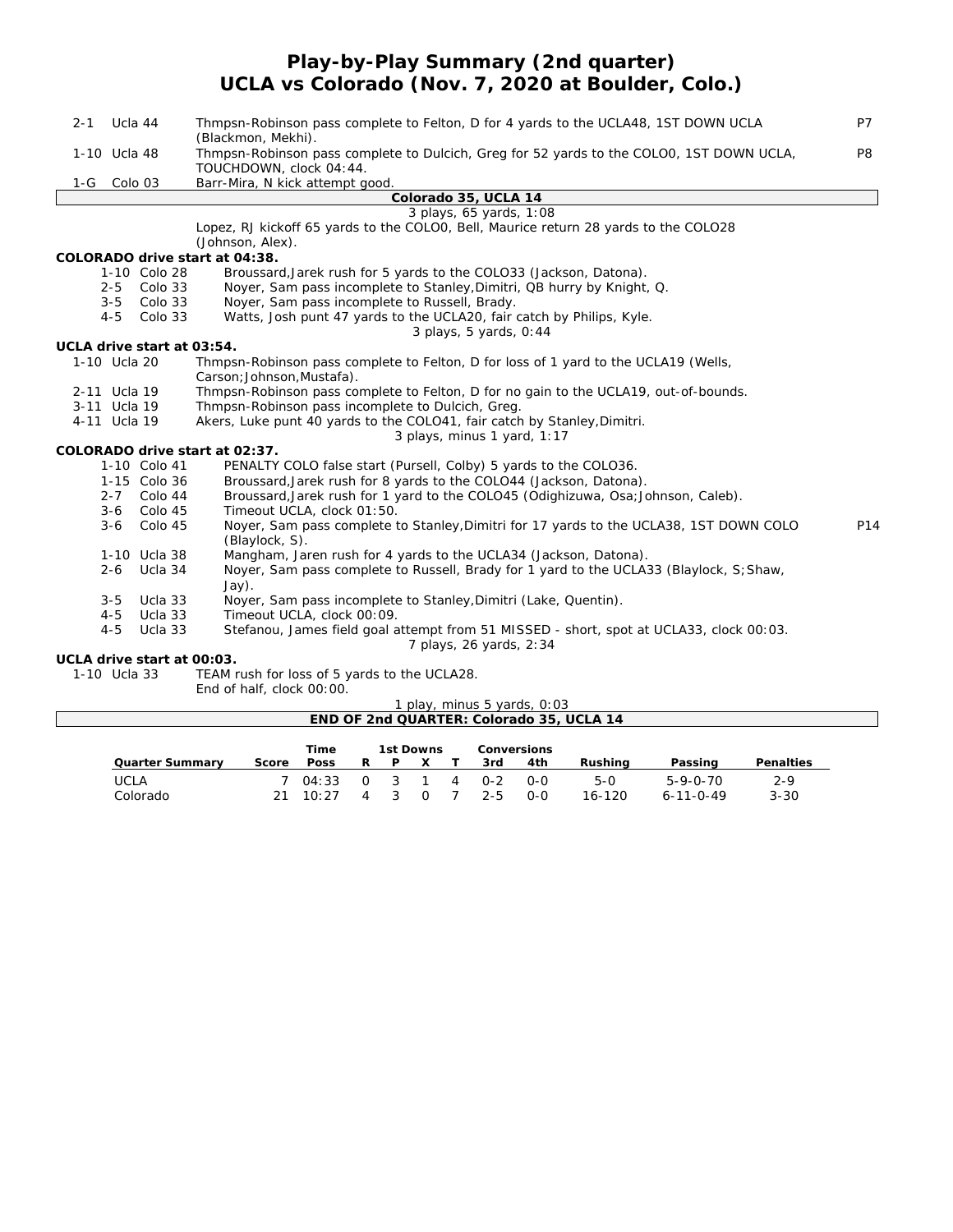### **Quickie Statistics (Halftime) UCLA vs Colorado (Nov. 7, 2020 at Boulder, Colo.)**

|                                   | UCLA          | COLO          |
|-----------------------------------|---------------|---------------|
| Score                             | 14            | 35            |
| <b>FIRST DOWNS</b>                | 8             | 14            |
| RUSHES-YARDS (NET)                | $9 - 9$       | $30 - 162$    |
| PASSING YDS (NET)                 | 146           | 122           |
| Passes Att-Comp-Int               | $19 - 11 - 1$ | $21 - 15 - 0$ |
| TOTAL OFFENSE PLAYS-YARDS         | 28-155        | 51-284        |
| <b>Fumble Returns-Yards</b>       | $0 - 0$       | $0 - 0$       |
| Punt Returns-Yards                | $1 - 1$       | $1 - 6$       |
| Kickoff Returns-Yards             | $1 - 9$       | $3 - 65$      |
| <b>Interception Returns-Yards</b> | $0 - 0$       | $1 - 14$      |
| Punts (Number-Avg)                | $3 - 47.7$    | $3 - 41.0$    |
| Fumbles-Lost                      | $3 - 3$       | $O - O$       |
| Penalties-Yards                   | $5 - 29$      | $4 - 35$      |
| Possession Time                   | 09:05         | 20:55         |
| <b>Third-Down Conversions</b>     | 1 of $4$      | 5 of 10       |
| Fourth-Down Conversions           | $0$ of $0$    | 0 of 1        |

### **UCLA Colorado**

| Rushing<br>Felton, D<br>Allen, Kazmeir<br>Brown, Brittain<br>Thmpsn-Robinson | No. Gain Loss Net TD<br>Lg Avg<br>5<br>15<br>9<br>1<br>14<br>O<br>2.8<br>$\overline{4}$<br>1<br>4<br>0<br>4<br>4.0<br>0<br>$\mathsf O$<br>0<br>$\mathbf{O}$<br>0.0<br>1<br>$\mathbf 0$<br>$\mathbf 0$<br>$-4$<br>1<br>$\Omega$<br>4<br>$\Omega$<br>$\Omega$<br>$-4.0$                                               | Rushing<br>No. Gain Loss Net TD<br>$\overline{2}$<br>112<br>Broussard, Jarek<br>17<br>$\overline{2}$<br>7<br>48<br>Noyer, Sam<br>Mangham, Jaren<br>12<br>6<br>6                 | La Ava<br>3<br>110<br>37<br>6.5<br>12<br>46<br>0<br>6.6<br>1<br>5<br>6<br>1.0                            |
|------------------------------------------------------------------------------|---------------------------------------------------------------------------------------------------------------------------------------------------------------------------------------------------------------------------------------------------------------------------------------------------------------------|---------------------------------------------------------------------------------------------------------------------------------------------------------------------------------|----------------------------------------------------------------------------------------------------------|
| Passing<br>Thmpsn-Robinson                                                   | $C-A-I$<br>Yds TD Long Sack<br>$11 - 19 - 1$<br>146<br>$\overline{2}$<br>52<br>$\Omega$                                                                                                                                                                                                                             | Passing<br>$C$ -A-I<br>Yds<br>$13 - 19 - 0$<br>$\overline{118}$<br>Noyer, Sam<br>$2 - 2 - 0$<br>Lytle, Tyler                                                                    | TD Long<br><b>Sack</b><br>1<br>21<br>$\Omega$<br>$\overline{4}$<br>$\overline{O}$<br>3<br>$\overline{0}$ |
| Receiving<br>Felton, D<br>Dulcich, Greg<br>Philips, Kyle<br>Martinez, Mike   | Yards<br>TD<br>No.<br>Long<br>45<br>6<br>1<br>28<br>52<br>52<br>1<br>1<br>1<br>21<br>21<br>0<br>$\mathbf{1}$<br>15<br>15<br>$\overline{O}$                                                                                                                                                                          | Receiving<br>Yards<br>No.<br>Stanley, Dimitri<br>66<br>6<br>23<br>Bell, Maurice<br>3<br>22<br>Russell, Brady<br>3<br>1<br>10<br>Mangham, Jaren                                  | TD<br>Long<br>$\Omega$<br>21<br>13<br>$\mathbf 0$<br>1<br>12<br>$\Omega$<br>10                           |
| Punting<br>Akers, Luke                                                       | Avg Long In20<br><u>TB</u><br><u>No.</u><br>Yds<br>143<br>47.7<br>52<br>$\Omega$                                                                                                                                                                                                                                    | Punting<br><u>No.</u><br><u>Yds</u><br>41.0<br>Watts, Josh<br>123                                                                                                               | Avg Long In20<br>TВ<br>47                                                                                |
| Punt Returns<br>Philips, Kyle                                                | $\overline{ID}$<br>No. Yards<br><b>Long</b><br>$\overline{O}$                                                                                                                                                                                                                                                       | Punt Returns<br><u>No. Yards</u><br>Stanley, Dimitri                                                                                                                            | TD<br>Long<br>$\Omega$                                                                                   |
| Kick Returns<br>Felton, D                                                    | No. Yards<br>TD<br>Long<br>$\Omega$<br>$\mathsf Q$                                                                                                                                                                                                                                                                  | <b>Kick Returns</b><br>No. Yards<br>52<br>Bell, Maurice<br>$\overline{2}$<br>13<br>Broussard, Jarek<br>1                                                                        | TD<br>Long<br>$\mathsf{O}$<br>28<br>13<br>$\mathbf 0$                                                    |
| Tackles<br>Lake, Quentin<br>Jackson, Datona<br>Blaylock, S<br>Shaw, Jay      | UA-A<br>Total<br>Sacks<br>TFL<br>7<br>$6 - 1$<br>0.0<br>0.0<br>$5 - 1$<br>0.0<br>6<br>0.0<br>5<br>$4 - 1$<br>0.0<br>0.0<br>$2 - 2$<br>$\overline{4}$<br>0.0<br>0.0                                                                                                                                                  | Tackles<br>UA-A<br>Total<br>$3 - 0$<br>Jones, Akil<br>3<br>$2 - 1$<br>3<br>Landman, Nate<br>$2 - 0$<br>$\overline{c}$<br>Rakestraw, Derrio<br>2<br>$2 - 0$<br>Van Diest, Jonath | Sacks<br>TFL<br>0.0<br>1.0<br>0.0<br>0.0<br>0.0<br>0.0<br>0.0<br>0.0                                     |
| Qtr<br>Time<br>10:00<br>1st<br>08:01<br>01:12                                | <b>Scoring Play</b><br>COLO - Broussard, Jarek 6 yd run (Stefanou, James kick), 4-25 1:33<br>COLO - Broussard, Jarek 1 yd run (Stefanou, James kick), 1-1 0:04<br>UCLA - Felton, D 28 yd pass from Thmpsn-Robinson (Barr-Mira, N kick), 6-60 1:30                                                                   |                                                                                                                                                                                 | $V-H$<br>$0 - 7$<br>$0 - 14$<br>$7 - 14$                                                                 |
| 12:56<br>2nd<br>08:35<br>05:46<br>04:44                                      | COLO - Russell, Brady 12 yd pass from Noyer, Sam (Stefanou, James kick), 10-76 3:11<br>COLO - Broussard, Jarek 1 yd run (Stefanou, James kick), 2-7 0:33<br>COLO - Mangham, Jaren 2 yd run (Stefanou, James kick), 6-70 2:16<br>UCLA - Dulcich, Greg 52 yd pass from Thmpsn-Robinson (Barr-Mira, N kick), 3-65 1:08 |                                                                                                                                                                                 | $7 - 21$<br>$7 - 28$<br>$7 - 35$<br>$14 - 35$                                                            |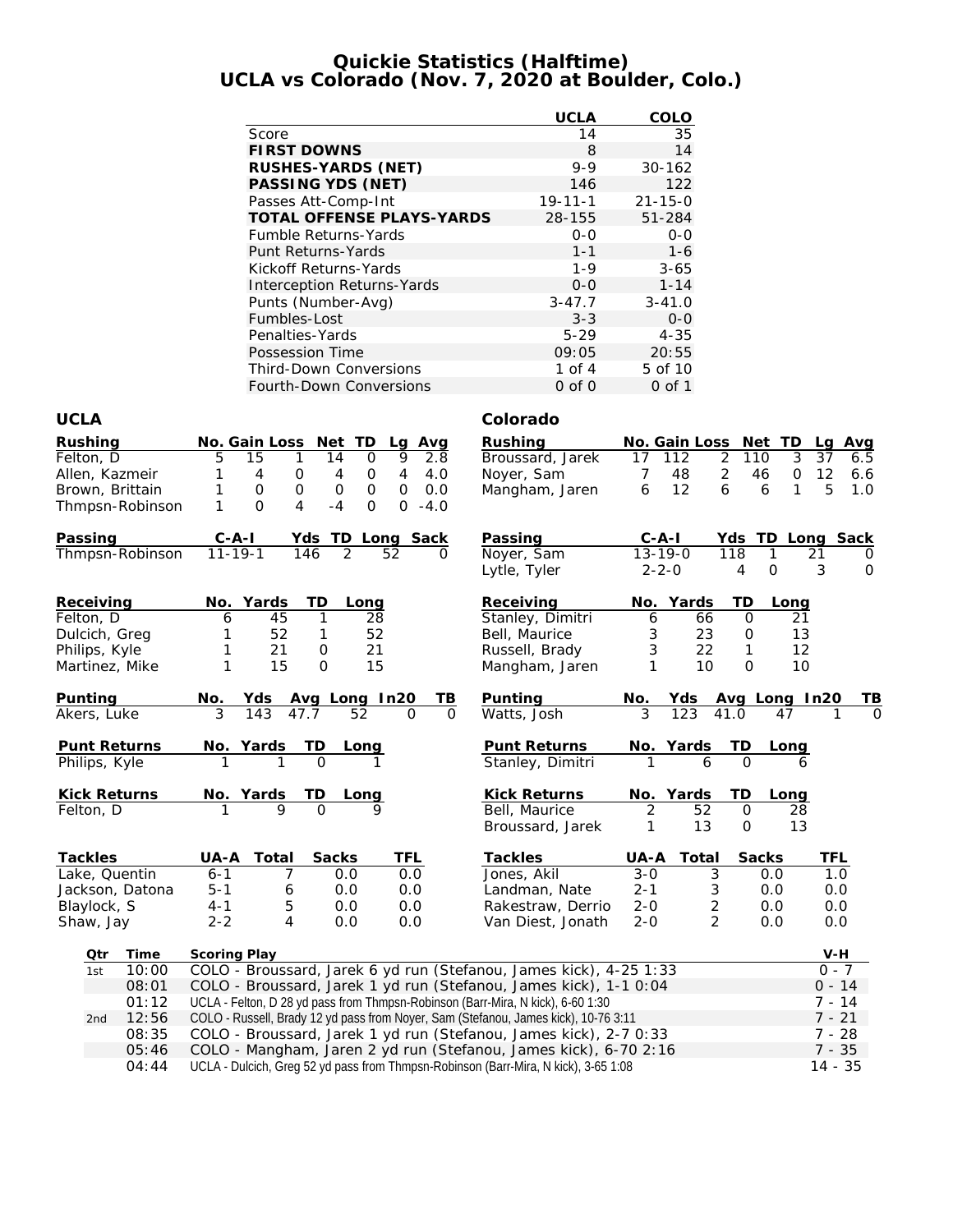# **Play-by-Play Summary (3rd quarter) UCLA vs Colorado (Nov. 7, 2020 at Boulder, Colo.)**

|       |                              | Start of 3rd quarter, clock 15:00.                                                                                        |                 |
|-------|------------------------------|---------------------------------------------------------------------------------------------------------------------------|-----------------|
|       | 2-15 Ucla 28                 | COLO ball on COLO35.                                                                                                      |                 |
|       |                              | Stefanou, James kickoff 65 yards to the UCLA0, touchback.                                                                 |                 |
|       | UCLA drive start at 15:00.   |                                                                                                                           | P9              |
|       | 1-10 Ucla 25                 | Thmpsn-Robinson pass complete to Philips, Kyle for 10 yards to the UCLA35, 1ST DOWN UCLA<br>(Wells, Carson).              |                 |
|       | 1-10 Ucla 35                 | Thmpsn-Robinson rush for 65 yards to the COLO0, 1ST DOWN UCLA, TOUCHDOWN, clock 14:24.                                    | <b>R10</b>      |
|       | 1-G Colo 03                  | Barr-Mira, N kick attempt good.                                                                                           |                 |
|       |                              | Colorado 35, UCLA 21                                                                                                      |                 |
|       |                              | 2 plays, 75 yards, 0:36                                                                                                   |                 |
|       |                              | Lopez, RJ kickoff 65 yards to the COLOO, touchback.                                                                       |                 |
|       |                              | COLORADO drive start at 14:24.                                                                                            |                 |
|       | 1-10 Colo 25                 | Broussard, Jarek rush for 10 yards to the COLO35, 1ST DOWN COLO (Blaylock, S).                                            | <b>R15</b>      |
|       | 1-10 Colo 35                 | Noyer, Sam pass complete to Russell, Brady for 34 yards to the UCLA31, 1ST DOWN COLO                                      | P <sub>16</sub> |
|       |                              | (Eboh, Obi).                                                                                                              |                 |
|       | 1-10 Ucla 31                 | Broussard, Jarek rush for 4 yards to the UCLA27 (Johnson, Caleb).                                                         |                 |
|       | Ucla 27<br>2-6               | Noyer, Sam pass complete to Bell, Maurice for no gain to the UCLA27 (Knight, Q).                                          |                 |
|       | $3-6$<br>Ucla 27             | Noyer, Sam pass complete to Rice, Brenden for 5 yards to the UCLA22 (Osling III, Mo).                                     |                 |
|       | $4 - 1$<br>Ucla 22           | Stefanou, James field goal attempt from 40 BLOCKED, recovered by UCLA Knight, Q at UCLA23                                 |                 |
|       |                              | spot at UCLA23, clock 11:36 (blocked by Shaw, Jay), Knight, Q for 17 yards to the UCLA40.                                 |                 |
|       |                              | 6 plays, 53 yards, 4:14                                                                                                   |                 |
|       | 1-10 Ucla 40<br>2-10 Ucla 40 | Thmpsn-Robinson pass incomplete to Philips, Kyle (Wells, Carson).                                                         |                 |
|       |                              | Thmpsn-Robinson pass incomplete to Dulcich, Greg.                                                                         |                 |
|       | 3-10 Ucla 40                 | Thmpsn-Robinson pass complete to Dulcich, Greg for 41 yards to the COLO19, 1ST DOWN UCLA<br>(Lewis, Isaiah; Perry, Mark). | P11             |
|       | 1-10 Colo 19                 | Thmpsn-Robinson pass incomplete to Dulcich, Greg.                                                                         |                 |
|       | 2-10 Colo 19                 | Thmpsn-Robinson rush for 4 yards to the COLO15 (Miller, Chris).                                                           |                 |
| 3-6   | Colo 15                      | Timeout UCLA, clock 10:16.                                                                                                |                 |
| 3-6   | Colo 15                      | Felton, D rush for 15 yards to the COLO0, 1ST DOWN UCLA, TOUCHDOWN, clock 10:10.                                          | R <sub>12</sub> |
| $1-G$ | Colo 03                      | Barr-Mira, N kick attempt good.                                                                                           |                 |
|       |                              | Colorado 35, UCLA 28                                                                                                      |                 |
|       |                              | 6 plays, 60 yards, 0:00                                                                                                   |                 |
|       |                              | Lopez, RJ kickoff 65 yards to the COLOO, touchback.                                                                       |                 |
|       |                              | COLORADO drive start at 10:10.                                                                                            |                 |
|       | 1-10 Colo 25                 | Noyer, Sam pass incomplete to Arias, Daniel.                                                                              |                 |
|       | 2-10 Colo 25                 | Noyer, Sam pass complete to Bell, Maurice for 20 yards to the COLO45, 1ST DOWN COLO,                                      | P17             |
|       |                              | out-of-bounds (Lake, Quentin).                                                                                            |                 |
|       | 1-10 Colo 45                 | Noyer, Sam rush for 7 yards to the UCLA48 (Blaylock, S).                                                                  |                 |
|       | 2-3 Ucla 48                  | Broussard, Jarek rush for 14 yards to the UCLA34, 1ST DOWN COLO (Agude, Mitchell).                                        | <b>R18</b>      |
|       | 1-10 Ucla 34                 | Broussard, Jarek rush for 4 yards to the UCLA30 (Jones, Carl).                                                            |                 |
|       | 2-6<br>Ucla 30               | Noyer, Sam pass incomplete to Bell, Maurice, PENALTY UCLA roughing passer (Manoa, Tyler)                                  | X19             |
|       |                              | 15 yards to the UCLA15, 1ST DOWN COLO, NO PLAY.                                                                           |                 |
|       | 1-10 Ucla 15                 | Noyer, Sam pass incomplete to Russell, Brady.                                                                             |                 |
|       | 2-10 Ucla 15                 | Noyer, Sam rush for 9 yards to the UCLA6 (Blaylock, S).                                                                   |                 |
|       | Ucla 06<br>3-1<br>Ucla 03    | Noyer, Sam rush for 3 yards to the UCLA3, 1ST DOWN COLO (Knight, Q).                                                      | <b>R20</b>      |
|       | 1-G<br>2-G<br>Ucla 01        | Mangham, Jaren rush for 2 yards to the UCLA1.<br>Noyer, Sam rush for 1 yard to the UCLAO, TOUCHDOWN, clock 06:41.         |                 |
|       | Ucla 03<br>1-G               | Price, Evan kick attempt good.                                                                                            |                 |
|       |                              | Colorado 42, UCLA 28                                                                                                      |                 |
|       |                              | 10 plays, 75 yards, 3:29                                                                                                  |                 |
|       |                              | Price, Evan kickoff 65 yards to the UCLAO, touchback.                                                                     |                 |
|       | UCLA drive start at 06:41.   |                                                                                                                           |                 |
|       | 1-10 Ucla 25                 | Thmpsn-Robinson pass incomplete to Cota, Chase, PENALTY COLO pass interference                                            | X13             |
|       |                              | (Gonzalez, Christ) 15 yards to the UCLA40, 1ST DOWN UCLA, NO PLAY.                                                        |                 |
|       | 1-10 Ucla 40                 | Thmpsn-Robinson pass incomplete to Sykes, Matt.                                                                           |                 |
|       | 2-10 Ucla 40                 | Thmpsn-Robinson rush for 6 yards to the UCLA46, out-of-bounds.                                                            |                 |
| 3-4   | Ucla 46                      | Felton, D rush for 18 yards to the COLO36, 1ST DOWN UCLA                                                                  | R <sub>14</sub> |
|       |                              | (Rakestraw, Derri; Gonzalez, Christ).                                                                                     |                 |
|       | 1-10 Colo 36                 | Thmpsn-Robinson pass incomplete (Lewis, Isaiah), QB hurry by Lewis, Isaiah, PENALTY COLO                                  | X15             |
|       |                              | holding (Jones, Akil) 10 yards to the COLO26, 1ST DOWN UCLA, NO PLAY.                                                     |                 |
|       | 1-10 Colo 26                 | Thmpsn-Robinson pass complete to Jones, Keegan for 26 yards to the COLO0, 1ST DOWN UCLA,                                  | P16             |
|       |                              | TOUCHDOWN, clock 05:19.                                                                                                   |                 |
| 1-G   | Colo 03                      | Barr-Mira, N kick attempt good.                                                                                           |                 |
|       |                              | Colorado 42, UCLA 35                                                                                                      |                 |
|       |                              | 4 plays, 75 yards, 1:22                                                                                                   |                 |

Lopez, RJ kickoff 65 yards to the COLO0, touchback.

**COLORADO drive start at 05:19.**

1-10 Colo 25 Broussard, Jarek rush for loss of 1 yard to the COLO24 (Jackson, Myles).<br>2-11 Colo 24 Noyer, Sam sacked for loss of 8 yards to the COLO16 (Johnson, Caleb),

Noyer, Sam sacked for loss of 8 yards to the COLO16 (Johnson, Caleb), PENALTY COLO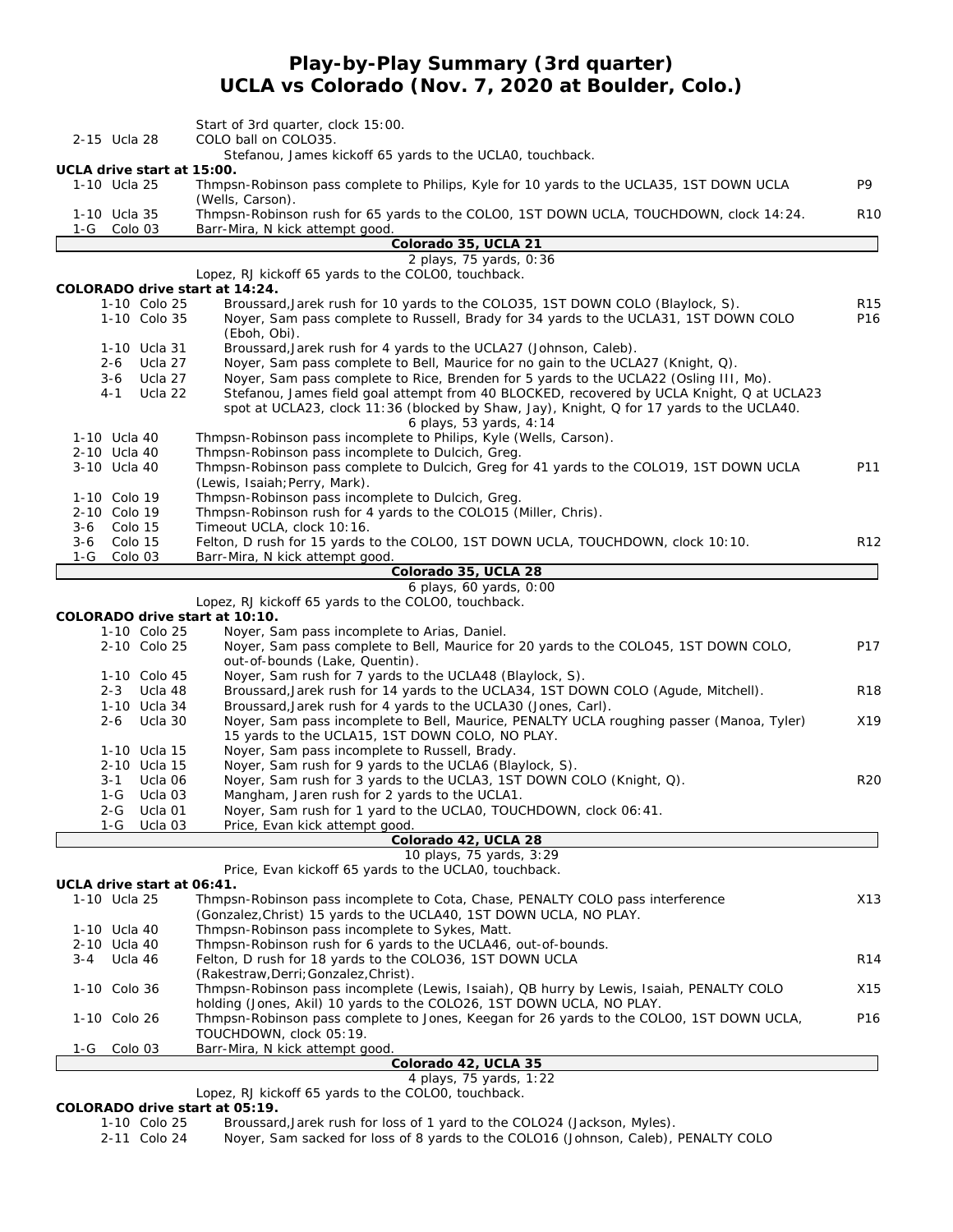### **Play-by-Play Summary (3rd quarter) UCLA vs Colorado (Nov. 7, 2020 at Boulder, Colo.)**

|         |                | intentional grounding (Noyer, Sam) 0 yards to the COLO16.                              |                 |
|---------|----------------|----------------------------------------------------------------------------------------|-----------------|
|         | 3-19 Colo 16   | 3rd and $19$ .                                                                         |                 |
|         | $3-19$ Colo 16 | Noyer, Sam pass complete to Russell, Brady for 21 yards to the COLO37, 1ST DOWN COLO   | P <sub>21</sub> |
|         |                | (Guidry, Elisha), PENALTY UCLA offside defense declined.                               |                 |
|         | 1-10 Colo 37   | Broussard, Jarek rush for 5 yards to the COLO42 (Blaylock, S).                         |                 |
| $2 - 5$ | Colo 42        | Broussard, Jarek rush for 4 yards to the COLO46 (Calvert, Bo).                         |                 |
| $3 - 1$ | Colo 46        | Noyer, Sam rush for 6 yards to the UCLA48, 1ST DOWN COLO (Lake, Quentin; Blaylock, S). | R <sub>22</sub> |
|         | 1-10 Ucla 48   | Mangham, Jaren rush for 2 yards to the UCLA46 (Bryant-Strother).                       |                 |
|         | $2-8$ Ucla 46  | Mangham, Jaren rush for loss of 4 yards to the 50 yardline (Odighizuwa, Osa).          |                 |
|         | 3-12 Colo 50   | Noyer, Sam pass complete to Broussard, Jarek for 21 yards to the UCLA29, 1ST DOWN COLO | P <sub>23</sub> |
|         |                | (Vaughns, JonJon).                                                                     |                 |
|         | 1-10 Ucla 29   | Davis, Joe rush for 2 yards to the UCLA27 (Knight, Q).                                 |                 |
| 2-8     | Ucla 27        | Noyer, Sam pass incomplete to Russell, Brady (Medrano, Kain).                          |                 |
| 3-8     | Ucla 27        | Nover, Sam pass incomplete to Russell, Brady.                                          |                 |
| 4-8     | Ucla 27        | Price, Evan field goal attempt from 45 GOOD, clock 00:21.                              |                 |
|         |                | Colorado 45, UCLA 35                                                                   |                 |

#### *13 plays, 48 yards, 4:58*

Price, Evan kickoff 65 yards to the UCLA0, touchback.

**UCLA drive start at 00:21.**

 $\overline{\Gamma}$ 

1-10 Ucla 25 Thmpsn-Robinson pass complete to Erwin, Jaylen for 22 yards to the UCLA47, 1ST DOWN UCLA P17 (Lewis, Isaiah).

| END OF 3rd QUARTER: Colorado 45, UCLA 35 |  |  |  |  |  |  |  |  |
|------------------------------------------|--|--|--|--|--|--|--|--|
| 1st Downs<br>Conversions<br>Time         |  |  |  |  |  |  |  |  |
| Penalties<br>Passing                     |  |  |  |  |  |  |  |  |
|                                          |  |  |  |  |  |  |  |  |
| $1 - 15$<br>$4 - 8 - 0 - 99$             |  |  |  |  |  |  |  |  |
| $3 - 25$<br>$6 - 10 - 0 - 101$           |  |  |  |  |  |  |  |  |
|                                          |  |  |  |  |  |  |  |  |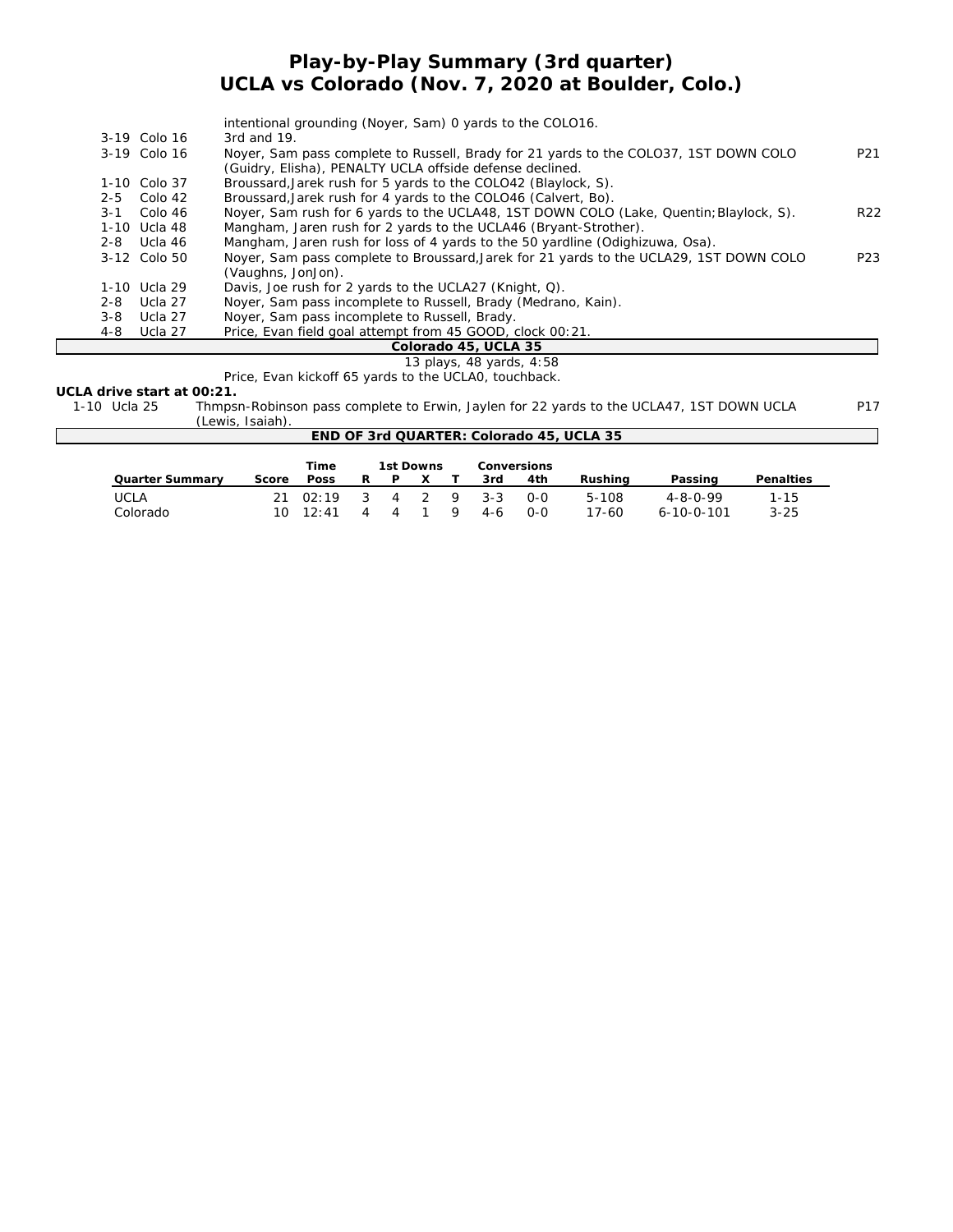### **Quickie Statistics (3rd quarter) UCLA vs Colorado (Nov. 7, 2020 at Boulder, Colo.)**

|                                   | <b>UCLA</b>   | COLO          |
|-----------------------------------|---------------|---------------|
| Score                             | 35            | 45            |
| <b>FIRST DOWNS</b>                | 17            | 23            |
| RUSHES-YARDS (NET)                | 14-117        | 47-222        |
| PASSING YDS (NET)                 | 245           | 223           |
| Passes Att-Comp-Int               | $27 - 15 - 1$ | $31 - 21 - 0$ |
| <b>TOTAL OFFENSE PLAYS-YARDS</b>  | $41 - 362$    | 78-445        |
| <b>Fumble Returns-Yards</b>       | $0 - 0$       | $O - O$       |
| Punt Returns-Yards                | $1 - 1$       | $1 - 6$       |
| Kickoff Returns-Yards             | $1 - 9$       | $3 - 65$      |
| <b>Interception Returns-Yards</b> | $0 - 0$       | $1 - 14$      |
| Punts (Number-Avg)                | $3 - 47.7$    | $3 - 41.0$    |
| Fumbles-Lost                      | $3 - 3$       | $0 - 0$       |
| Penalties-Yards                   | $6 - 44$      | $7 - 60$      |
| Possession Time                   | 11:24         | 33:36         |
| <b>Third-Down Conversions</b>     | 4 of 7        | 9 of 16       |
| Fourth-Down Conversions           | $0$ of $0$    | $0$ of 1      |

### **UCLA Colorado**

| Rushing<br>Felton, D                                     | Thmpsn-Robinson<br>Allen, Kazmeir<br>Brown, Brittain | No. Gain Loss<br>Net TD<br>Lg Avg<br>4<br>71<br>1<br>65<br>4<br>75<br>17.8<br>47<br>18<br>7<br>48<br>1<br>6.7<br>1<br>0<br>$\mathsf{O}\xspace$<br>4<br>4.0<br>1<br>$\overline{4}$<br>$\overline{4}$<br>$\Omega$<br>$\mathsf{O}$<br>$\mathbf 0$<br>1<br>O<br>$\overline{O}$<br>0.0 | Rushing<br>Broussard, Jarek<br>Noyer, Sam<br>Mangham, Jaren<br>Davis, Joe            | No. Gain Loss Net TD<br>153<br>3<br>150<br>24<br>74<br>13<br>10<br>16<br>10<br>9<br>2<br>1<br>$\mathbf{O}$                       | Avg<br>La<br>3<br>37<br>6.2<br>64<br>12<br>1<br>4.9<br>5<br>$\mathbf{1}$<br>$\boldsymbol{6}$<br>0.7<br>$\overline{2}$<br>2<br>$\overline{O}$<br>2.0 |  |  |  |  |
|----------------------------------------------------------|------------------------------------------------------|-----------------------------------------------------------------------------------------------------------------------------------------------------------------------------------------------------------------------------------------------------------------------------------|--------------------------------------------------------------------------------------|----------------------------------------------------------------------------------------------------------------------------------|-----------------------------------------------------------------------------------------------------------------------------------------------------|--|--|--|--|
| Passing                                                  |                                                      | $C - A - I$<br>Yds TD Long Sack                                                                                                                                                                                                                                                   | Passing                                                                              | $C - A - I$<br>Yds                                                                                                               | TD Long Sack                                                                                                                                        |  |  |  |  |
|                                                          | Thmpsn-Robinson                                      | $15 - 27 - 1$<br>245<br>3<br>52                                                                                                                                                                                                                                                   | Noyer, Sam<br>Lytle, Tyler                                                           | $19 - 29 - 0$<br>219<br>$2 - 2 - 0$<br>4                                                                                         | 1<br>34<br>1<br>$\Omega$<br>3<br>$\circ$                                                                                                            |  |  |  |  |
| Receiving<br>Felton, D<br>Dulcich, Greg<br>Philips, Kyle | Jones, Keegan                                        | No.<br>Yards<br>TD<br>Long<br>6<br>45<br>28<br>1<br>$\overline{c}$<br>93<br>52<br>1<br>$\overline{2}$<br>31<br>21<br>$\mathbf 0$<br>$\mathbf{1}$<br>26<br>26<br>1                                                                                                                 | Receiving<br>Stanley, Dimitri<br>Russell, Brady<br>Bell, Maurice<br>Broussard, Jarek | Yards<br>TD<br>No.<br>6<br>$\mathbf{O}$<br>66<br>5<br>77<br>$\mathbf{1}$<br>5<br>43<br>0<br>$\overline{2}$<br>21<br>$\mathbf{O}$ | Long<br>21<br>34<br>20<br>21                                                                                                                        |  |  |  |  |
| Punting                                                  |                                                      | No. Yds Avg Long In20<br>3 143 47.7 52 0<br>TВ                                                                                                                                                                                                                                    | Punting                                                                              | No. Yds Avg Long In20<br>3 123 41.0 47 1                                                                                         |                                                                                                                                                     |  |  |  |  |
| Akers, Luke                                              |                                                      | $\Omega$                                                                                                                                                                                                                                                                          | Watts, Josh                                                                          |                                                                                                                                  |                                                                                                                                                     |  |  |  |  |
|                                                          | Punt Returns                                         | TD<br><u>No. Yards</u><br><u>Long</u>                                                                                                                                                                                                                                             | Punt Returns                                                                         | No. Yards<br>TD                                                                                                                  | Long                                                                                                                                                |  |  |  |  |
| Philips, Kyle                                            |                                                      | $\overline{O}$                                                                                                                                                                                                                                                                    | Stanley, Dimitri                                                                     | $\Omega$<br>6                                                                                                                    | 6                                                                                                                                                   |  |  |  |  |
|                                                          | Kick Returns                                         | <u>TD</u><br>No. Yards<br>1 9<br>Long                                                                                                                                                                                                                                             | Kick Returns                                                                         | No. Yards<br>TD                                                                                                                  | Long                                                                                                                                                |  |  |  |  |
| Felton, D                                                |                                                      |                                                                                                                                                                                                                                                                                   | Bell, Maurice<br>Broussard, Jarek                                                    | 52<br>2<br>$\mathbf 0$<br>13<br>$\mathsf{O}$<br>1                                                                                | 28<br>13                                                                                                                                            |  |  |  |  |
| Tackles                                                  |                                                      | Total<br>Sacks<br><b>TFL</b><br>UA-A                                                                                                                                                                                                                                              | Tackles                                                                              | UA-A<br>Total                                                                                                                    | Sacks<br>TFL                                                                                                                                        |  |  |  |  |
| Blaylock, S                                              |                                                      | 0.0<br>$8 - 2$<br>10<br>0.0                                                                                                                                                                                                                                                       | Jones, Akil                                                                          | $\overline{3-0}$<br>3                                                                                                            | $\overline{1}$ .0<br>0.0                                                                                                                            |  |  |  |  |
|                                                          | Lake, Quentin                                        | $7 - 2$<br>9<br>0.0<br>0.0                                                                                                                                                                                                                                                        | Rakestraw, Derrio                                                                    | $2 - 1$<br>3                                                                                                                     | 0.0<br>0.0                                                                                                                                          |  |  |  |  |
| Qtr                                                      | Time                                                 | Scoring Play                                                                                                                                                                                                                                                                      |                                                                                      |                                                                                                                                  | V-H                                                                                                                                                 |  |  |  |  |
| 1st                                                      | 10:00                                                | COLO - Broussard, Jarek 6 yd run (Stefanou, James kick), 4-25 1:33                                                                                                                                                                                                                |                                                                                      |                                                                                                                                  | $0 - 7$                                                                                                                                             |  |  |  |  |
|                                                          | 08:01                                                | COLO - Broussard, Jarek 1 yd run (Stefanou, James kick), 1-1 0:04                                                                                                                                                                                                                 |                                                                                      |                                                                                                                                  | $0 - 14$                                                                                                                                            |  |  |  |  |
|                                                          | 01:12                                                | UCLA - Felton, D 28 yd pass from Thmpsn-Robinson (Barr-Mira, N kick), 6-60 1:30                                                                                                                                                                                                   |                                                                                      |                                                                                                                                  | $7 - 14$                                                                                                                                            |  |  |  |  |
| 2nd                                                      | 12:56                                                | COLO - Russell, Brady 12 yd pass from Noyer, Sam (Stefanou, James kick), 10-76 3:11                                                                                                                                                                                               |                                                                                      |                                                                                                                                  | $7 - 21$                                                                                                                                            |  |  |  |  |
|                                                          | 08:35                                                | COLO - Broussard, Jarek 1 yd run (Stefanou, James kick), 2-7 0:33                                                                                                                                                                                                                 |                                                                                      |                                                                                                                                  | $7 - 28$                                                                                                                                            |  |  |  |  |
|                                                          | 05:46                                                | COLO - Mangham, Jaren 2 yd run (Stefanou, James kick), 6-70 2:16                                                                                                                                                                                                                  |                                                                                      |                                                                                                                                  | $7 - 35$                                                                                                                                            |  |  |  |  |
|                                                          | 04:44                                                | UCLA - Dulcich, Greg 52 yd pass from Thmpsn-Robinson (Barr-Mira, N kick), 3-65 1:08                                                                                                                                                                                               |                                                                                      |                                                                                                                                  | $14 - 35$                                                                                                                                           |  |  |  |  |
| 3rd                                                      | 14:24                                                | UCLA - Thmpsn-Robinson 65 yd run (Barr-Mira, N kick), 2-75 0:36                                                                                                                                                                                                                   |                                                                                      |                                                                                                                                  | $21 - 35$                                                                                                                                           |  |  |  |  |
|                                                          | 10:10                                                | UCLA - Felton, D 15 yd run (Barr-Mira, N kick), 6-77 0:00                                                                                                                                                                                                                         |                                                                                      |                                                                                                                                  | $28 - 35$                                                                                                                                           |  |  |  |  |
|                                                          | 06:41                                                | COLO - Noyer, Sam 1 yd run (Price, Evan kick), 10-75 3:29                                                                                                                                                                                                                         |                                                                                      |                                                                                                                                  | $28 - 42$                                                                                                                                           |  |  |  |  |
|                                                          | 05:19                                                | UCLA - Jones, Keegan 26 yd pass from Thmpsn-Robinson (Barr-Mira, N kick), 4-75 1:22                                                                                                                                                                                               |                                                                                      |                                                                                                                                  | $35 - 42$                                                                                                                                           |  |  |  |  |
|                                                          | 00:21                                                | COLO - Price, Evan 45 yd field goal, 13-48 4:58<br>$35 - 45$                                                                                                                                                                                                                      |                                                                                      |                                                                                                                                  |                                                                                                                                                     |  |  |  |  |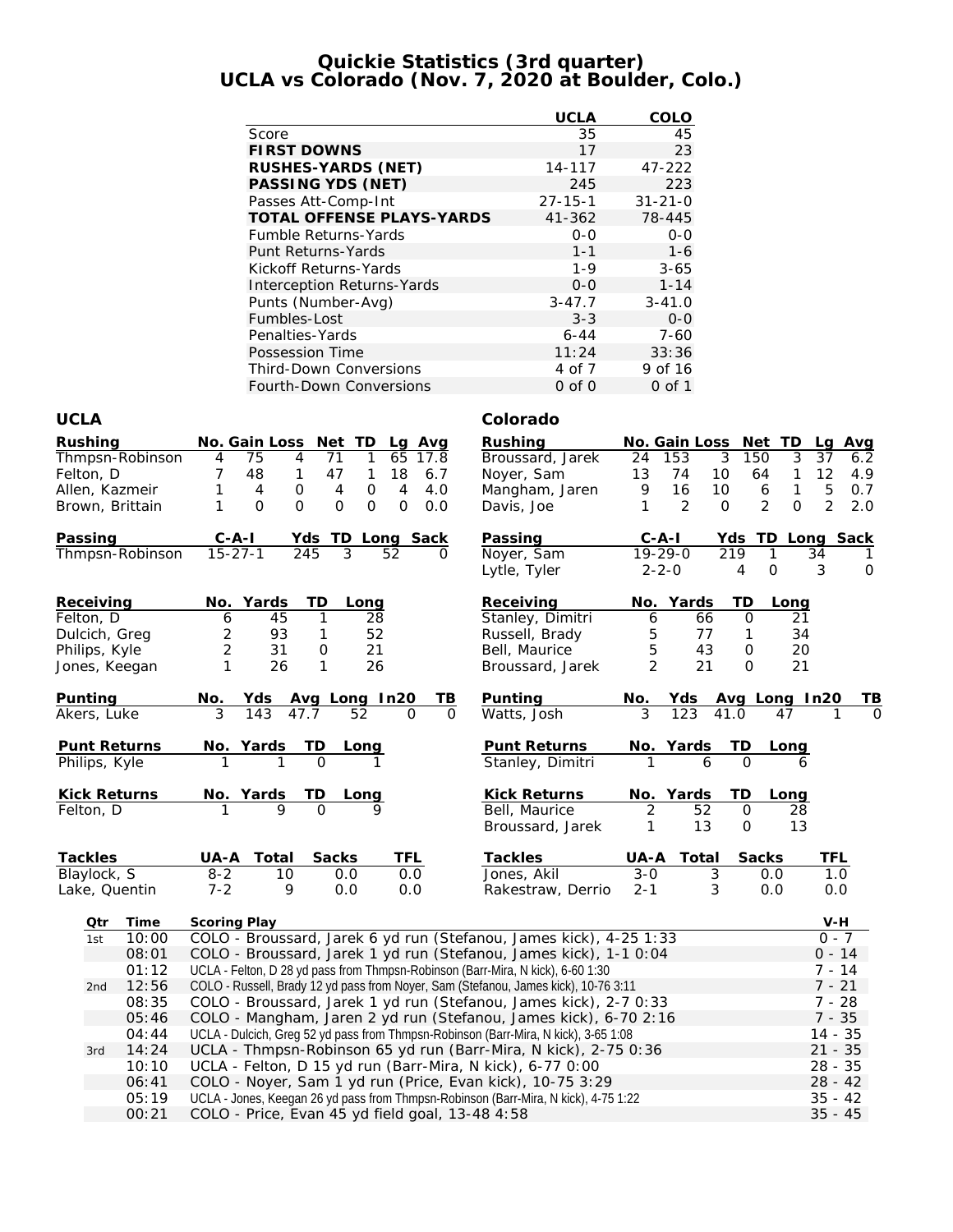## **Play-by-Play Summary (4th quarter) UCLA vs Colorado (Nov. 7, 2020 at Boulder, Colo.)**

| 1-10 Ucla 47<br>1-10 Ucla 47<br>2-10 Ucla 47<br>3-11 Ucla 46 |                    |                            | Start of 4th quarter, clock 15:00.<br>Thmpsn-Robinson pass incomplete to Philips, Kyle.<br>Allen, Kazmeir rush for loss of 1 yard to the UCLA46, out-of-bounds (Jones, Akil).<br>Thmpsn-Robinson pass incomplete to Cota, Chase (Gonzalez, Christ), PENALTY COLO holding<br>declined, PENALTY COLO pass interference (Gonzalez, Christ) 15 yards to the COLO39, 1ST<br>DOWN UCLA, NO PLAY. | X18             |
|--------------------------------------------------------------|--------------------|----------------------------|--------------------------------------------------------------------------------------------------------------------------------------------------------------------------------------------------------------------------------------------------------------------------------------------------------------------------------------------------------------------------------------------|-----------------|
| 1-10 Colo 39                                                 |                    |                            | Thmpsn-Robinson pass incomplete to Sykes, Matt, QB hurry by Lang, Terrance.                                                                                                                                                                                                                                                                                                                |                 |
| 2-10 Colo 39                                                 |                    |                            | Felton, D rush for 2 yards to the COLO37 (Landman, Nate; Blackmon, Mekhi).                                                                                                                                                                                                                                                                                                                 |                 |
| 3-8                                                          | Colo 37            |                            | Thmpsn-Robinson rush for 7 yards to the COLO30 (Landman, Nate; Rakestraw, Derri).                                                                                                                                                                                                                                                                                                          |                 |
| 4-1<br>$4 - 1$                                               | Colo 30<br>Colo 30 |                            | Timeout Colorado, clock 13:19.<br>Brown, Brittain rush for no gain to the COLO30 (Landman, Nate; Thomas, Guy).<br>7 plays, 45 yards, 2:08                                                                                                                                                                                                                                                  |                 |
|                                                              |                    |                            | COLORADO drive start at 13:13.                                                                                                                                                                                                                                                                                                                                                             |                 |
|                                                              |                    | 1-10 Colo 30               | Broussard, Jarek rush for 1 yard to the COLO31 (Odighizuwa, Osa).                                                                                                                                                                                                                                                                                                                          |                 |
|                                                              | 2-9                | Colo 31                    | Noyer, Sam pass complete to Arias, Daniel for 38 yards to the UCLA31, 1ST DOWN COLO<br>(Blaylock, S).                                                                                                                                                                                                                                                                                      | P24             |
|                                                              | $2 - 2$            | 1-10 Ucla 31<br>Ucla 23    | Davis, Joe rush for 8 yards to the UCLA23 (Sellers, Damian).<br>Davis, Joe rush for 3 yards to the UCLA20, 1ST DOWN COLO (Calvert, Bo).                                                                                                                                                                                                                                                    | R <sub>25</sub> |
|                                                              |                    | 1-10 Ucla 20               | Broussard, Jarek rush for 3 yards to the UCLA17 (Osling III, Mo; Bryant-Strother).                                                                                                                                                                                                                                                                                                         |                 |
|                                                              | $2 - 7$            | Ucla 17                    | Timeout Colorado, clock 10:15.                                                                                                                                                                                                                                                                                                                                                             |                 |
|                                                              | $2 - 7$            | Ucla 17                    | Broussard, Jarek rush for loss of 1 yard to the UCLA18 (Vaughns, JonJon).                                                                                                                                                                                                                                                                                                                  |                 |
|                                                              | $3 - 8$            | Ucla 18                    | Noyer, Sam pass incomplete to Russell, Brady, QB hurry by Odighizuwa, Osa.                                                                                                                                                                                                                                                                                                                 |                 |
|                                                              | $4 - 8$            | Ucla 18                    | Price, Evan field goal attempt from 36 GOOD, clock 09:26.<br>Colorado 48, UCLA 35                                                                                                                                                                                                                                                                                                          |                 |
|                                                              |                    |                            | 8 plays, 52 yards, 3:47                                                                                                                                                                                                                                                                                                                                                                    |                 |
|                                                              |                    |                            | Price, Evan kickoff 65 yards to the UCLA0, touchback.                                                                                                                                                                                                                                                                                                                                      |                 |
|                                                              |                    | UCLA drive start at 09:26. |                                                                                                                                                                                                                                                                                                                                                                                            |                 |
| 1-10 Ucla 25                                                 |                    |                            | Felton, D rush for 4 yards to the UCLA29 (Wells, Carson).                                                                                                                                                                                                                                                                                                                                  |                 |
| 2-6                                                          | Ucla 29            |                            | Thmpsn-Robinson pass incomplete to Dulcich, Greg, PENALTY COLO pass interference<br>(Rakestraw, Derri) 15 yards to the UCLA44, 1ST DOWN UCLA, NO PLAY.                                                                                                                                                                                                                                     | X19             |
| 1-10 Ucla 44                                                 |                    |                            | Thmpsn-Robinson rush for 21 yards to the COLO35, out-of-bounds (TEAM), PENALTY UCLA                                                                                                                                                                                                                                                                                                        |                 |
|                                                              |                    |                            | holding (Marrazzo, Sam) 10 yards to the UCLA34, NO PLAY.                                                                                                                                                                                                                                                                                                                                   |                 |
| 1-20 Ucla 34                                                 |                    |                            | Thmpsn-Robinson pass incomplete to Philips, Kyle, PENALTY UCLA holding (Marrazzo, Sam) 10                                                                                                                                                                                                                                                                                                  |                 |
|                                                              |                    |                            | yards to the UCLA24, NO PLAY.                                                                                                                                                                                                                                                                                                                                                              |                 |
| 1-30 Ucla 24                                                 |                    |                            | Jones, Keegan rush for 11 yards to the UCLA35 (Gonzalez, Christ).                                                                                                                                                                                                                                                                                                                          |                 |
| 2-19 Ucla 35<br>3-8 Ucla 46                                  |                    |                            | Thmpsn-Robinson rush for 11 yards to the UCLA46 (Blackmon, Mekhi).<br>Thmpsn-Robinson pass complete to Philips, Kyle for 15 yards to the COLO39, 1ST DOWN UCLA                                                                                                                                                                                                                             | P <sub>20</sub> |
|                                                              |                    |                            | (Perry, Mark).                                                                                                                                                                                                                                                                                                                                                                             |                 |
| 1-10 Colo 39                                                 |                    |                            | Thmpsn-Robinson sacked for loss of 5 yards to the COLO44 (Johnson, Mustafa).                                                                                                                                                                                                                                                                                                               |                 |
| 2-15 Colo 44                                                 |                    |                            | Felton, D rush for 4 yards to the COLO40 (Thomas, Guy).                                                                                                                                                                                                                                                                                                                                    |                 |
| 3-11 Colo 40                                                 |                    |                            | Thmpsn-Robinson pass incomplete to Felton, D, QB hurry by Lang, Terrance.                                                                                                                                                                                                                                                                                                                  |                 |
| 4-11 Colo 40                                                 |                    |                            | Thmpsn-Robinson pass incomplete to Philips, Kyle, QB hurry by Landman, Nate.                                                                                                                                                                                                                                                                                                               |                 |
|                                                              |                    |                            | 8 plays, 35 yards, 4:22<br>COLORADO drive start at 05:04.                                                                                                                                                                                                                                                                                                                                  |                 |
|                                                              |                    | 1-10 Colo 40               | Broussard, Jarek rush for 25 yards to the UCLA35, 1ST DOWN COLO (Osling III, Mo).                                                                                                                                                                                                                                                                                                          | R <sub>26</sub> |
|                                                              |                    | 1-10 Ucla 35               | Broussard, Jarek rush for 2 yards to the UCLA33 (Odighizuwa, Osa).                                                                                                                                                                                                                                                                                                                         |                 |
|                                                              |                    | 2-8 Ucla 33                | Broussard, Jarek rush for 1 yard to the UCLA32 (Odighizuwa, Osa).                                                                                                                                                                                                                                                                                                                          |                 |
|                                                              | $3 - 7$            | Ucla 32                    | Timeout UCLA, clock 03:35.                                                                                                                                                                                                                                                                                                                                                                 |                 |
|                                                              | $3 - 7$<br>4-1     | Ucla 32<br>Ucla 26         | Broussard, Jarek rush for 6 yards to the UCLA26 (Sellers, Damian).<br>Timeout UCLA, clock 03:27.                                                                                                                                                                                                                                                                                           |                 |
|                                                              | $4 - 1$            | Ucla 26                    | Price, Evan field goal attempt from 44 BLOCKED, recovered by COLO Drosos, Travis at<br>UCLA37 spot at UCLA37, clock 03:20 (blocked by Lake, Quentin).                                                                                                                                                                                                                                      |                 |
|                                                              |                    |                            | 5 plays, 34 yards, 3:19                                                                                                                                                                                                                                                                                                                                                                    |                 |
| 1-10 Ucla 37<br>2-9                                          | Ucla 38            |                            | Thmpsn-Robinson pass complete to Felton, D for 1 yard to the UCLA38 (TEAM).<br>Thmpsn-Robinson pass complete to Dulcich, Greg for 17 yards to the COLO45, 1ST DOWN UCLA<br>(Rakestraw, Derri).                                                                                                                                                                                             | P21             |
| 1-10 Colo 45                                                 |                    |                            | Thmpsn-Robinson pass incomplete to Erwin, Jaylen (Rakestraw, Derri), QB hurry by Gustav,<br>Joshka.                                                                                                                                                                                                                                                                                        |                 |
| 2-10 Colo 45                                                 |                    |                            | Thmpsn-Robinson pass incomplete to Jones, Keegan.                                                                                                                                                                                                                                                                                                                                          |                 |
| 3-10 Colo 45                                                 |                    |                            | Thmpsn-Robinson rush for 22 yards to the COLO23, 1ST DOWN UCLA.                                                                                                                                                                                                                                                                                                                            | R <sub>22</sub> |
| 1-10 Colo 23                                                 |                    |                            | Thmpsn-Robinson pass incomplete to Jones, Keegan, QB hurry by Rodman, Na'im.                                                                                                                                                                                                                                                                                                               |                 |
| 2-10 Colo 23                                                 |                    |                            | Thmpsn-Robinson pass complete to Dulcich, Greg for 16 yards to the COLO7, 1ST DOWN UCLA<br>(Rakestraw, Derri; Lewis, Isaiah).                                                                                                                                                                                                                                                              | P23             |
| 1-G                                                          | Colo 07            |                            | PENALTY UCLA false start (Jones, Keegan) 5 yards to the COLO12.                                                                                                                                                                                                                                                                                                                            |                 |
| 1-G                                                          | Colo 12            |                            | Thmpsn-Robinson pass incomplete to Dulcich, Greg.                                                                                                                                                                                                                                                                                                                                          |                 |
| $2 - G$                                                      | Colo 12            |                            | Thmpsn-Robinson rush for 3 yards to the COLO9, out-of-bounds (Gonzalez, Christ).                                                                                                                                                                                                                                                                                                           |                 |
| $3-G$                                                        | Colo 09            |                            | Thmpsn-Robinson pass complete to Martinez, Mike for 9 yards to the COLO0, TOUCHDOWN,                                                                                                                                                                                                                                                                                                       |                 |

clock 01:45. 1-G Colo 03 Barr-Mira, N kick attempt good.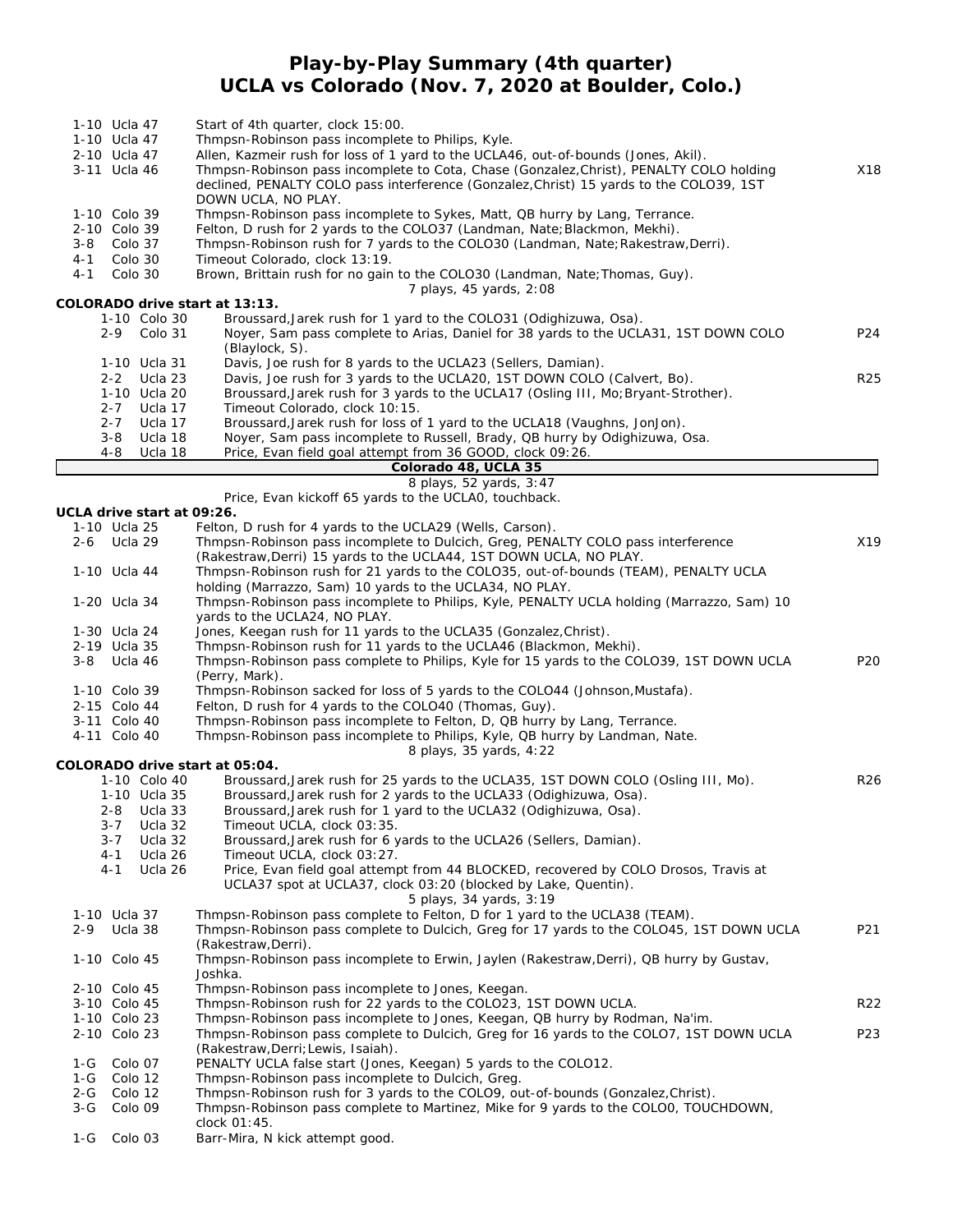## **Play-by-Play Summary (4th quarter) UCLA vs Colorado (Nov. 7, 2020 at Boulder, Colo.)**

|     |                                                              | Colorado 48, UCLA 42                                                        |  |  |  |  |  |
|-----|--------------------------------------------------------------|-----------------------------------------------------------------------------|--|--|--|--|--|
| 1-G | Ucla 35                                                      | Timeout Colorado, clock 01:45.                                              |  |  |  |  |  |
|     |                                                              | 10 plays, 63 yards, 0:00                                                    |  |  |  |  |  |
|     |                                                              | Barr-Mira, N kickoff 9 yards to the UCLA44, on-side kick, recovered by COLO |  |  |  |  |  |
|     |                                                              | Stanley, Dimitri on UCLA44, Stanley, Dimitri return 3 yards to the UCLA41.  |  |  |  |  |  |
|     |                                                              | COLORADO drive start at 01:44.                                              |  |  |  |  |  |
|     | 1-10 Ucla 41                                                 | TEAM rush for loss of 2 yards to the UCLA43.                                |  |  |  |  |  |
|     | 2-12 Ucla 43                                                 | TEAM rush for loss of 2 yards to the UCLA45.                                |  |  |  |  |  |
|     | TEAM rush for loss of 2 yards to the UCLA47.<br>3-14 Ucla 45 |                                                                             |  |  |  |  |  |
|     |                                                              | End of game, clock 00:00.                                                   |  |  |  |  |  |
|     |                                                              | 3 plays, minus 6 yards, 1:44                                                |  |  |  |  |  |
|     |                                                              | FINAL SCORE: Colorado 48, UCLA 42                                           |  |  |  |  |  |
|     |                                                              |                                                                             |  |  |  |  |  |
|     |                                                              | 1st Downs<br>Conversions<br>Time                                            |  |  |  |  |  |

|                 |       | пше   |    |   | ISL DOWNS |          |           | CONVERSIONS. |           |                   |           |
|-----------------|-------|-------|----|---|-----------|----------|-----------|--------------|-----------|-------------------|-----------|
| Quarter Summarv | Score | Poss  | R. | P |           |          | 3rd       | 4th          | Rushina   | Passing           | Penalties |
| UCLA            |       | 06.09 |    |   |           |          | 3 2 6 3-5 | $0 - 2$      | $11 - 58$ | $5 - 13 - 0 - 58$ | $3 - 25$  |
| Colorado        |       | 08.50 |    |   | $\cap$    | $\sim$ 3 | $O - 3$   | റ-റ          | $12-42$   | $1 - 2 - 0 - 38$  | $2 - 30$  |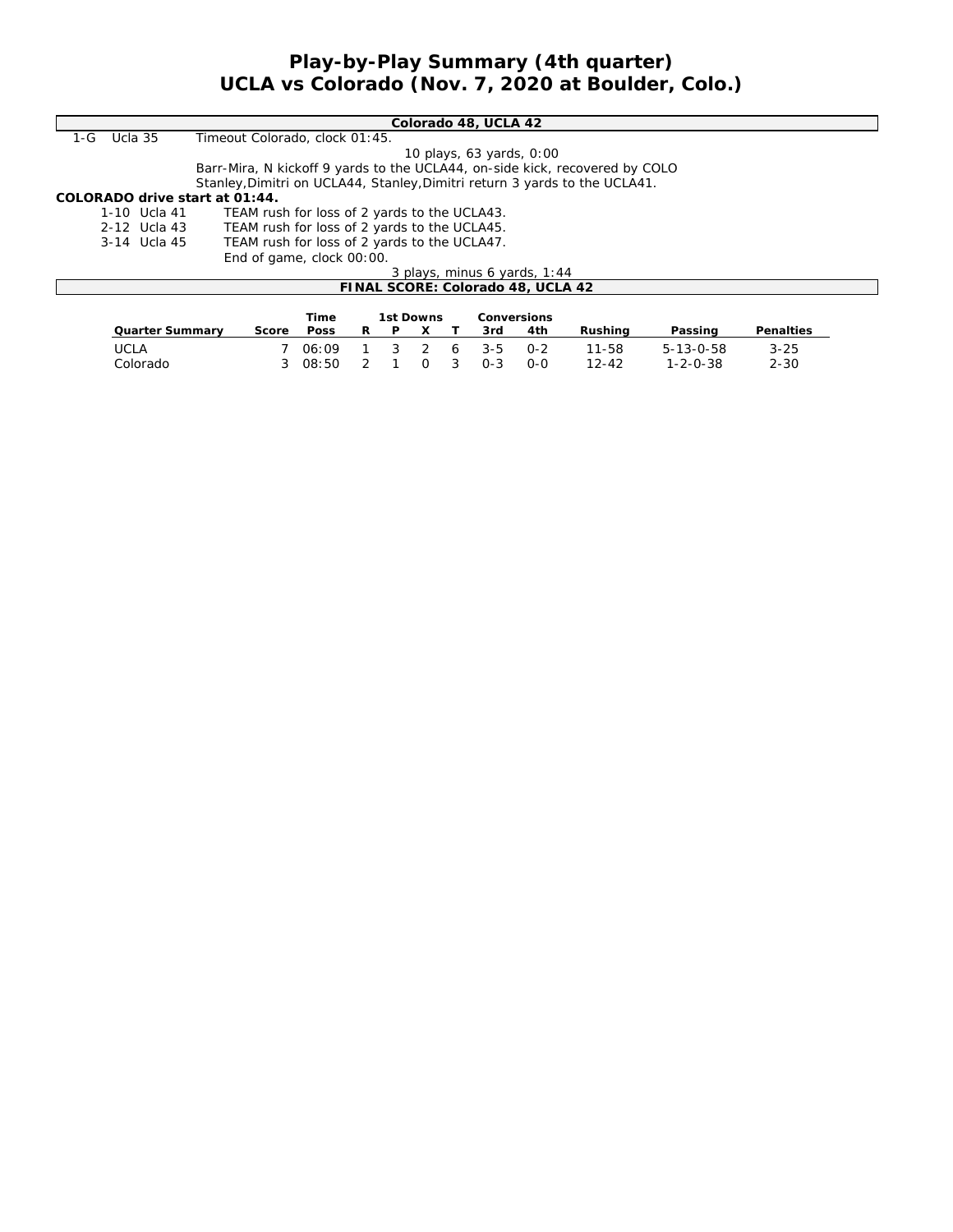# Colorado Head Coach Karl Dorrell

#### **Opening Statement**

"I am very proud of this football team. It was a pretty good performance for the most part. We had some mishaps in the second half that need to be addressed and I'm sure we will get a chance to fix those things. I like how they came out to play and really controlled the first flow of the game. It was really good to see that. (We had) a couple of special teams plays that got us, offensively, going on a hot streak. I felt offensively we played well for most of the game, if not all the game. We put a lot of points on the board and a lot of yards. I am very happy about Jarek Broussard. I mentioned that to you guys prior to announcing he was our starter this game. I am just so proud of what he was able to do. You guys had a chance to see what he was doing for us in training camp prior to the season. He was doing the same type of runs and the same type of things that you saw today. I am really excited about him and really excited about Sam (Noyer)."

"Sam had a really solid start. He played really well and played competitive. He made some nice plays with his feet and with his arm. He wasn't completely perfect, but he knows we had a few plays that we could have maybe capitalized on. That was a really, really good start for him on his first start of his career. The offensive line played really well. They protected him well and we ran for over 200 yards. There were no sacks. We did some really good things from that standpoint."

"Defensively, we had a really good first half, held them to seven points and had a few turnovers and we capitalized on those turnovers. I was very happy with what that looked like but definitely a change in the second half. They were more aggressive and started exploring our secondary a little bit. We are going to need to get all of those things fixed but we hung on. Our guys found a way to win and a way to score more points in the second half when things got close and got within seven. We found a way to just hang in there. It says a lot about this team. They didn't give up. They kept fighting and they hung on for a victory. I am very proud of them."

#### **On Scoring 48 Points**

"We knew playing against a third-year starter at quarterback that we would have to put some points on the board. Dorian (Thompson-Robinson) is a very good player as you guys saw tonight. He can make plays with his feet and his arm. He got hot in the second half. It was really a challenge for us defensively. We knew that points on the board was going to be important. I didn't know we were going to be able to score 48 but we did a nice job in doing that. Defensively, we kind of got caught a little bit. We had a couple of coverage mistakes in the second half. We will fix those things. We have a young secondary and will continue to work and get them better."

"I am very pleased with the performance of Sam in his first start. I thought our defense created those turnovers early that we capitalized on. It was a good start to the season. It was a W. Obviously, there are some things to fix but I will take it."

#### **On The Team's Confidence**

"They should feel confident that they can win and win a lot of games. We won our first one so that is a big bonus for us. We won the game without playing our best football. It was a good start, and we did a better job offensively. We had a great first half with our defense. We need to get some things addressed in some other areas. We had some issues in our special teams. We had two blocked field goals. There is a lot of work to do but we should feel confident that we can do those things properly. We still have a lot of things we can sure up, fix and get dressed before we get into Stanford."

#### **On Sam Noyer As A Dual-Threat**

Sam is a very competitive player. I am not surprised that he is able to make some plays with his feet. He is a really good athlete. He was a safety a year ago. Can you believe that? He is a very strong competitor. I think a lot of our players rally around him with his effort and what he does. It makes everybody play more inspired, particularly on the offensive side. When you talk to him, he is going to say there were a few plays that he could have made that might have given us an even bigger lead. It was a great start for him. He played well, took care of the football, and made some plays with his feet. I think he is going to continue to get better as the season unfolds. I am sure he is going to enjoy it but he knows there are some things left on the plate."

#### **On K James Stefanou**

"There was a little bit of a nick with James. He had some issues that we felt we had to make a change and we were able to do that with Evan (Price). Evan has had some experience. It is good to have two kickers in our program that have had some playing experience. Evan had a lot of that experience last year and he came in and did a solid job. That is an area we will continue to work on and try to get better at. Our field goal protection with two blocks is not good. We need to really address that and make that a nonissue for us as we move forward."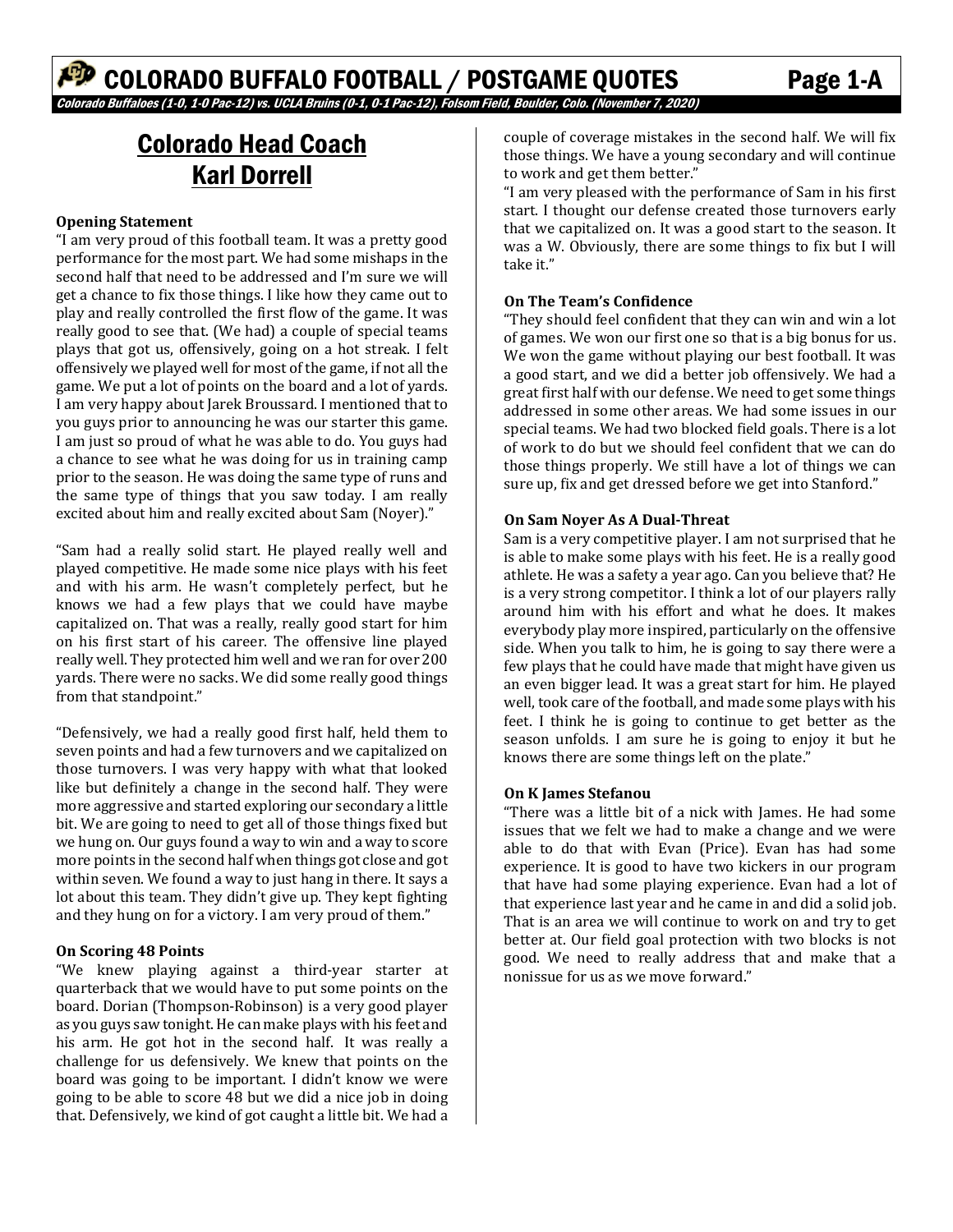# Colorado Head Coach Karl Dorrell (Cont.)

#### **On WR K.D. Nixon**

"He is close to 100-percent. He probably could have played if we wanted him to. It is just the start of the season and he has missed some time in training camp. We didn't want to put him out there when he is not completely prepared to do that. We are hopeful this week. He has a great mindset about getting himself back as quickly as he can. We just didn't feel like this was the game for him to come back yet."

#### **On Emotions Coaching Against UCLA**

"It wasn't an emotional moment for me until the end of the game for our players. I am just so proud of them and what they accomplished today. It gives us a start to recognize that we are an up-and-coming program. We didn't have many practices to get ready for a season, had no spring and a new quarterback. It tells you a lot about our coaches and how hard they worked and how hard our players worked to create the production that you saw today. There is a lot that we are looking forward to moving into the future. I am proud of these players. For me personally, I haven't been on UCLA's sideline in over 13 years. I have been at four or five different stops since then. There wasn't any emotional reaction, from my standpoint, because of me being an alumnus there. We are going to be playing UCLA every year in the south division. It is all about taking care of business and taking care of the things that are right in front of you and going onto the next one. The next one is Stanford, and we have to get ready for that one."

#### **On Broussard And Noyer**

"(There is) perseverance for sure for Broussard. He hasn't played in a while and for him to have the game he had and the confidence in how hard he ran, that just tells you a lot about what I've expressed to you guys in training camp. He was having a great camp and was so consistent, so effective, and so efficient. You saw all of that today. With Sam, this is definitely vindication for him. He believed he was a quarterback but did a team, unselfish thing a year ago when he moved to safety. Finally, he is back playing a position he has wanted to play from the very beginning. For him to play the type of game he played today in his first start, I am very proud of him too. Both of those guys had well deserved accolades for their first performance."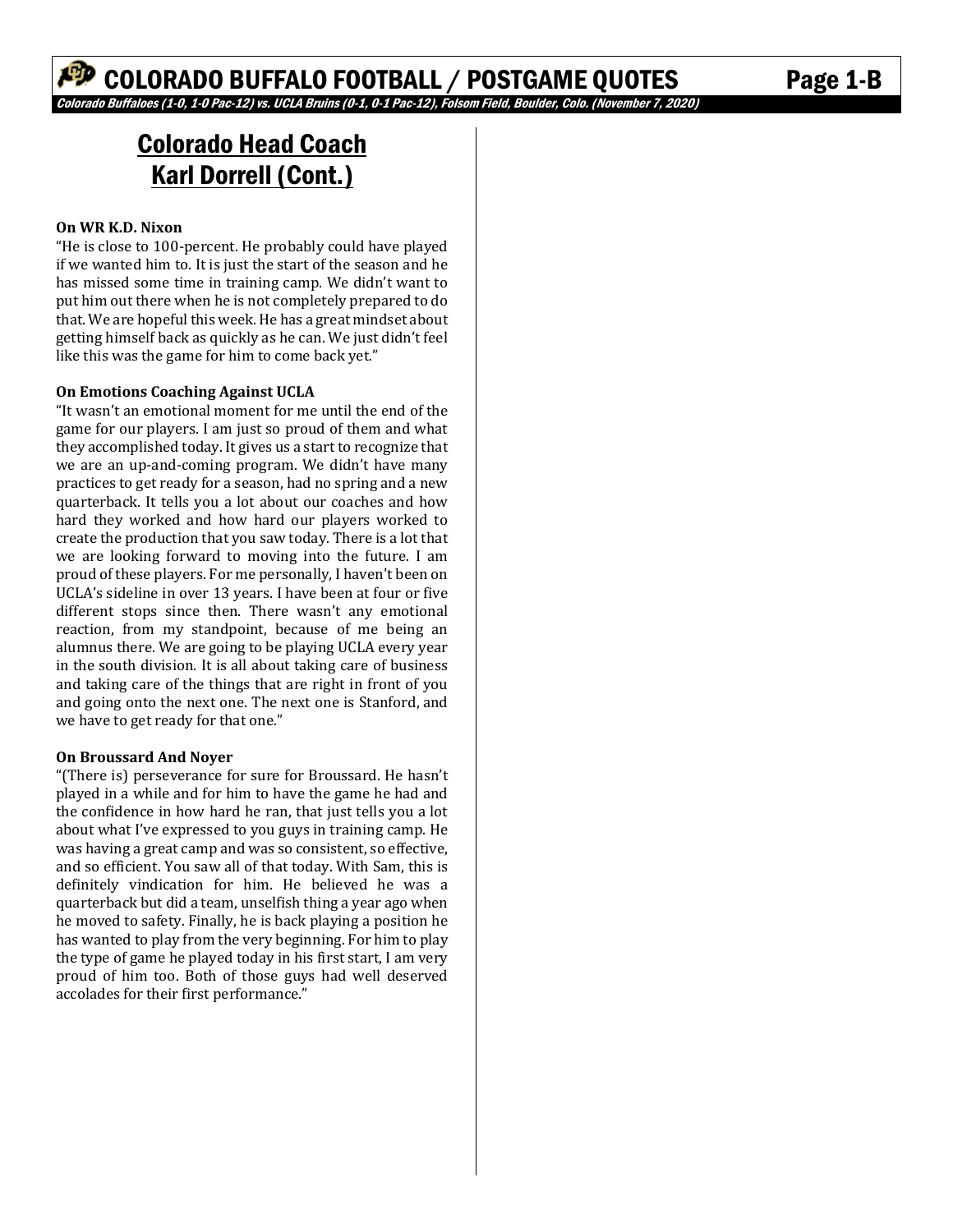# UCLA Head Coach Chip Kelly

#### **On if he saw anything in the defense that could've helped their chances**

"I think we put our defense in some adverse situations in the first half. We dug too deep a hole in the first half to be able to come back when you're down 35-14 at half. We got to do a better job securing the football. I thought our defense started off well. We forced them into a punt, but then we turned the punt over and gave a short field. There're things we can build on. I thought there were some newcomers and new players that flashed and did some really good things for us. We need to continue to grow and get better."

#### **On if the big deficit felt familiar**

"I don't think anything about 2020 feels familiar."

#### **On how to account for this start in the season**

"I think it's one game. I talked about that, I mean it's not anything more than we turned the ball over too many times, and we need to rectify that. You're not going to win games when you have four turnovers in the first half. That's what this league is all about and we've got to do a better job coaching."

#### **On if the early turnovers changed the game plan**

"I don't know if it really took us out of our game plan, but it just put us into a little bit more hurry up. I still think we were able to run the ball. Dorian (Thompson-Robinson) had a big long run right at the beginning of the second half for a touchdown. Felton had one for a touchdown. But we probably threw the ball a little bit more than anybody wants to throw it. I think when you're behind 21 you're going to throw the hall"

#### **On Dorian Thompson-Robinson's performance**

"I think like everybody there's a lot of positives you can build on. Obviously, mounting the comeback that we did, there were a lot of positive things there. But it's a matter of everything. You got to look at the whole game and how do we clean up what happened to us in the first half and build on what happened to us in the second half."

#### **On who stood out tonight**

"Obviously, I thought Qwuantrezz Knight was around the ball and doing some really good things for us on the defensive side of the ball. JonJon Vaughns showed up a few times and made some plays. We'll look at the rest of the tape and see things, but those are some guys on the defensive side that caught my eye."

#### **On if they felt unprepared for CU's run game**

"No, it was the same offense they ran a year ago. It was the same offense and same defense that they've run. Darrin Chiaverini, the coordinator, kind of did the same things that he was doing before. But again, we put our defense in bad situations so I can't look at that part of it and say, 'Hey, we didn't come up where we needed to come up'. I think they're obviously going to run the ball a lot more because they were up the way they were up when the lead was so big. They're trying to work clock and they ran the ball probably more than they thought they were gonna run the ball coming into it. But we need to improve on that."

#### **On if he's considered using Dorian Thompson-Robinson as a running option more**

"Yeah, I think we did that tonight. Sometimes I think the score dictated we were throwing more. Some of the throws off the back foot are necessary because he couldn't step through. We've got a rush and they got a pretty good third down package and blitz package that they've run and bring people from different angles and people at him so that's understandable. Obviously, we'd like to be a little bit more balanced. We always want to be able to run the football and obviously he's a he's a threat in the run game."

#### **On turnovers still being a problem in his third year at UCLA**

"I don't think the year has anything to do with it. If it was year one or year 40. Penalties and turnovers are things that you can't do if you're trying to win football games in this league. I don't think that the context of the year has anything to do with it. You need to clean up and win the turnover battle. We also have to be able to stay away from the self-inflicted wounds. The offsides on the defense to keep drives alive and things like that. It seemed like there was a lot of flags on both sides tonight. It was not a very clean game by any stretch of the imagination, and I think you talk about it, but we need to continue to drill it and work on it."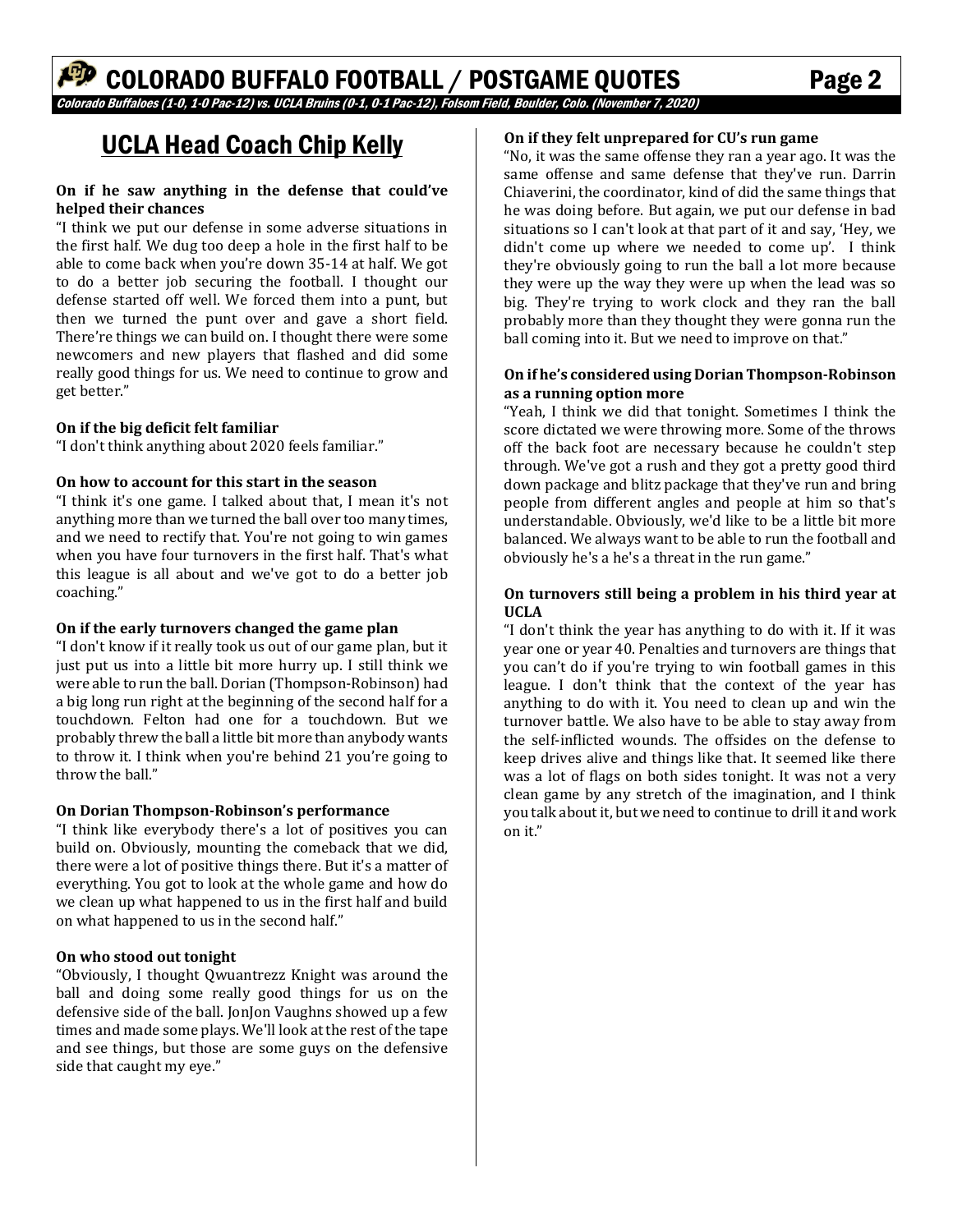# Colorado Players

#### QB Sam Noyer

ON HIS PLAY - "It felt great, getting my first start under my belt and getting the win, it was a fun game for sure. There are some things we need to clean up for sure, but overall a great experience. Obviously, it's our new norm playing in front of 900 people rather than 55,000 and that takes getting used to but you know, we continue to preach that nothing changes and we have been putting in a lot of work during the week to be prepared and I think you saw that tonight."

ON FIRST START- "I've learned under two great quarterbacks, Sefo (Liufau) and Steven (Montez) and some guys on the defensive side last year. There were some jitters but with a great offensive line and weapons we have, it really helps and made me feel a lot more comfortable out there.

ON PUTTING UP POINTS WITHOUT NIXON AND FONTENOT- "I would say we would put more up. We left a lot of points out there tonight and we have some things we need to clean up. I mean if a guy goes down, it's the next man up and that's the mentality that we have. Jarek did a great job coming out here tonight."

ON RUNNING THE BALL - "I'd like to say (running) is part of my brand. When Coach (Dorrell) called me to get me back here, that's one thing he wanted me to do (utilize my legs) and I think you saw that tonight. As far as my health, I feel great. I mean obviously I played safety last year so I'm kind of used to the hitting at this point and I have to be smarter in some situations."

ON OFFENSIVE WEAPONS – "It's awesome. It just makes you feel so much more comfortable back there in the pocket knowing that I can go through my full progression knowing if he's not open then I can get to my next guy and he'll make a play. And knowing that my offensive line will do a great job of keeping me protected, and I think that happened tonight and you know I think you're gonna continue to see that happen. And like I said there's some things that we need to clean up, but overall, I just love the guys that we have, and like I said we have a next man mentality and everybody's ready. It's great having those weapons for sure.

ON EMOTIONS OF STARTING-"It felt amazing. You know, I just wanted this opportunity from the start. And I finally got it in, and that's all I could ask for. I mean I've got to continue to get better and there's things I need to continue to do to get better. But overall, I mean it's just, it was a great opportunity. UCLA is a great team and I tip my hat to them. They fought back and they showed resilience, and so I think it was just overall a great night and it just feels good to get the W under our belt.

ON TEAM PLAY WITH UNCERTAINTY-"Guys are just excited to be back out there playing ball. A couple months ago we didn't know if we would get this opportunity. So, guys feel very happy to be back out there playing, and you know, not just playing against black and gold jerseys, but we're playing against other

teams now, and so we're just we're just excited to play. I mean I think you saw that with some of the energy on the sidelines tonight. It's just great to be back out there and I can speak for my whole team, when I say that.

ON DEFENSE-"I think they're gonna clean up the small mistakes that they had. Just like we will on offense, but I mean it's important to capitalize in those in those situations, and you know we got however many turnovers we had on defense. The defense side of ball did a great job and you know we got to go down there and score every single time so that's one thing you know we're gonna work on and get better at. That's just capitalizing a little bit more in those situations when our defense gives us the ball in great field position.

#### S Derrion Rakestraw

ON DEFENSE ISSUES – "We just had to make a couple corrections, there were a couple missed assignments, but it was nothing major. It was nothing that we couldn't fix. Going in next week we've got to be keyed in on those kinds of things, and we are going to continue to get better. This was a good first win."

ON SETTING EARLY TONE-"It was huge, we have been stressing that all week, that we want to go out and set the tone. The takeaways are something that we have been working on all of camp. We have been working at punching the ball, trying to get the ball out, and trying to get takeaways. It was good to see that translate onto the field today."

ON 4th DOWN STOP-"That was huge, and it was crazy because Nate Landman was telling us that he was going to go in there and make a play. I think that he was the one who made that play so it was crazy to see that happen. That was huge for us we needed it.

ON TYSON SUMMERS MESSAGE-"On game day coach (Tyson) Summers is always pretty chill. He just got us to the sideline and got us corrected. It was really just the missed assignments, and guys not being where they need to be, and those are easy fixes for us. And once we get those things corrected, we can just go onto the next week."

ON PUTTING OFFENSE IN GOOD FIELD POSITION-"That's huge to be able to put the offense in good field position. That's why we stress it on punt, we want to pin them deep. We needed the takeaways down in their territory, so that was great.

ON CHRIS MILLER, ISAIAH LEWIS-"They played great, Chris Miller is an athletic freak so he's always going to be able to go out there and make some great plays. Isaiah Lewis has been waiting on his time, so it was good to see him go out there and do some good things. Those two guys are going to continue to get better.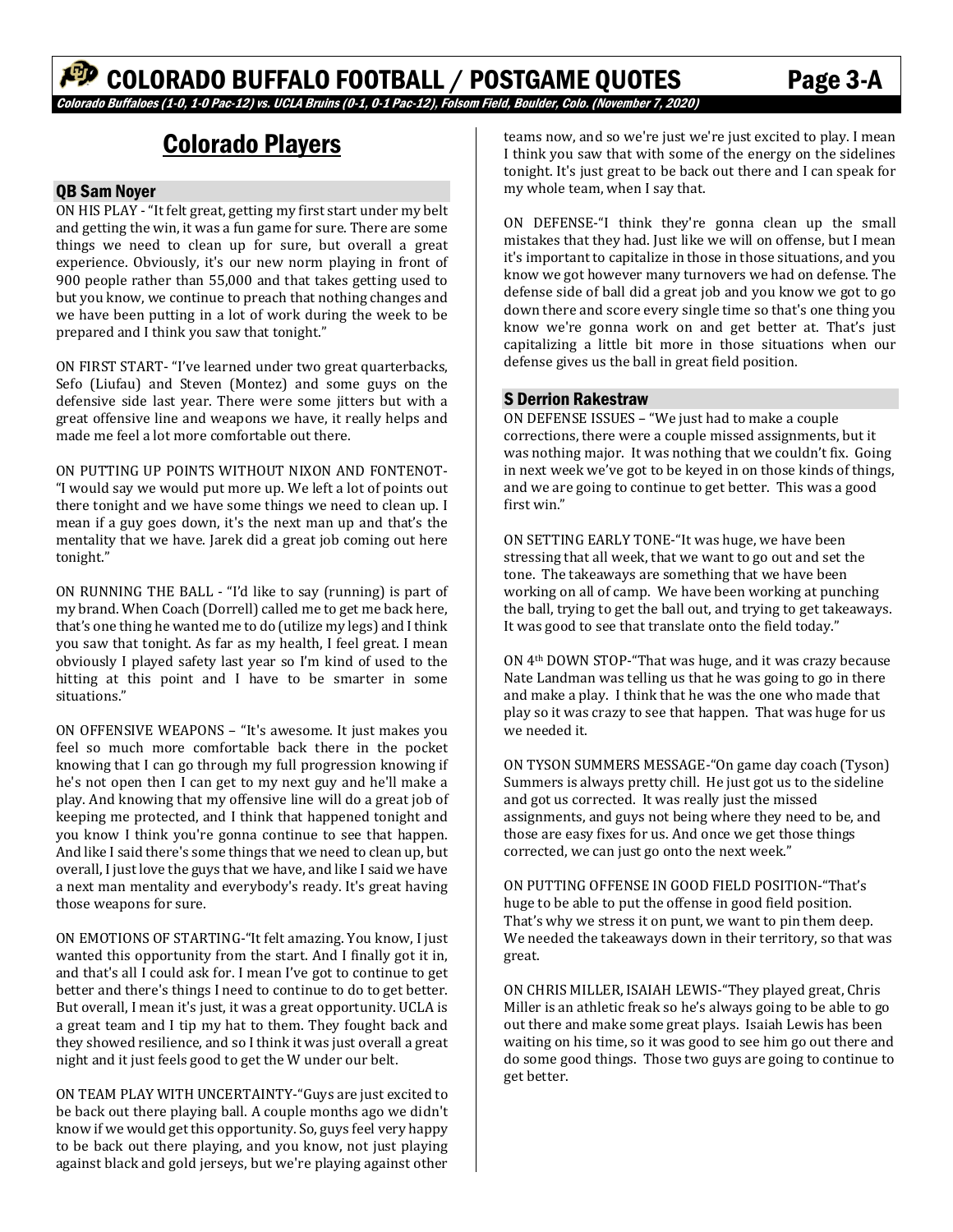# Colorado Players (Cont.)

### LB Carson Wells

ON THE WIN-"It felt good. We got out to a hot start early, got a little rough there at the end but we were able to finish it."

ON THE INTERCEPTION-"I actually messed up. I shouldn't have even been there, but, it happens. I got lucky on that. I should've had that second one, I should have had it." ON THE IMPORTANT STOPS-"It was all about the turnovers."

ON IMPROVING-"We have got to limit the bus. Too many big plays. We left two guys wide open for touch downs, two screens, we shouldn't have let that happen.

#### TE Brady Russell

ON BEING BACK PLAYING-"It's incredible. I've been waiting to play another opponent."

ON HAVING SAM NOYER IN THE GAME-"Shoot, everything. They're bomb. They carried us for sure. It was fun blocking for Sam because he was running the ball well. It was awesome."

ON IMPROVEMENTS NEEDED-"There's lots to improve on. If you execute every play right, you're hitting 70. There's always little details that the crowd might not notice but we notice for sure and we are going to fix those in meetings and hopefully come back better next week."

ON HIS GAME-"I had an alright game; I always have high expectations. I played well but I could have done better. I'll fix my mistakes too and get back out there."

#### OL Kary Kutsch

ON NOYER AND BROUSSARD- "Both looked really solid (Sam and Jared). You can't really ask much more than that."

ON O-LINE CONFIDENCE-"Nothing's ever perfect. The numbers say we did pretty well in the end, but there's always things we got to fix. Overall, we are pretty happy with it."

ON CREATING OWN ENERGY-"I think we are all just so close just because of quarantine and everything so we just have a certain internal energy among us. We just all have to keep going together."

#### CB Christian Gonzalez

ON FIRST START-"I feel I played alright, could have done better. But looking back at everything, we got the first one under the belt. I'm excited about that for sure.

ON DIFFERENCE FROM HS-"Honestly, not really, especially with the crowd. I'm from Texas so I am used to big crowds at every game. The game was a little faster but in terms of just going out and playing it's just about the same as high school."

ON CREATING ENERGY-"Coach told us last week that there's not going to be that many fans so we have to come out and just bring our own energy. We created it in the locker room then took it out on the field."

#### TB Jarek Broussard

ON THE WIN "This really means a lot to us and what we had to go through with the coronavirus and getting cancelled/paused, it felt really good to come out here and get the win tonight"

ON HIS O-LINE- "Shout out to my hogs, they really did a good job tonight opening a bunch of holes."

ON OVERCOMING INJURIES- "All those experiences I use as motivation for me honestly.

ON SAM NOYER-"Early in the game we told each other that we had to depend on each other and you know we just got comfortable"

ON TURNOVERS "We all feed off one another, so you know when the defense is making big plays, it brings momentum to the offense. It makes it a lot easier to put it in the endzone"

ON HIS HEALTH-"I'm good. I'm a little nicked up but I mean if we had to go another quarter, I would've been out there."

ON IMPROVEMENTS TO BE MADE-"Sure, there is always room to improve, but we came out, got a win and we'll be back next week."

ON PLAYING IN FRONT OF LIMITED FANS**-"**I came into the game like football is football, you still have to show up and do your job and that's what I did."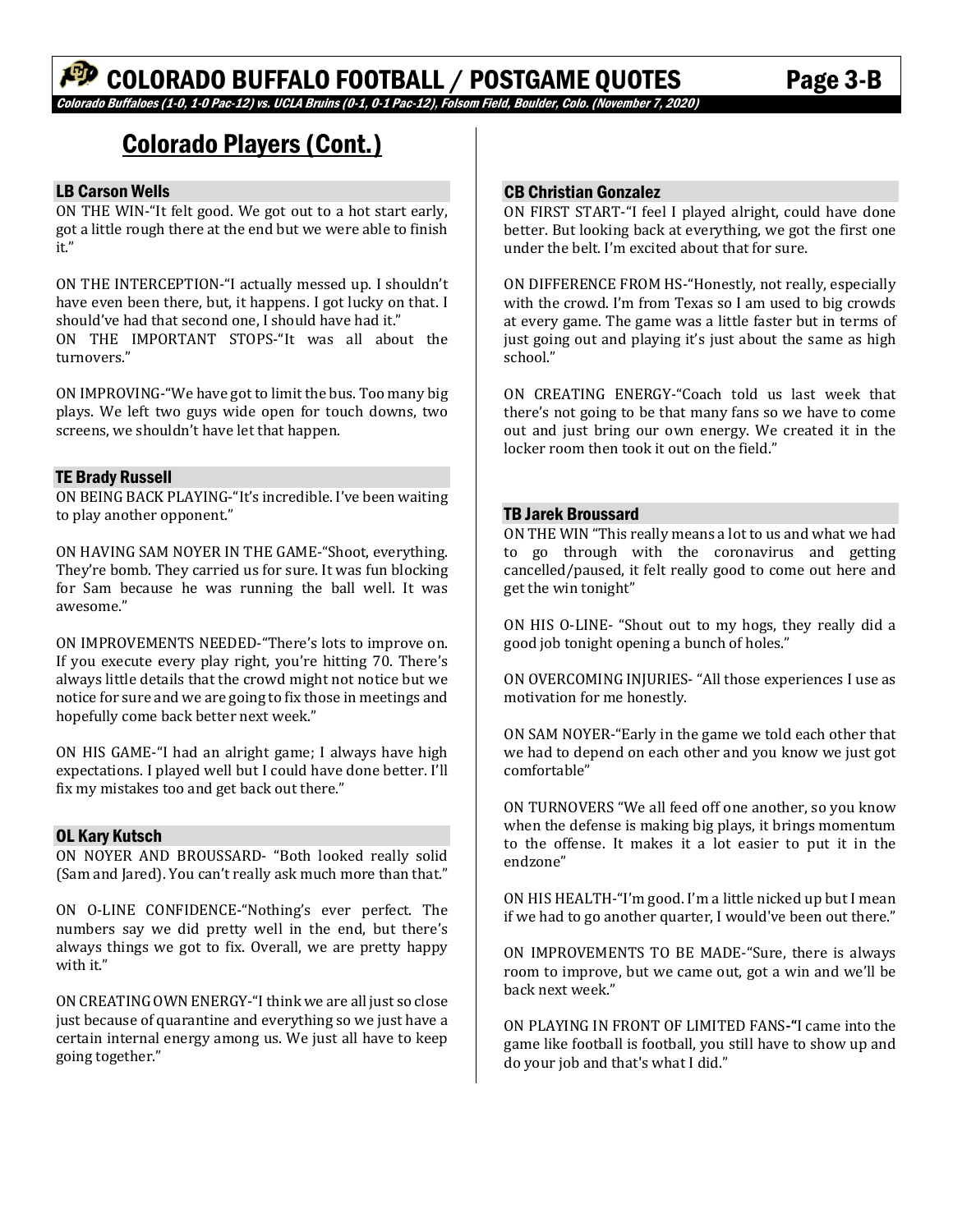# UCLA Players

#### QB Dorian Thompson-Robinson

ON HOW THE EARLY TURNOVERS HURT THE TEAM"-Yeah, I mean, anytime that will hurt right? Coach told us this statistic from the NFL, if you have two or more turnovers you might as well go home. It's hard to turn the ball over and win the game. What Coach told us after the game, we got ourselves in a hole, but couldn't get ourselves out."

ON HOW THE TEAM CAME OUT AND PLAYED BETTER IN THE SECOND HALF-"Coach made some great in-game adjustments. We saw what the base looks were going to be, so we could make adjustments on that. Really just the players coming together as one, you know we have to play one play at a time. So just doing that and executing."

ON IF HE WAS TIRED TOWARD THE END OF THE GAME- "You can never put an estimate on your stats, or how many times you're going to get the ball, so whatever it took to win is what I was going to do. In terms of being fatigued, I was not fatigued. They had a good defensive line, they put a lot of pressure on me and so I was getting hit around a little bit for the first time in a while."

ON THE DIFFERENCE BETWEEN THE FIRST HALF OFFENSE AND SECOND HALF-"Yeah I mean I think just coming together as one offensive unit. Again, just playing for each other, playing for the defense and all that stuff so just coming together as one and just playing each play."

ON THE UNFAMILIAR SITUATION LEADING UP TO TONIGHT-"Yeah, I mean, we haven't played against a live opponent most of the year. You see it around the country, guys making mistakes early on and even later on in season too, so it's definitely a tough year. It's different, different from any other year. You just have to go out there and again, just play each play and execute each plan into place."

ON WHAT TO SAY TO YOUR DEFENSE AFTER 4 TURNOVERS-"Its not us going up to them, it's them going up to us, letting us know that we got their backs and vise versa. It's definitely a brotherhood around here, and you can definitely see that on the field."

#### LB Bo Calvert

ON WHAT WAS SAID TO THE TEAM LEADING UP TO THE SECOND HALF-"Yeah I mean I think the whole team was together, obviously it's the season opener, first game, it's the first live reps you're getting for a long period of time. Obviously there are a lot of jitters and nerves you're going to have, especially in a season like this. Everything is new, we haven't experienced this stuff yet, so I think you saw a lot of that in the first half, a lot of mistakes. A lot of things that are obviously easily correctable and you know, what we can fix. So that is a positive thing but coming into the second half, like you mentioned, people were able to come in more relaxed, a lot more realizing that it's just a regular game and things slow down."

#### ON HOW THE DEFENSE OVERCOMES THE CHALLENGE OF FOUR TURNOVERS IN THE FIRST HALF-

"I think you just have to find shelter, you know, against the wind right there, you just have to lean into it, there is nothing you can do about it at that point. A lot of it is not in our control but we have to make the best of every situation. I think the most reassuring thing is seeing that guys were not willing to give up easily and I saw that in the second half, we'll fight to the very end. I just wish we were able to do that in the first half."

#### ON THE EMERGENCE OF NEW COLORADO RB-

"I think we made him look a lot better than he was but we did know some things coming into the game. That other starters might have been injured but obviously coming into the first game, like I mentioned before, is the first time that you're full go for the whole game, for 60 minutes. Seeing that beginning obviously having a hard run game and having to stop that. Some things are just because it's the first game, but I think we'll be better coming into week 2."

ON IF THE MISSING CROWD NOISE HELPED THE DEFENSE AT ALL-"Not really, no, because you know you can hear everything that everyone is saying. So if they make a check, we can hear that and check right back. You know what I mean, so I don't think there's really any advantage offensively or defensively. It just becomes sort of a different game."